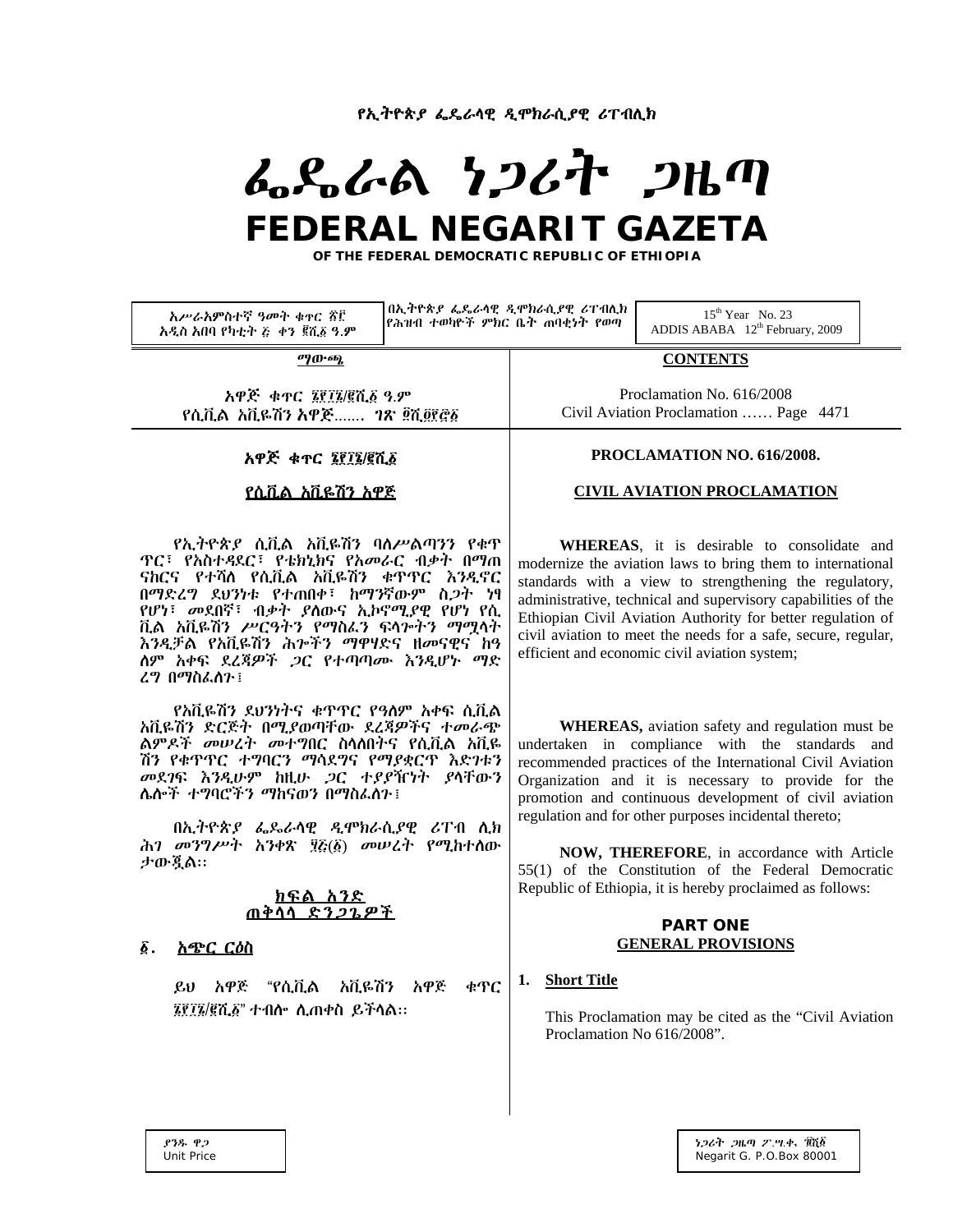# ፪. <u>ትርጓሜ</u>

*የቃ*ሱ *አገ*ባብ ሌላ ተርጉም የሚያሰጠው ካልሆነ በስተቀር በዚህ አዋጅ ውስጥ፤

- $\delta/$ ሄድ በማሰብ በአውሮፕላን ከተሳፌረበት ጊዜ ጀምሮ እስከሚወርድበት ድረስ ባለው ጊዜ ውስዋ ከአውሮፕላኑ እንቅስቃሴ ጋር ግንኙነት የስጡ ሆኖ፣
	- ሀ) በተፈዋሮ ምክንያት፣ በራሱ ወይም በሴሎች ሰዎች ድርጊት ምክንያት ወይም ስመንገደኞች ወይም ስአውሮፕላን ሠራተኞች ከሚገባው ቦታ ውጭ በድብቅ ሲ3ዝ ከሚደርስበት ጉዳት በስተቀር፣
		- (፩) በአውሮፕላኑ ውስዋ በመሆኑ
		- (፪) ከአውሮፕሳኑ አካል ወይም ከአወሮፕሳኑ ከተገነጠሱ አካላት *ጋ*ር በቀዋታ በመነካ ካቱ፣ ወይም
		- (፫) ለጀት ፍንዳታ በቀዋታ በመ*ጋ*ስጡ፣

የሚያጋዋመው ጉዳት፣

- ስ) በምተሩ ካውሲንግስ ወይም አባሪ ክፍሎቹ ላይ ከሚወሰን የሞተር ብልሽት ወይም በተሽከርካሪ አካሉ፣ በአንቴናው፣ በ*ጎማ*ው ወይም በፍሬት ላይ ከሚደርስ ብልሽት ወይም በውጭ አካሱ ላይ ከሚደርሱ ትንንሽ ቀዳዳዎች ወይም ስንዋቆች በስተቀር የአውሮፕላኑን፣
	- (፩) አካሳዊ ጥንካራ ወይም የበረራ ብቃተ የሚያሳጣ፣ እና
	- (፪) የተሥዳው ክፍል ከባድ ጥገና እንዲ ደረግስት ወይም እንዲሰወጥ የሚያስ ገድድ ፣ *የአ*ውሮፕሳን *መጎዳት ወይም መ*በሳሽት፣

ወይም

- ወይም ሐ) የአውሮፕሳን መዋፋት ጨርሶ *የማይ*ደረስበት *መ*ሆን፣ ነው ፤
- "ኤርያል ሥራ" ማስት አንድን አውሮፕሳን  $\vec{g}/$ እንደ እርሻ፣ ግንባታ፣ ፎቶ ማንሳት፣ ቅየሳ፣ ቅኝት፣ ፌልጎ ማዳን፣ የኤርያል ማስታወቂያና በመሳሰሱ ልዩ አገልግሎቶች ሳይ የሚያስማራ የአውሮፕሳን አፕሬሽን ነው ፡

#### $2.$ **Definitions**

In this Proclamation, unless the context otherwise requires:

- 1/ "accident" means an occurrence associated with the operation of an aircraft, which takes place between the time any person boards the aircraft with the intention of flight until the time such person has disembarked, in which:
	- the person is injured as a result of: a)
		- $(1)$  being in the aircraft;
		- (2) detached from the aircraft, or
		- (3) direct exposure to jet blast;

except when the injuries are from natural causes, self inflicted or inflicted by other persons, or when the injuries are to stowaways hiding outside the areas normally available to passengers and crew;

- (b) the aircraft sustains damage or structural failure which:
	- $(1)$ adversely affects the structural strength or performance of the aircraft; and
	- $(2)$ would normally require major repair or replacement of the affected component, except for engine failure or damage, when the damage is limited to the engine, its cowlings or accessories or for damage limited to propellers, wing tips, antennas, tires or brakes failings or small dents or puncture holes in the aircraft skin; or
	- c) the aircraft is missing or is completely inaccessible.
- "aerial work" means an aircraft operation in which an aircraft is used for specialized services such as agriculture, construction, photography, surveying, observation and patrol, search and rescue or aerial advertisement: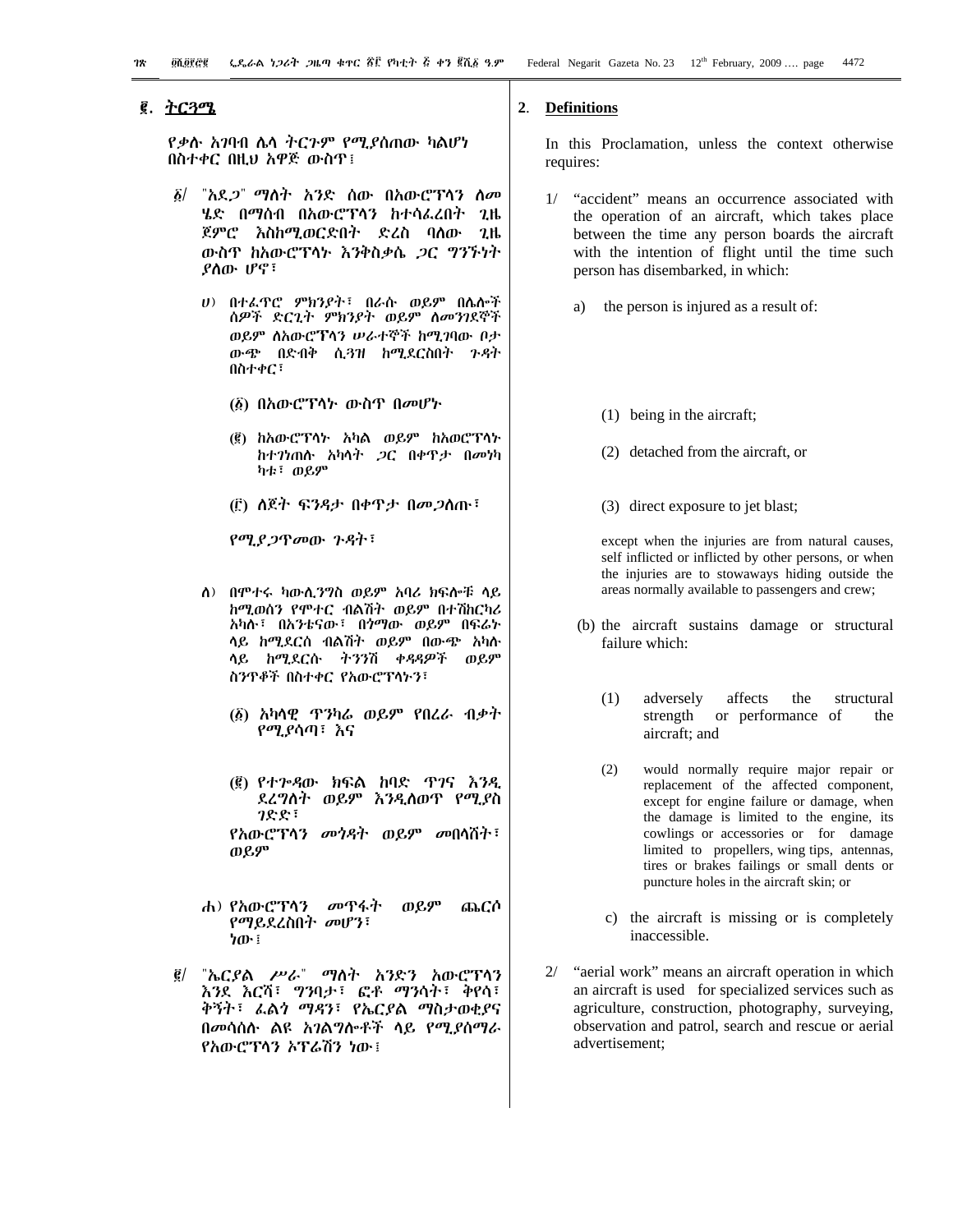- <u>i</u>]/ "አውሮፕሳን ማሬፊያ" ማስት በመራትም ሆነ በውሃ ሳይ በከራልም ሆነ በሙሱ ስስውሮፕሳን *ጣሬሌያ*፣ መነሻ፣ መንቀሳቀሻ ወይም መገልገያ የተከለለ ቦታ ሲሆን በዚሁ ክልል ውስጥና በአዋሳኙ ስነዚሁ ተግባሮች የሚውሱ ሕንጻ *ዎችን*፣ ተቋሞችንና መሣሪያ*ዎችን* ይጨም ራል፤
- $\partial$ / "የአየር አጓጓዥ" ማለት በመደበኛ ወይም በቻርተር በቀዋታ ወይም ቀዋታ ባልሆነ ኪራይ ወይም በሌሎች ስምምነቶች በአውሮፕሳን የትራንስፖርት አገልግሎቶችን በክፍያ ወይም በኪራይ ስመስጠት የተሰማራ የአየር ኦፕሬተር ትጡ ፣
- *ξ/ "አ*ውሮፕሳን" *ማ*ስት በጠፌር ውስጥ በአየር *ስመን*ሳፌፍ የሚያስችስውን ድ*ጋ*ፍ ከመራቱ ገጽታ ሳይሆን፣ ከአየሩ ሁኔታ የሚያገኝ ማንኛ ውም በራሪ መሣሪያ ነው፤
- ፤/ "የአውሮፕሳን ሞተር" ማስት በጥቅም ሳይ የዋስ ወይም ሲውል የታሰበ የአውሮፕሳኑ ማንቀሳቀሻ ምተርና ማናቸውም የዚሁ ክፍልና አካል ሲሆን ውልብልቢትን አይጨምርም፤
- ፯/ "የአውሮፕሳን ኦፐሬተር" ማስት በአውሮፕሳን አፕሬሽን የተሰማራ ማንኛውም ሰው ነው !
- ፰/ "የአየር ናቪጌሽን" ማለት አውሮፕላንን ከአንድ ቦታ ወደ ሴሳ ቦታ መምራት ሲሆን፣ አውሮ ፕላኑ በአየር ላይ ባለ ጊዜ ትክክለኛ ቦታውን የማወቅ ተግባርን ይጨምራል፤
- "የአየር ናቪጌሽን መገልገያ" ማስት አውሮፕሳን  $\partial$ / ሲበር፣ ሲያርፍ ወይም ሲነሳ ስመቆጣጠር ማንኛውም የሚያገለግል 自歩: የብርሃን መሣሪያ፣ የአየር ሁኔታ መረጃ ማሰራጫ፣ <u>የሲግናል፣ የአቅጣጫ መፌስጊያ ወይም የራዲዮ</u> *መገ*ናኛ *መሣሪያ* ወይም ማንኛውም ሴሳ መገልገያ ነው ፤
- $\overline{I}$ "የበረራ መስመር" ማስት በባለሥልጣኑ ስአየር ናሽ ൂሽን የተመደበ የአየር ክልል ነው ፡
- "የአየር አገልግሎት" ማለት በመደበኛነትም ሆነ  $\frac{1}{2}$ አልፎ አልፎ የሚሰጥ የአየር ትራንስፖርት ወይም የኤርያል ሥራ አገልግሎት ነው፤
- $\vec{1}\vec{g}/$ "የአየር ትራፊክ ቁጥጥር አገልግሎት" ማስት አውሮፕሳን ከአውሮፕሳን ወይም ከአደናቃፊ *ነገር ጋር ግጭት እንዳ*ይደርስበትና የአየር<br>*ትራፊክ እንቅ*ስቃሴ በሚገባ እንዲካሄድና እንዲጠበቅ የማድረግ አገልግሎት ነው፤
- 3/ "aerodrome" means an area of land or water intended to be used wholly or in part for the landing, take-off, movement or servicing of aircraft and includes buildings, installations and equipment on or adjacent to such area used for these purposes;
- 4/ "air carrier" means an air operator that engages in the provision of transportation services by aircraft for remuneration or hire, whether directly or indirectly by lease or other arrangements, on schedule or charter basis:
- 5/ "aircraft" means any vehicle that can derive support in the atmosphere from the reactions of the air other than the reactions of the air against the earth's surface;
- $6/$ "aircraft engine" means any engine used, or intended to be used, for propulsion of aircraft and includes all parts, appurtenances and accessories thereof other than propellers;
- 7/ "aircraft operator" means any person engaged in an aircraft operation;
- 8/ "air navigation" means the operation of guiding an aircraft from one place to another, and includes the fixing of the position of an aircraft;
- 9/ "air navigation facility" means any area, lights, apparatus or equipment for disseminating weather information, signaling, radio directional finding, radio communication or any other facility for guiding or controlling flight in the air or the landing and take-off of aircraft;
- 10/ "air route" means the airspace designated by the Authority for air navigation;
- $11/$ "air service" means an air transport service or an aerial work service, whether regular or casual;
- $12/$ "air traffic control service" means provision of service to prevent collisions between aircrafts or with obstructions, and for expediting and maintaining of an orderly flow of air traffic;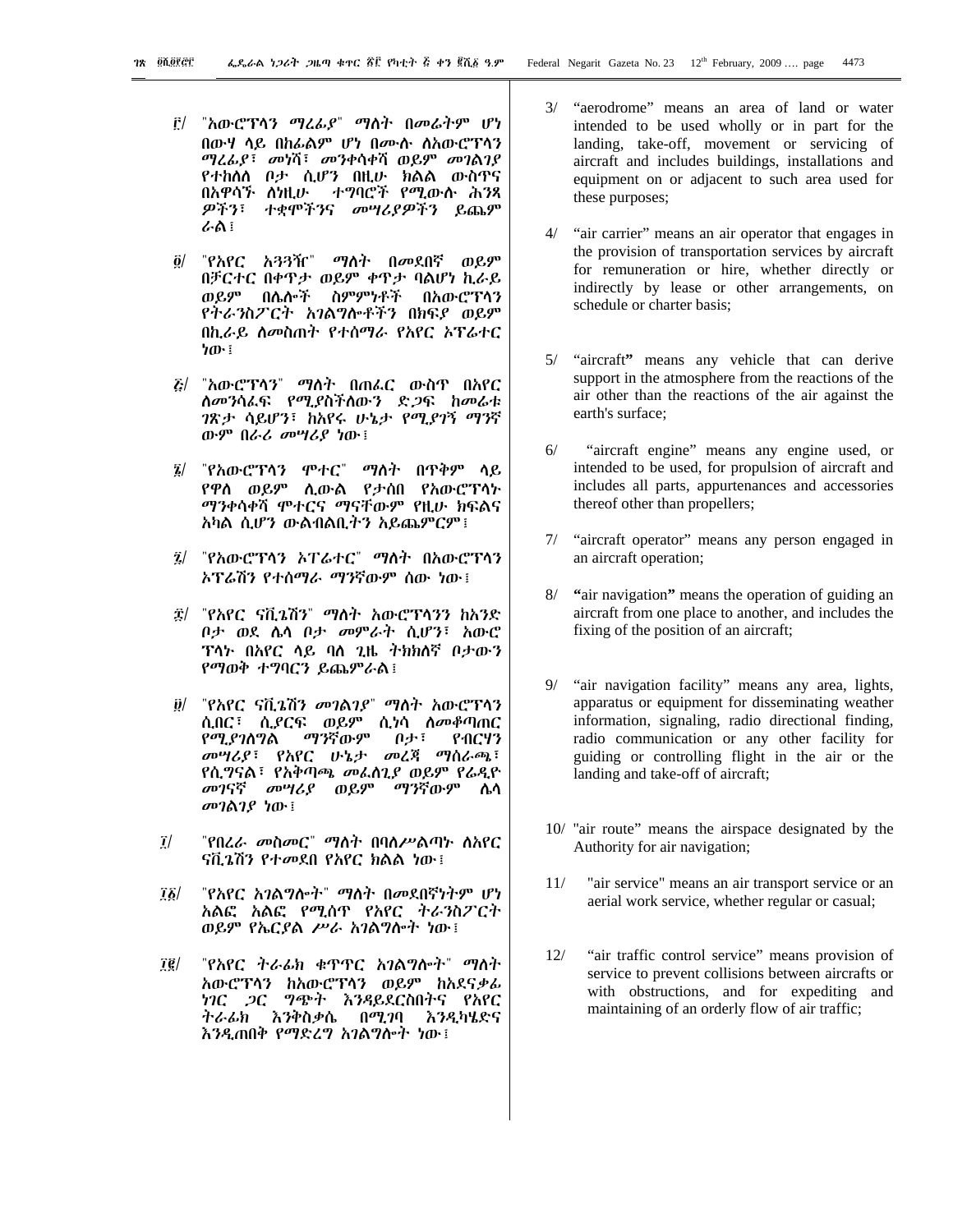- îŕ/ "ለበረራ ብቁ *መ*ሆን" *ማ*ስት በባስሥልጣኑ በተ ወሰነው መሠረት አንድ አውሮፕሳን ከአስፌሳጊ አካላዊ ክፍሎቹና ተ*ገ*ጣሚ *ዕቃዎ*ቹ *ጋ*ር ተግ ባሩን በበቂ ሁኔታ ማከናወን መቻል ነው ፤
- "አፕሊያንስ" ማለት በበረራ ላይ ላለ አውሮፕላን  $\overline{\bf 70}$ ናቪጌሽን፣ ኦፐራሽን ወይም ቁጥጥር የሚያገለግሉ ወይም ስማገልገል የታቀዱ መሣሪያዎች፣ ዕቃዎች፣ መገልገያዎች፣ የአውሮፕላን ክፍሎች ወይም ተገ ጣሚ አካሳት ሲሆኑ፣ ፓራሹቶችንና የአውሮፕሳኑ፣ የሞተሮቹ ወይም የውልብሲቢቶቹ ክፍሎች ያልሆኑ በበረራ ወቅት ከአውሮፕላኑ *ጋ*ር የተገጠሙ ወይም የተያያዙ የመገናኛ መሣሪያዎችንና ሴሎች ሥር ዓቶችን ይጨም ራል፤
- *«የተቀነ*ሰ ዝቅተኛ የከፍ*ታ መስያያ* የአየር ክልል»  $|E|$ ማስት በቀጣናው የአየር ናቪጌሽን ስምምነት መሠ ረት በአውሮፕላኖች መካከል የ፫፻ ሜትር ወይም የ፩ሺ ጫማ መሰያያ ተግባራዊ የሆነበት የአየር ክልል ነው።
- $\left| \mathbf{r} \right|$ ሽንን ኦፕሬሽን ወይም የቴክኒክ ተግባር የሚያ ከናውን ማንኛውም ግለሰብ ሲሆን፣
	- ሀ) በአዛዥ ፓይለትነት፣ በፓይለትነት፣ በመካ ኒክነት ወይም በበረራ ሠራተኞች አባልነት የሚሠራ ወይም አውሮፕሳትን በበረራ ሳይ እያስ የሚመራ ማንኛውንም ሰው፤
	- ስ) በአውሮፕላን፣ በአውሮፕላን ሞተሮች ወይም ውልብልቤቶች ወይም አፕሊያንሶች የቴክኒክ ቁጥጥር ወይም ጥገና ተግባር ላይ በኃላፊነት የሚሰራ ማንኛውንም ሰው፣ ወይም
	- ሐ) በበረራ ተቆጣጣሪነት፣ የአየር ትራፊክ ተቆጣጣሪ ወይም በአውሮፕላን ዲስፓቸር መኮንንነት የሚሰራ ማንኛውንም ሰው፤

ይጨምራል ፤

- $\left| \vec{u} \right|$ "ሲቪል አውሮፕሳን" ማስት ማንኛውም የመን *ግ*ስት *ያ*ልሆነ ሴሳ አውሮፕሳን ነው፤
- îî/ "የንግድ በረራ" ወይም "የንግድ አየር ትራንስፖርት" ማለት መንገደኞችን፣ ጭነትን ወይም ፖስታን በክፍያ ወይም በኪራይ የሚያመሳልስ የአውሮፕሳን አፐሬሽን ነው፤
- TD/ "የበረራ አባል" ማስት በበረራ ላይ ባስ አውሮ ፕላን ውስዋ የተወሰኑ ተግባሮችን እንዲ *ያከ*ናውን በኦፕሬተሩ የተመደበ ሰው ነው፤
- $\mathbf{z}$ / "አደ*ገ*ኛ ክልል" *ማ*ለት በአንድ በተወሰነ የአየር ክልልና የተወሰነ ጊዜ ውስዋ ለአውሮፕላን በረራ አደባኛ የሆኑ እንቅስቃሴ*ዎች የሚ*ካሄ<br>*ዱ*በት-አካባቢ-ነው፤
- 13/ "airworthiness" means the ability of an aircraft, with all its necessary components and accessories, to perform its function satisfactorily as determined by the Authority;
- $14/$ "appliances" means instruments, equipment, apparatus, parts or accessories which are used or intended to be used, in the navigation, operation or control of aircraft in flight including parachutes and communication equipment and any other mechanism installed in or attached to aircraft during flight, and which are not parts of aircraft, aircraft engines or propellers;
- $15/$ "reduced vertical separation minimum airspace" means airspace where, based on regional air navigation agreement, a vertical separation minimum of 300 meter or 1000 feet applies;
- "aviation personnel" means any individual who  $16/$ carries out a civil aviation operational or technical function and includes:
	- any individual who engages as pilot in  $a)$ command, pilot, mechanic or member of the crew, or who navigates an aircraft while the aircraft is underway;
	- b) any individual in charge of the inspection or maintenance of aircraft, aircraft engines or propellers or appliances; or
	- any individual who serves in the capacity of  $c)$ flight controller, air traffic controller or aircraft dispatcher officer;
- $17/$ "civil aireraft" means aircraft other than state aircraft<sup>.</sup>
- $18/$ "commercial flight" or "Commercial air transport" means an aircraft operation involving the transport of passengers, cargo or mail for remuneration or hire:
- "crew member" means a person assigned by the  $19/$ operator to perform specific duties in aircraft in flight;
- $20/$ "danger area" means an airspace of defined dimensions within which activities dangerous to the flight of aircraft may exist at specified times;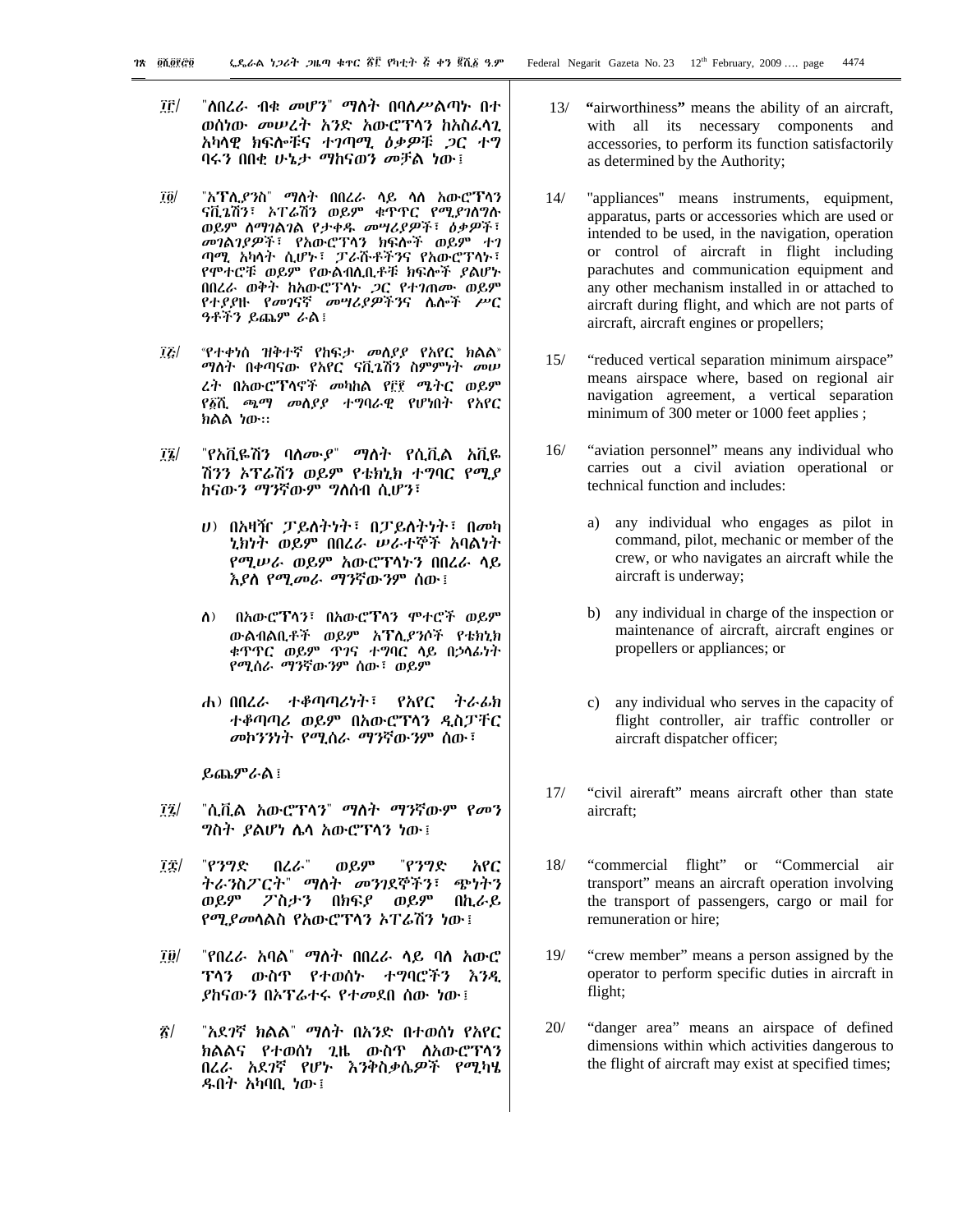- 86/ ለጤና፣ ለበረራ ደህንነት ወይም ወቅት ለንብረት አስጊ ሁኔታን የሚፌኖር ማንኛውም ዕቃ ነው ፤
- *"የሀገ*ር ውስጥ የአየር ትራ*ን*ስፖርት" ማስት R C / በኢትዮጵያ ውስዋ ባሉ ቦታዎች መሃከል የሚከናወን የአየር ማ*መ*ሳለስ ተግባር ነው !
- 8f/ "የኢትዮጵ*ያ* አውሮኘሳን" ማስት በኢትዮጵ*ያ* የተመዘገበ ማንኛውም አውሮኻኅን ነው ፤
- "የበረራ ሥራተኞች አባል" ማስት በበረራ 76 T ወቅት ስአውሮኻን በረራ ሥራ ተፈሳጊ በሆኑ ተግባሮች ላይ የተመደበ ፌቃድ ያስው የበረራ ሥራተኛ ነው፤
- "የበረራ ወቅት" ማስት አንድ የበረራ ሠራተ  $\mathcal{R}$ ኞች አባል ሥራውን ከሚጀምርበት ጊዜ ጀምሮ አንድን በረራ ወይም ተከታታይ በረራዎቹን አጠናቅቆ ከሁሉም ተግባሮች ነፃ እስከሚሆንበት ያስው ጊዜ ነው !
- "የውጭ አገር አውሮፕላን" ማስት በኢትዮጵያ ชินี/ ውስዋ ያልተመዘገበ ማንኛውም አውሮፕሳን ነው ፣
- "የውጭ አገር አየር አጓጓዥ" ማስት በኢትዮ 82/ ጵያ ግዛት ወይም የአየር ክልል ውስጥ በንግድ አየር ትራንስፖርት ተግባር ላይ የተሰማራ ኢትዮጵያዊ ያልሆነ የአየር አጓጓዥ ነው፤
- ፳፰/ "ጠቅሳሳ የአቪዬሽን አገልግሎት" ማስት በክፍያ ወይም በኪራይ ከሚሰጥ መደበኛና መደበኛ ካልሆነ የአየር ትራንስፖርት ኦፐሬሽን ውጪ ያስ የሲቪል አቪዬሽን አገልግሎት ነው ፡
- $\mathbf{\hat{r}}\mathbf{\hat{\theta}}/$ "በበረራ ሳይ" *ማስት መንገ*ደኞች ከተሳፈሩ በኃላ የአውሮፕላኑ የውጭ በሮች ከሚዘንበት *ጊ*ዜ ጀምሮ በሮቹ *መንገ*ደኞቹን ስማራ*ገ*ፍ እስከሚከፌቱበት ድረስ ያለ ጊዜ ነው፤ ባልተ ጠበቀ ሁኔታ ስማረፍ በሚገደድበት ጊዜ ግን የሚመስከታቸው ባስሥልጣናት ስአውሮፕሳኑና በአውሮፕሳኑ ውስዋ ሳሱ ሰዎችና ንብረት *ኃ*ላፊነት እስከ ሚወስዱበት ጊዜ ድረስ በረራው እንደቀጠስ ይቆጠራል፤
- <u>ரி/</u> "አለም አቀፍ አየር ትራንስፖርት" ማስት ከተወሰነ የኢትዮጵያ ቦታ ወደ ተወሰነ የውጭ አገር ቦታ ወይም ከኢትዮጵያ ተነስቶ በውጭ ....<br>*ዛገ*ር በማረፍ ወደ ኢትዮጵ*ያ የሚ*ደረግ የአየር ትራንስፖርት ነው፤
- $21/$ "dangerous goods" means goods capable of posing risk to health, safety or property when transported by air;
- 22/ "domestic air transportation" means transportation by air carried out between places in Ethiopia;
- 23/ "Ethiopian aircraft" means any aircraft registered in Ethiopia;
- 24/ "flight crew member" means licensed crew member charged with duties essential to the operation of an aircraft during a flight duty period;
- 25/ "flight duty period" means the total time from the moment a flight crewmember commences duty to the moment the he is relieved of all duties having completed such flight or series of flights;
- $26/$ "foreign aircraft" means any aircraft not registered in Ethiopia;
- $27/$ "foreign air carrier" means an air carrier, not being an Ethiopian air operator engaged in commercial air transport operations within the borders or airspace of Ethiopia;
- 28/ "general aviation services" means all civil aviation operations other than scheduled air services and non-scheduled air transport operations for remuneration and hire:
- $29/$ "in flight" means at any time from the moment when the external doors of an aircraft are closed following embarkation until the moment when any such door is opened for disembarkation; in the case of forced landing, the flight shall be deemed to continue until the competent authorities take over responsibility for the aircraft and for the persons and property aboard;
- $30/$ "international air transportation" means transportation by air between a place in Ethiopia and a place outside thereof, or from and to a place in Ethiopia with a stopping outside thereof;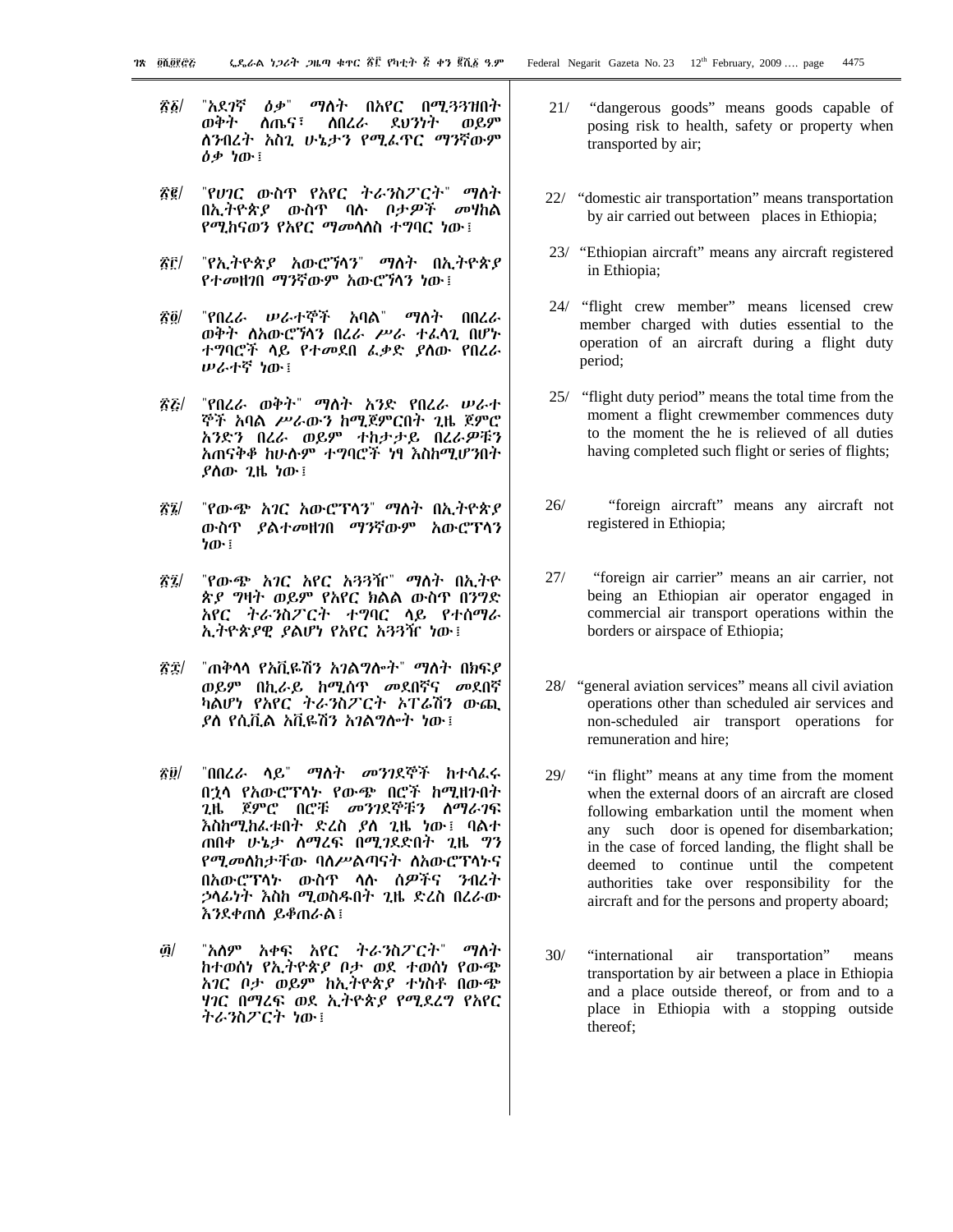- ፴፩/ "አዛዥ ፓይለት" ማለት አውሮፕላኑ በበረራ ሳይ *እያ*ስ ለአውሮፕሳ*ኑ አፕሬሽን*ና ደ*ህንነት* ኃላፊ የሆነ ፓይስት ነው፤
- ፴፪/ "የግል የአየር አገልግሎት" ማለት አንድን አው <u>ሮፕላን ለባለቤቱ ጥቅም ብቻ ማዋል ማስት</u> ነው ፤
- *@*if/ "ባለንደብ ቦታ" ማለት አንዳንድ ንደቦችን በማ ክበር አውሮፕሳን እንዲበር ተፌቅዶ የተከለሰ  $R$ እየ $C$  ክልል ነው ፡
- ፴፬/ 『የመስዋወጫ ዕቃ』 ማስት በአውሮኘሳን፣ በአውሮኘ ሳን ሞተር፣ በውልብሊቢቶቹ ወይም አፕሊ*ያን*ስ <u>ላይ ለመግጠም ወይም ለመጠቀም የተ ዘ</u>*ጋ*ጀ ሆኖ በወቅቱ *ግን ያ*ልተ*ገ*ጠመ ወይም በነዚሁ ሳይ ይልተ*ያያ*ዘ ማናቸውም *ዕቃ* ሲሆን በአውሮኘሳን ሳይ ስመግጠም የተዘ*ጋ*ጀ የአውሮፕላን ሞተርን ወይም ውልብሊቢትን አይጨምርም ፡
- *ወይ| "የመንግሥት አ*ውሮኘሳን" *ማ*ስት ስወ ታደራዊ፣ ስፖሊስ፣ ስንምሩክ ወይም ስሴሳ <u>የሕግ ማስፌጸሚያ አገልግሎት የሚውል ማንኛ</u> ውም አውሮፕሳን ነው ፤
- @፮/ "ኮንቬንሽን" ማለት እ.ኤ.አ ዲሴምበር ፯ ቀን ፲፱፻፵፬ በቺካን የተፌረመው የዓለም አቀፍ የሲቪል አቪዬሽን ኮንቬንሽን ሲሆን፣
	- $U$ ) በኮንቬንሽኑ አንቀጽ  $\tilde{R}(U)$  መሠረት ሥራ ሳይ የዋስና በኢትዮጵያ የፀደቀ ማንኛውንም የኮንቬንሽኑ ማሻሻ*ያ*፣
	- ለ) በኮንቬንሽኑ አንቀጽ ፺ መሠረት ተቀባይ ነት *ያገ*ኘ ማንኛውንም ተቀጽሳ ወይም የዚሁ *ማ*ሻሻ*ያን*፣ እና
	- ሐ) በኮንቬንሽኑ አንቀጽ *፴፯ መሠረት* በአለም አቀፍ ሲቪል አቪዬሽን ድርጅት መሠረት በየጊዜው ተቀባይነት *ያገኙ*ና የተሻሻሱ *ዓ*ስም አቀፍ ደረጃዎችንና ተ*መ* ራጭነት ያላቸው አሰራሮችን፣  $\ell$ ጨምራል፤
- *፴፯/ "አጋጣሚ" ማስት ከአ*ውሮፕሳን *አ*ደ*ጋ* ሴሳ የአውሮፕላን እንቅስቃሴን ደሀንነት የሚያቃ ውስ ወይም ሲያቃውስ የሚችል ክስተት ነው ፡
- *፴፰/ "የተከ*ለከለ ቦ*ታ" ማ*ለት አውሮፕላን እንዳይበ ርበት ተወስኖ የተከለለ የአየር ክልል ነው ፤
- 31/ "pilot-in-command" means the pilot responsible for the in flight operation and safety of the aircraft;
- 32/ "private air service" means the use of an aircraft for the exclusive use of its owner;
- 33/ "restricted area" means an airspace of defined dimensions within which the flight of an aircraft is restricted in accordance with certain specified conditions;
- 34/ "international air transportation" means transportation by air between a place in Ethiopia and a place outside thereof, or from and to a place in Ethiopia with a stopping outside thereof;
- 35/ "state aircraft" means any aircraft that is used for military, police, customs or other law enforcement services of a state;
- 36/ "Convention" means the Convention on International Civil Aviation signed at Chicago on December 7, 1944 and includes;
	- a) any amendment to the Conventiion which has entered into force under Article 94 (a) of the Conventiion and has been ratified by Ethiopia;
	- b) any annex or amendment thereto accepted under Article 90 of the Conventiion; and
	- c) the international standards and recommended practices from time to time accepted and amended by the International Civil Aviation Organization pursuant to Article 37 of the Convention;
- 37/ "incident" means an occurrence, owther than an accident, associated with the operation of an aircraft, which affects or could affect the safety of operation;
- 38/ "prohibited area" means an airspace of defined dimensions within which the flight of an aircraft is prohibited;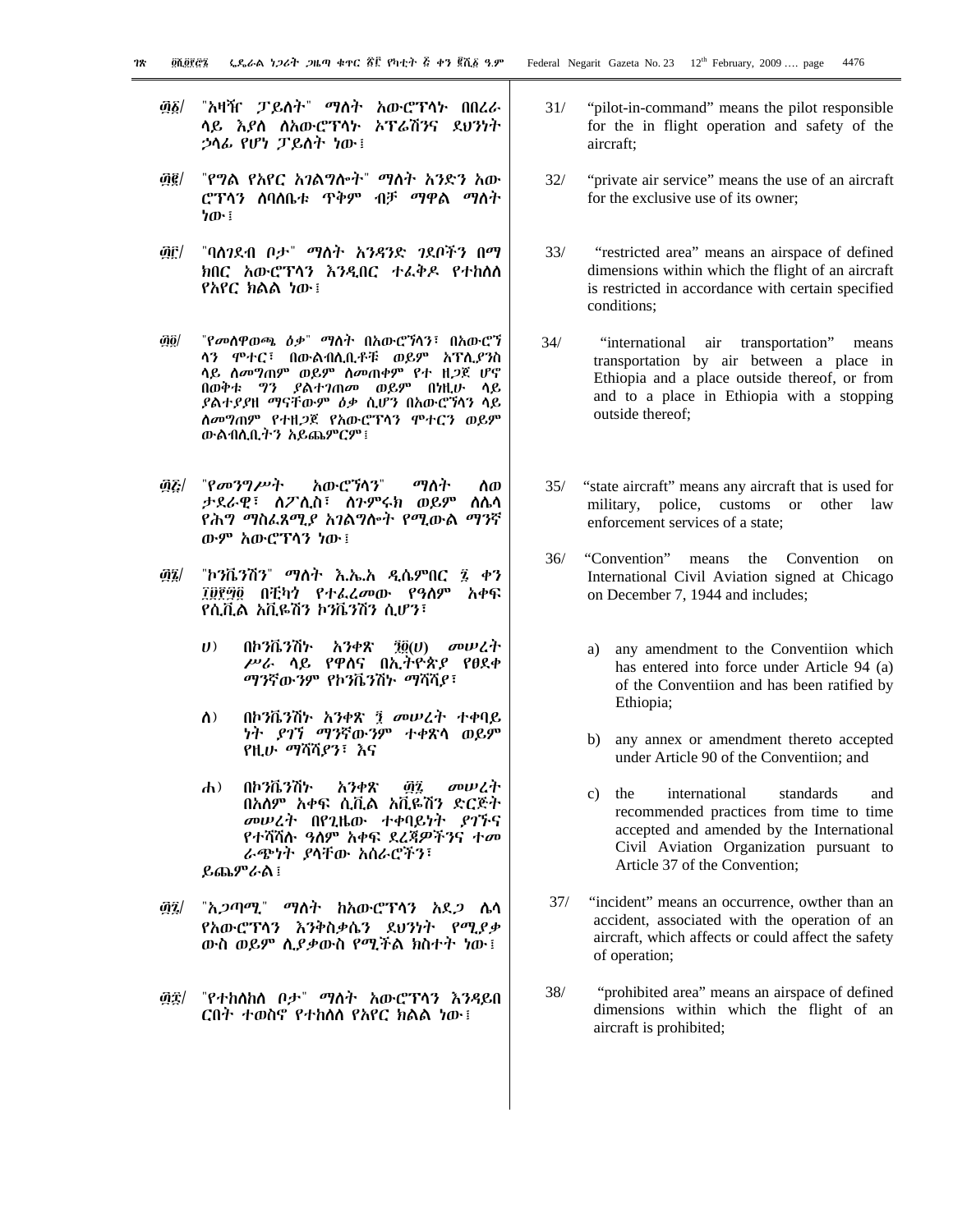- *"ማጽ*ደቅ" *ማ*ስት ይህ አዋጅ ስባስሥልጣኑ <u>@@|</u> በስጠው ሥልጣን መሠረት መወሰድ በሚገባው እርምጃ ምትክ በሌሳ አገር የሲቪል አቪዬሽን ባለሥልጣን የተወሰደ እርምጃን በጽሑፍ መቀበል ነው።
- *"il* መሠረት ወይም በአዋጁ በሚወጣ ደንብ *መሠረት* በባስሥልጣኑ የሚወጣ የጽሑፍ መመሪያ ነው!
- አዋጅ <u> "j ố|</u> "ደንብ" ማስት ማንኛውም  $0H<sub>u</sub>$ መሠረት የወጣ ደንብ ነው፤
- બે ઉ/ "አባል አገር" ማለት የቺካሎ ኮንቬንሽን ተዋዋይ ወገን የሆነ አገር ነው !
- "ኢትዮጵያዊ ዜ*ጋ" ማ*ስት બૈાૈ/
	- $(1)$ ኢትዮጵያዊ ዜግነት ያስው ግስሰብ፣
	- አባላቱ ሁሉ ኢትዮጵያዊ ዜ*ጋ* የሆኑበት  $\Lambda$ ) ሽርክና፣ ወይም
	- $\mathbf{d}$ በኢትዮጵያ ሕግ መሠረት የተቋቋመና የተመዘገበ የንግድ ማህበር፣
	- ነው ፤
- *ิติ6/* "ሚኒስቴር" ወይም "ሚኒስትር" ማስት እንደቅ ደም ተከተሱ የትራንስፖርትና መገናኛ ሚኒስ ቴር ወይም *ሚኒ*ስትር ነው፤
- "ባለሥልጣን" ማስት የኢትዮጵያ 9&/ ሲቪል አቪዬሽን ባለሥልጣን ነው ፤
- "ሰው" ማስት የተፌዋሮ ሰው ወይም በሕግ ซินิ <u>የሰውነት መብት የተሰጠው አካል ነው ፡</u>

# <u>፫. የተፈፃሚነት ወሰን</u>

- ፩/ ይህ አዋጅ በሚከተሱት ሳይ ተፈፃሚ ይሆናል፤
	- $\boldsymbol{U}$ በኢትዮጵያ ባሉ የሲቪል አውሮፕሳን *ጣሪሌያዎች* ፤
	- $\Lambda$ ) በኢትዮጵያ ውስዋ በተቋቋሙ ወይም በሚሥሩ አየር አገልግሎት እና የጠቅሳሳ አቪዬሽን አገልግሎት ስጪ ድርጅቶች፤
	- በባስሥልጣኍ በተመዘገበ ማንኛውም  $\mathbf{d}$ አውሮፕሳን፤
	- $\sigma$ <sup> $\sigma$ </sup>) በማንኛውም በኢትዮጵያ ክልል ውስጥ በሚገኝ የውጭ አገር አውሮፕላን፤
- $39/$ "validation" means the written acceptance of an action of the civil aviation authority of another country in lieu of an action that this Proclamation assigns to the Authority;
- $40/$ "order or rule" means a written directive of the Authority issued under this Proclamation or regulations issued hereunder;
- "regulations" means any regulations issued  $41/$ under this Proclamation;
- $42/$ "contracting state" means a state that is a party to the Chicago Convention;
- $43/$ "Ethiopian national" means
	- individual who Ethiopian a) an has nationality;
	- b) a partnership of which each member is a national of Ethiopia; or
	- c) a company created registered under the
- $44/$ "Ministry" or "Minister" means the Ministry or Minister of Transport and Communications;
- $45/$ "Authority" meand the Ethiopian Civil Aviation Authority;
- $46/$ "person" means a natural or juridical person;

# 3. Scope of Application

- 1/ This Proclamation shall be applicable to:
	- a) civil aerodromes in Ethiopia;
	- b) air services and general aviation services operators established or operating in Ethiopia;
	- $c)$ any aircraft registered by the Authority;
	- $\mathbf{d}$ any foreign aircraft within the Ethiopian territory;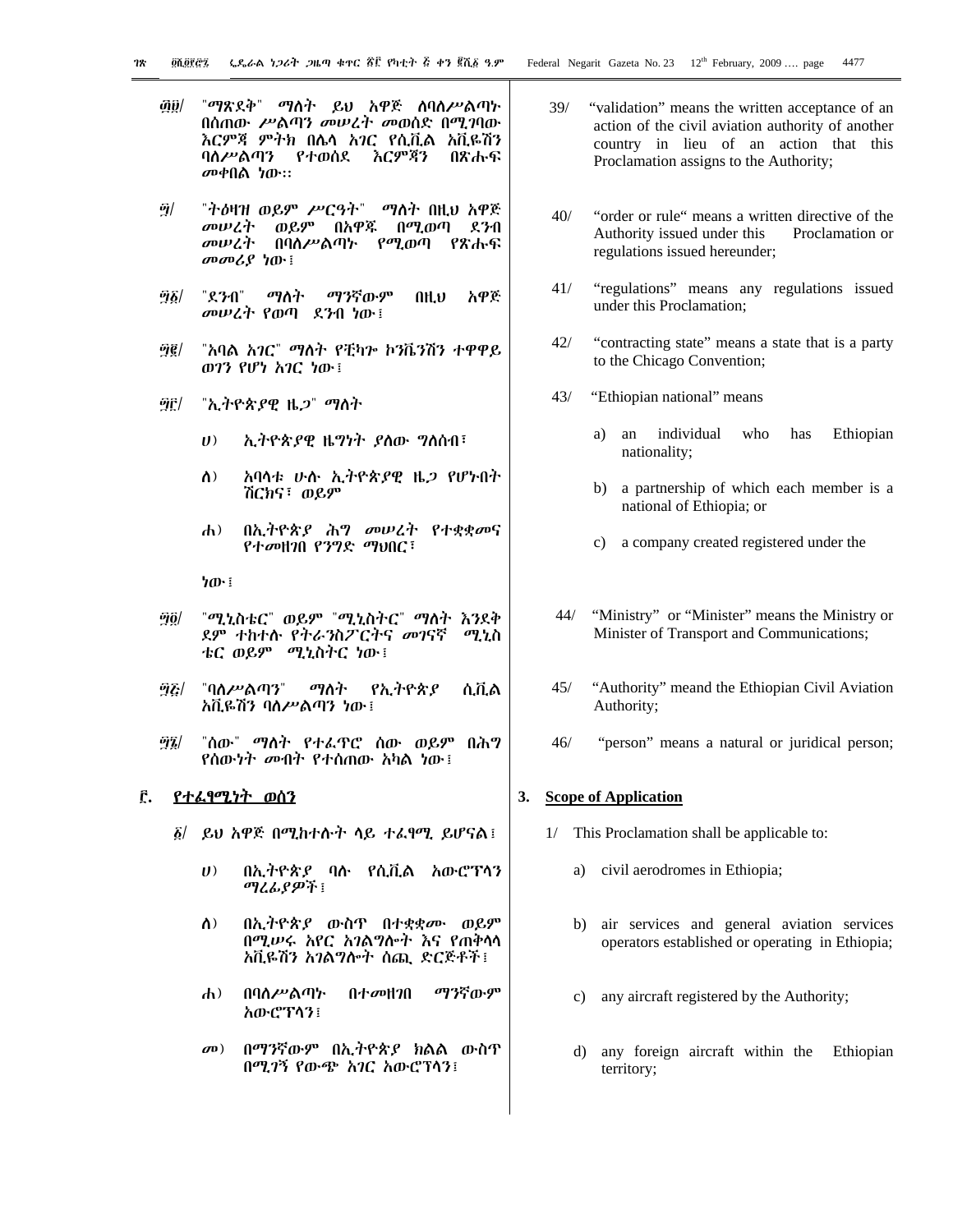- በባለሥልጣኑ ፌቃድ በተሰጣቸው የአቪ  $\mathbf{u}(\mathbf{v})$ ዬሽን ባለ*ሙያዎች*ና ማሰልጠኛ ትምህ ርት ቤቶች፣
- በኢትዮጵያ ውስዋ በአውሮፕሳንና በአው  $\mathcal{L}$ ሮፕላን መስዋወጫዎች ወይም አካሎች *ዲ*ዛይን፣ ፍብረካ፣ እድሳት፣ ጥገናና ማሻ ሻል ተግባር ላይ በተሰማሩ ድርጅቶች፤
- ሰ) በኢትዮጵያ ባሱ የአየር รกี.วกีว ፋሲሊቲ*ዎች*ና *አገ*ልግሎቶች።
- በዚህ አዋጅ መሠረት በሚወጣ ደንብ በሴሳ  $\ddot{\mathbf{g}}$ አኳኃን ካልተወሰነ በስተቀር ይህ አዋጅ በመንግሥት አውሮፕሳን ሳይ ተፈጻሚነት አይኖረውም።
- $\vec{E}$  በዚህ አንቀጽ ንውስ አንቀጽ (፩) የተደነገገው ቢኖርም፣ ሚኒስቴሩ ከባለሥልጣኑ በሚቀር ብለት ሃሣብ ላይ ተመሥርቶ ኮንቬንሽኑን መሠረት በማድረግ ስግባብ ካለው የውጭ ኤሮ ኖቲካል ባለሥልጣን *ጋ*ር በሚደረግ ስምምነት፣
	- $(1)$ በውጭ አገር አፐራተር አማካይነት አፐ *ሬት የሚ*ደረግ በኢ*ት*ዮጵ*ያ የተመ*ዘገበ አውሮፕሳንን አስመልክቶ የባለሥልጣ *ኑን ኃ*ላፊነቶች በሙሱ ወይም በከፊል ለ*ሚመ*ለከተው የውጭ አ*ገ*ር የሲቪል ስማስተሳሰፍ፣ አቪዬሽን-ባለሥልጣን ወይም
	- በኢትዮጵያ ኦፕሬተር ኦፐሬት የሚደረ  $\Lambda$ ) ግን በውጭ አገር የተመዘገበ አውሮፕላን አስመልክቶ የመዝ*ጋ*ቢውን አገር የሲቪል አቪዬሽን ባለሥልጣን ኃላፊነቶች በሙሱ ወይም በከፊል ስባለሥልጣኑ መስጠት፣

ይችላል።

#### <u>ክፍ</u>ል <u>ሆነስት</u> <u> የሲቪል</u> <u>አቪዶሽን አስተዳዳር</u> <u>ምዕራፍ አንድ</u> <u>ስስሚኒስቴሩ ሥልጣ</u>ንና ኃላፊነት

## ፬. <u>የሚኒስቴሩ ኃላፊነቶች</u>

ሚኒስቴሩ፣

- ፩/ ሲቪል አቪዬሽንን የሚመለከቱ የፖሊሲ ን ዳዮችን፣
- $\vec{e}$ በሲቪል አቪዬሽን ሲስተም ውስዋ የሲቪል አቪዬሽንን ደህንነትና ሴኩሪቲ ማሳደግን፣
- e) aviation personnel and training schools certified by the Authority;
- enterprises operating in Ethiopia in the  $f$ design, manufacture, maintenance, repair and modification of aircraft and aircraft parts or components: and
- g) air navigation facilities and services in Ethiopia.
- $2/$ This Proclamation shall not apply to state aircraft, unless otherwise provided by regulation issued hereunder.
- Notwithstanding the provisions of sub-article (1) of this  $3/$ Article, the Ministry, acting on the recommendation of the Authority, may, by agreement made with the appropriate foreign aeronautical authority under the Chicago Convention:
	- a) transfer to the concerned civil aviation authority of another country all or part of the Authority's responsibilities for an Ethiopian registered aircraft operated by a foreign operator; or
	- b) vest in the Authority all or part of the responsibilities of the civil aviation authority of another country for an aircraft registered by that country and operated by an Ethiopian operator.

### **PART TWO ADMINISTRATION OF CIVIL AVIATION CHAPTER ONE** POWERS AND DUTIES OF THE MINISTRY

#### 4. **Responsibilities of the Ministry**

The Ministry shall be responsible for:

- all policy issues relating to civil aviation;  $1/$
- $2/$ promotion of safety and security standards within the civil aviation system;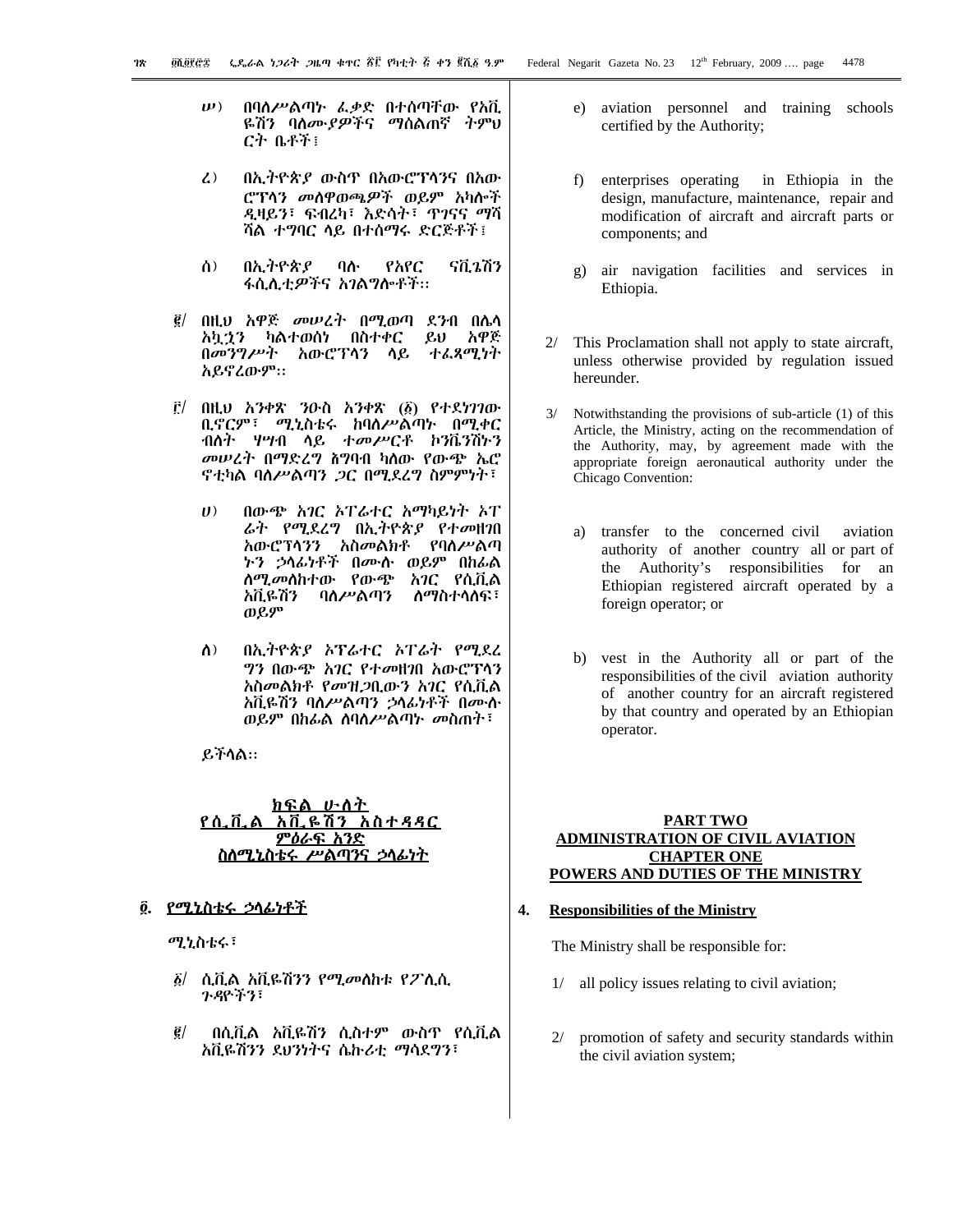- i በ ለባለሥልጣኑ መፈጸም የሚ*ገ*ባቸውን ክፍያዎች በተመለከተ የሚቀርብ አቤቱታን መርምሮ *የመ*ጨረሻ ው*ሣኔ መ*ስጠትን፣ እና
- በአጠቃላይ ባሰሥልጣኑ ተግባሮቹንና ኃሳፊነቶ  $\ddot{\bm{o}}$ / ቹን በአግባቡ መወጣቱንና መፌጸሙን መቆጣ  $\pi$ . The set of  $\mathcal{F}$ በሚመለከት ኃላፊነቶች ይኖሩበታል።

#### <u>የአስቸኳይ 2ዜ ሥልጣን</u> E.

- በመንግሥት የአስቸኳይ ጊዜ አዋጅ ሲታወጅ δ/ ሚኒስቴሩ ማንኛውም አውሮፕላን ወይም የተወሰኑ ዓይነት አውሮፕላኖች በማንኛውም ወይም በተወሰነ የኢትዮጵያ የአየር ክልል እንዳይበሩ በትዕዛዝ ሙሱ በሙሱ ሲከሰክል ወይም በትዕዛዙ ውስጥ በሚገሰጹ ሁኔታዎች መሠረት ገደብ ሲያደርግ ይችሳል።
- $\vec{g}$ / በመንግሥት በሚሰፕ ውክልና መሠረት ሚኒስቴሩ የአስቸኳይ *ጊ*ዜ ሁኔታ *መ*ኖሩን ካረ*ጋገ*ጠ የአስ ቸኳይ ጊዜ ሁኔታውን ስመቋቋም በሚያስችል *መ*ጠን በአጠቃሳይ ወይም በልዩ *ትዕ*ዛዝ ማንኛ ውንም አውሮፕሳን ወይም በአንድ ምድብ ሰዎችን የሚካተቱ አውሮፕላኖችን ወይም ስተወሰነ ወቅት ከማንኛውም የአዋጁ ድን*ጋ*ጌ ነፃ ሲያደርግ ይችላል።
- $\hat{E}$ / በዚህ አንቀጽ ንዑስ አንቀጽ (፪) መሠረተ የተሳሰፌ ተዕዛዝ በመፌጸሙ ወይም በትዕዛዙ መሠረት በቅን ልቦና በተወሰዱ እርምጃዎች ምክንያት ምንም ዓይነት ካሣ አይከፌልም፡፡

### ፮. የሥልጣን ውክልና

- $\delta$ / ሚኒስቴሩ በዚህ አዋጅ የተደነገጉትን ሥልጣንና *ኃ*ላፊነቱን በከፊል ለባለሥልጣኑ በውክልና ሊያስተሳልፍ ይችሳል።
- ፪/ ተቃራኒ ማስረጃ ከሌስ በስተቀር፣ ባስሥልጣኑ በዚህ አንቀጽ የተሰጠውን ውክልና በሥራ ሳይ ሲያውል የሚፌጽማቸው ተግባሮች በውክልናው መሠረት እንደተፊጸሙ ይቆጠራል።

#### <u>ምዕራፍ ሁስተ</u> <u>ስለኢትዮጵያ ሲቪል አቪ ዬሽን</u> <u>ባለሥልጣን</u>

#### Ĩ.

- ፩/ የኢትዮጵያ ሲቪል አቪዬሽን ባስሥልጣን የራሱ የሕግ ስውነት ያስው የመንግሥት መሥሪያ ቤት ሆኖ በዚህ አዋጅ እንደገና ተቋቁሟል።
- $\vec{g}$ / ባስሥልጣኑ ተጠሪነቱ ስሚኒስቴሩ ይሆናል::
- $3/$ hearing and giving final decision on any complaint regarding fees payable to the Authority; and
- $4/$ generally, for monitoring the performance and proper discharge by the Authority of its duties and responsibilities.

#### 5. Emergency Powers

- $1/$ In the case of a state of emergency declared by the Government, the Ministry may by order, prohibit absolutely or restrict subject to such conditions as may be contained in the order, the navigation of all or any descriptions of aircraft over Ethiopia or any portion thereof.
- Subject to the delegation of powers by the  $2/$ Government, the Ministry may, upon making a finding that an emergency exists, exempt by general or special order, any aircraft or class of aircrafts or persons from any provision of this Proclamation on specific occasions to the extent necessary to respond to the emergency.
- $3/$ No compensation shall be payable by reason of the operation of an order under sub-article (2) of this Article or any steps taken in good faith there under.

#### **Delegation of Powers** 6.

- $1/$ The Ministry may delegate to the Authority part of its powers and responsibilities provided for under this Proclamation.
- $2/$  The Authority shall, when acting pursuant to any delegation under this Article, be presumed to be acting in accordance with the terms of the delegation in the absence of proof to the contrary.

# **CHAPTER TWO** THE ETHIOPIAN CIVIL AVIATION AUTHORITY

# 7. Re-establishment

- The Ethiopian Civil Aviation Authority is hereby  $1/$ re-established as an autonomous government agency having its own legal personality.
- $2/$ The Authority shall be accountable to the Ministry.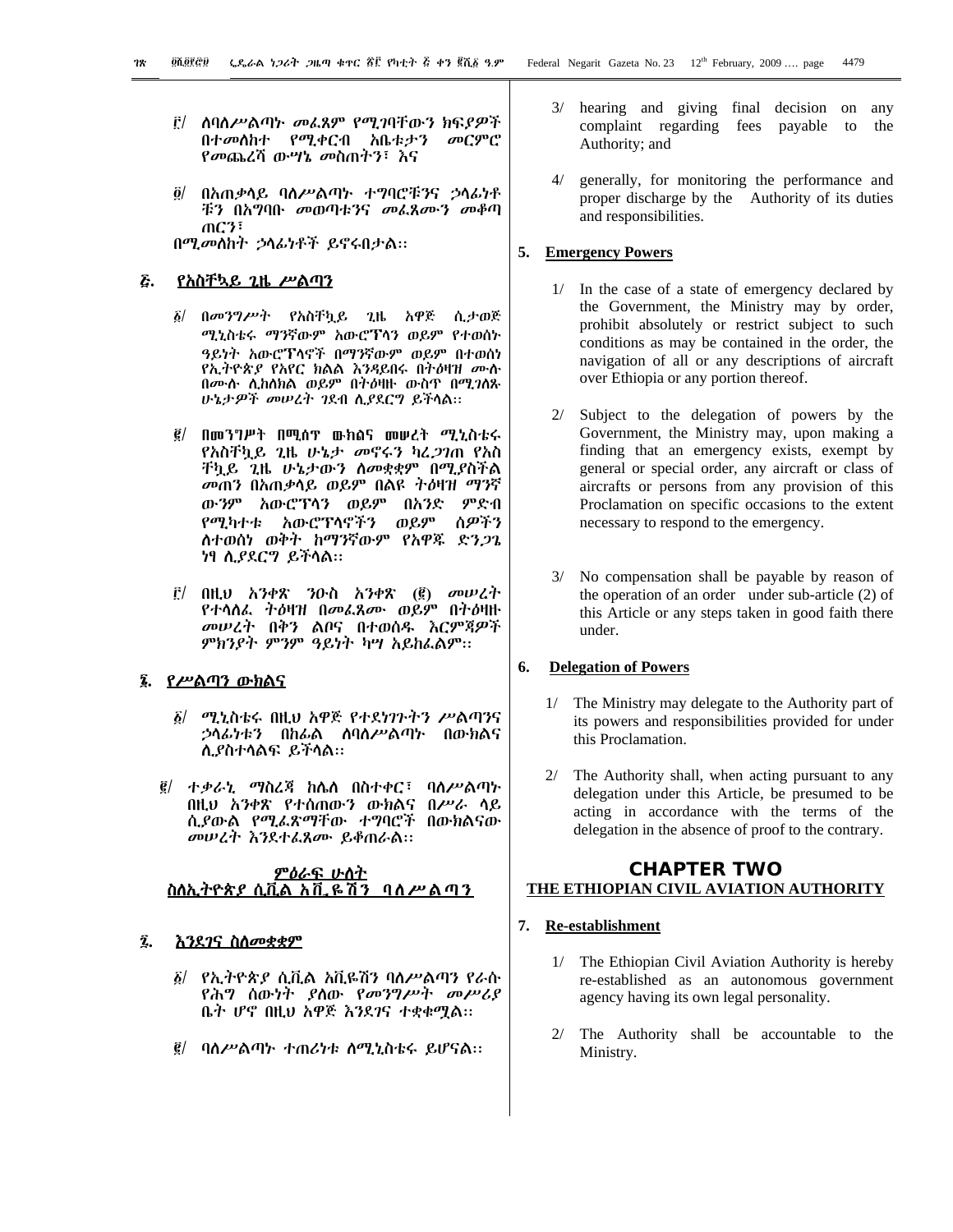#### <u>ዋና መሥሪያ ቤት</u> Î.

የባለሥልጣኑ ዋና መሥሪያ ቤት በአዲስ አበባ ሆኖ ቅርንጫፍ *መሥሪያ* ቤቶችን እንደአስፈላጊነቱ በሴ ሎች ቦታዎች ሲያቋቋም ይችላል።

#### ŷ. <u>ዓላማ</u>

ባለሥልጣኑ የሚከተሱት ዓላማዎች ይኖሩታል፤

- ፩/ ቀልጣፋና ኢሎኖሚያዊ የአየር አ*ገ*ልግሎትና ጠቅሳሳ የአቪዬሽን አገልግሎት እንዲኖር የማ ድረግና የአየር አገልግሎት ደኅንነት በከፍተኛ ሁኔታ መጠበቁን የማፈ*ጋገ*ጥ፤
- ፪/ *የአገ*ር ውስጥና የዓለም አቀፍ የአየር ማመሳሰሻ መስመሮች *እንዲ*ዘረንና አስተማማኝና ዘሰቄታ ያስው የአየር አገልግሎት እንዲኖር የማድረግ፤
- ፫/ የሲቪል አቪዬሽን ሕ*ጕችን*፣ ደንቦችንና መመ ሪያዎችን እንዲሁም ኢትዮጵያ ተዋዋይ ወገን የሆነችባቸውን ዓለም አቀፍ ስምምነቶች ተግባ ራዊ የማድረግና የማስከበር::

### ፲. ሥልጣንና ተ**ግ**ባር

ባለሥልጣኑ የሚከተሱት ሥልጣንና ホツのんふ ይኖሩታል!

- ፩/ የማንኛውንም አውሮፕሳን መፌብረክ፣ ባለይዞ *ታነት*፣ በሥራ ሳይ መዋል፣ ሽያጭ፣ ወደ ሀገር እንዲገባ መደረግ ወደ ውጭ አገር መሳክ ሕ*ጋ*ዊ መሆኑን ይቆጣጠራል፤
- *፪*/ ሰአቪዬሽን ባለሙያዎች የሥራ ፌቃድ ይሰጣል ፤
- i የአውሮፕሳን *ጣሪሌያዎችን* ይመረምራል፣ የሥራ ፊቃድም ይሰጣል፣ ይቆጣጠራል፤
- $\tilde{g}$  በኢትዮጵያ የአየር ክልል ውስጥና ከኢትዮጵያ የአየር ክልል ውጭ የአየር ትራፊክ፣ የናቪ *ጌ*ሽን፣ የኤሮኖቲካል መገናኛና መረጃ አገልግ ሎቶችን ይሰጣል፤
- *ξ| ስአየር አገልግሎትና ስጠቅ*ሳሳ የአቪዬሽን *አገ*ል *ግ*ሎት ሰጪ*ዎች የሥራ ፌቃ*ድ ይሰጣል፣ ይቆጣጠራል !
- ፤/ ማንኛውንም የሥራ ፌቃድ ወይም የምስክር ወረቀት በበቂ ምክንያት ይሥርዛል ወይም  $99.9<sub>0</sub>$ ፧
- ፯/ መንገደኞች፣ ዕቃዎችና ፖስታዎች በአይሮ ፕላን የሚ33ዙበትን ሁኔታ ይወስናል፤

# 8. Head Office

The Authority shall have its head office in Addis Ababa and may establish branch offices elsewhere, as may be necessary.

### 9. Objectives

The objectives of the Authority shall be:

- $1/$ to promote and maintain an efficient and economical civil air service and general aviation service system and to ensure the provision of highly secure and safe air service;
- 2/ to develop domestic and international air transportation networks and to ensure a reliable and sustainable air transport system;
- to implement and enforce laws, regulations and  $3/$ directives relating to civil aviation as well as treaties to which Ethiopia is a party.

#### 10. Powers and Duties

The Authority shall have the powers and duties to:

- $1/$ regulate the legality of manufacturing, possession, operation, sale, import and export of any aircraft;
- license aviation personnel;  $2/$
- inspect, license and regulate aerodromes;  $3/$
- $4/$ provide air traffic, navigation, aeronautical communication and information services within and outside the Ethiopian airspace;
- $5/$ license and regulate the operators of air service and general aviation services;
- $6/$ revoke or suspend any license or certificate for good cause;
- $7/$ determine the conditions under which passengers, goods and mail may be transported in aircraft;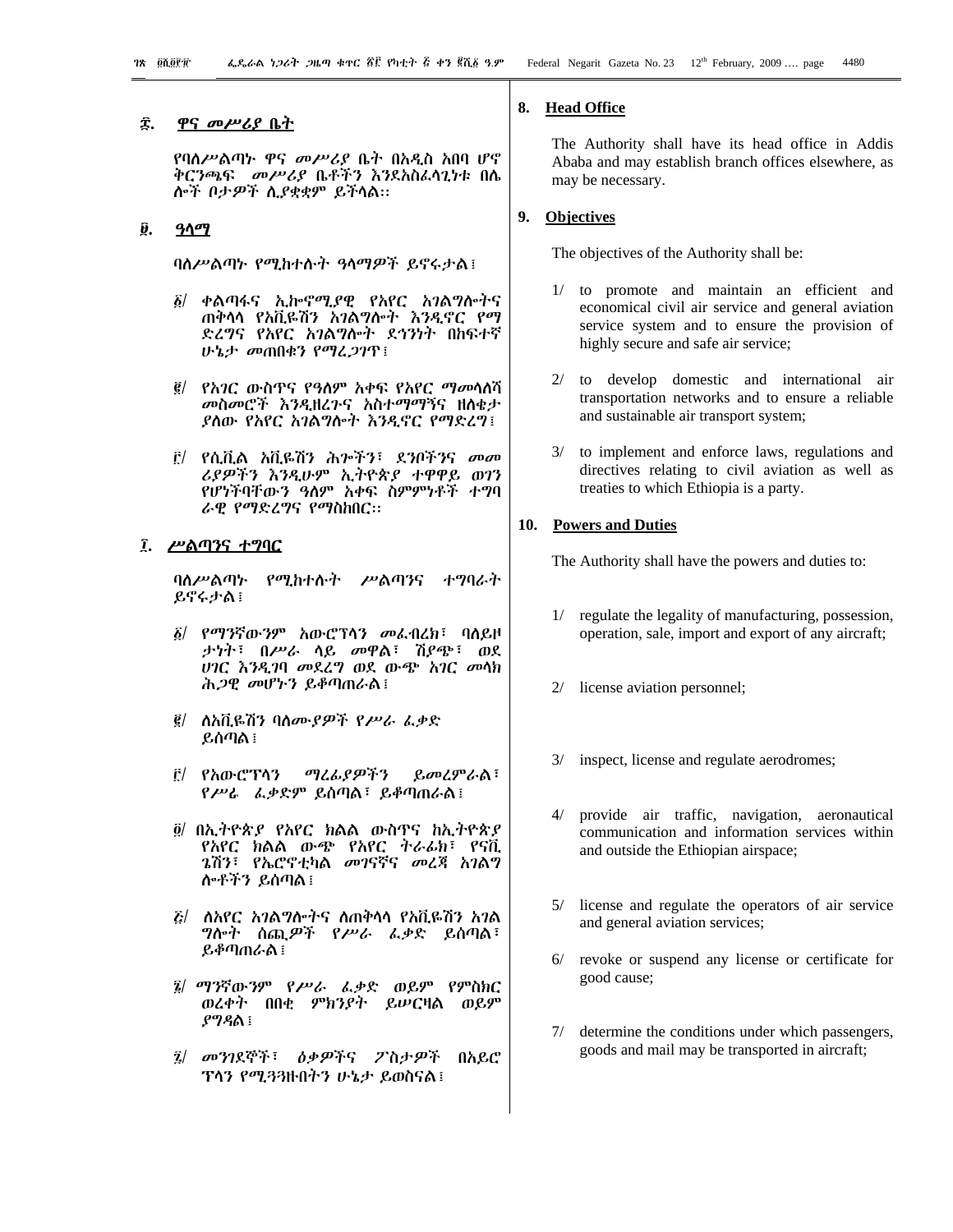- ፰/ የአቪዬሽን ኢ*ን*ዱስትሪ ስለሚያድግበት ሁኔታ ምርምር ያካሄዳል፣ ፕሳንና ፕሮግራም \_ያዘ*ጋ*ጃል፣ የአየር ክልሱንና ሌሎች ከአቪዬሽን  $2C$ የተያያዙ ፐሮጀክቶች ጥቅም ሳይ ስስሚውስብት ሁኔ*ታ መመሪያ ያ*ዘ*ጋ*ጃል፤
- ፱/ የአውሮፕላን በረራ የሚካሄድባቸውን ሥር*ዓ*ቶ ችና ደረጃዎች ያወጣል፤
- ፲/ ለሕዝብ የሚሰጠው የአየር አገልግሎተ ደህንነቱ የተጠበቀ፣ ብቁና የተሟሳ መሆኑን ያረ*ጋግ* ጣል ፣
- *፲፩/ ማናቸውን*ም የሲቪል አውሮፕሳን ከነመብቱ ይመዘግባል፣ የመሰያ ምልክት ይሰጣል፣ የአይ ሮፕላን የምዝንባ ምስክር ወረቀት ይሰጣል፣ ብቁነት ምስክር ወረቀት ይሰጣል፣ የበረራ አውሮፕላኑ የሚውልበትን ተግባር ይወስናል፣ የሚታደሰበትና አውሮፕሳኮ የሚጠንገበትን ሁኔታ ይወስናል፤
- *ፕ፪/ የበረራ ብቁነታቸው* ተረ*ጋግ*ጦ በኢትዮጵ*ያ* ለተመዘገቡ አውሮፕሳኖች አግባብ ባለው አካል ውክልና ሲሰጠው የራዲዮ ፌቃድ ይሰጣል፤
- ፲፫/ ኢትዮጵያ ተዋዋይ ወገን በሆነችባቸው ዓለም አቀፍ ስምምነቶች መሠረት ሰሲቪል አቪዬሽን አገልግሎት እንዲውሱ ተሰይተው የተመደቡ ፍሪኩዌንሲ*ዎች* በዓለም አቀፍ ሲቪል-አቪዬ ሽን ድርጅት ክልሳዊና አህንራዊ ቢሮዎች ሲመ ደቡለት በሀገሪቱ የፍሪኩዌንሲ አጠቃቀምን እን ዲቆጣጠር ሥልጣን ስተሰጠው አካል በማሳወቅ ተግባራዊ ያደርጋል፤
- ፲፬/ በኢትዮጵያ ወነስዋ የሚሥራባቸውን የበረራ መስመ ሮች በመሰየት ጥቅም ላይ የሚውስበትን ሁኔታ ዎችና ወደ ኢትዮጵያ ግዛት የሚገቡተንና የሚወ ጡትን አውሮኻኖች የበረራ ሁኔታዎች ይወስናል፤ ከሌሎች ከሚመለከታቸው የመንግሥት መሥሪያ ቤቶች *ጋ*ር በመተባበር በረራ የተከለከለባቸውን፣ **ገደብ የተደረገባቸውንና የአደ***ጋ* **ቦታ**ዎችና የአየር መስመሮችን በመሰየት ይወስናል፣ ያስፌጽማል፤
- ፲፩/ ስሚሰጠው ፌቃድና አገልግሎት የሚኒስትሮች ምክር ቤት በሚያጸድቀው ተመን መሠረት ክፍያ ይሰበስባል፤
- ፲፮/ አይሮፕሳን ስሲቪል አቪዬሽን ሥራ በሚው ልበት ጊዜ በድምፅ፣ በንቅናቄ፣ በአየር ብከሳ ....<br>ወይም በማናቸውም ምክንያት በሕብረተሰቡ ሳይ ወይም በአካባቢው ሳይ የሚፌዋረው ችግር በተቻለ መጠን እንዲቀንስ እርምጃ ይወስዳል፤
- $8/$ conduct research with regard to the development of aviation industry in Ethiopia, prepare plans and programmes and formulate policy for the use of navigable airspace and other projects relating to aviation:
- prescribe air traffic rules and standards governing the flight of aircraft;
- 10/ ensure that the provision of air transport service to the public is safe, expeditious and adequate;
- 11/ register any civil aircraft and any right relating thereto; assign registration marks; issue aircraft registration certificate, issue airworthiness certificates; specify the type of service to which the aircraft is to be used; prescribe conditions as to the maintenance and repair of the aircraft;
- 12/ issue, when delegated by the concerned authority, radio licenses for aircrafts registered and approved air worthy in Ethiopia;
- 13/ put into use frequencies assigned to it by the regional or continental bureaus of the International Civil Aviation Organization for civil aviation in accordance with treaties that have assigned separate frequencies for civil aviation and to which Ethiopia is a party and upon submitting prior notification to the authority which supervise the use of frequencies in the country;
- 14/ identify air routes to be used within Ethiopia and prescribe the conditions for air navigation and admissions to and departure from Ethiopian territory; designate and specify restricted, prohibited and danger areas and air routes and enforce the implementation thereof in cooperation with other government agencies;
- 15/ collect, in accordance with the rate approved by the Council of Ministers, fees and charges for licenses and services provided;
- 16/ take measures to minimize, to the extent possible, any disturbance to the public and any adverse effect on the environment from noise, vibration, atmospheric pollution or any other cause attributable to the use of aircraft for the purpose of civil aviation;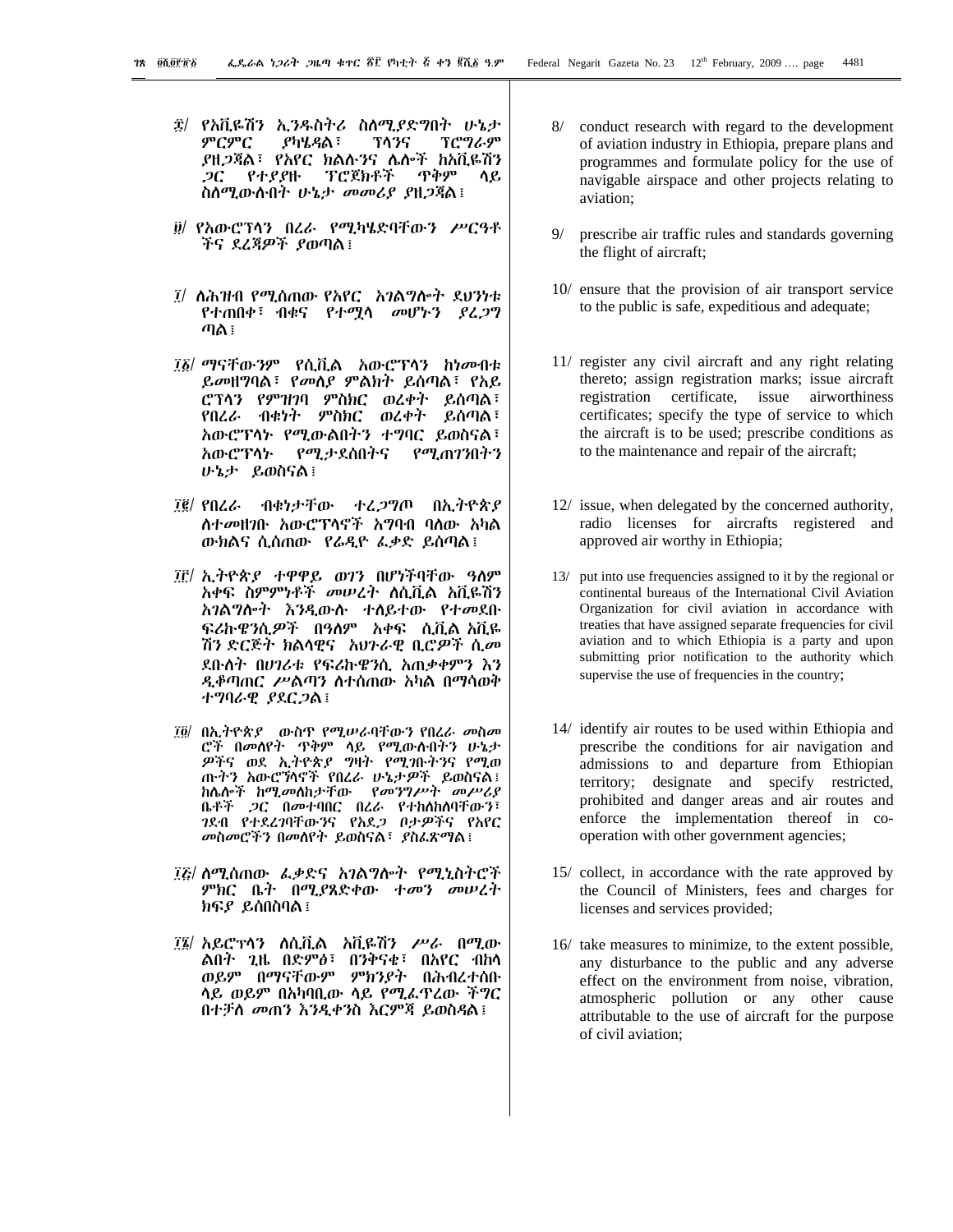- ፲፯/ ይህን አዋጅና በዚህ አዋጅ መሠረት የሚወጡ ትን ደንቦችና መመሪያዎችን እንዲሁም ሲቪል አቪዬሽንን በሚመለከት ኢትዮጵያ ተዋዋይ ወገን የሆነችባቸውን ዓለም አቀፍ ስምምነቶ ችን ተግባራዊ ያደር*ጋ*ል፣ ያስከብራል፤
- ፲፰/ የንብረት ባለቤት ይሆናል፣ ውል ይዋዋላል፣ በስሙ ይከሳል፣ ይከሰሳል፣ እንዲሁም ክርክሮ ችን ስግልግል ማቅረብ ይችላል፤
- ፲፱/ ዓላማውን ሰማሳካት የሚያስፌልን ሌሎች ተግባሮችን ያከናውናል።

# ፲፩. <u>የባለሥልጣኑ አቋም</u>

ባለሥልጣኑ፣

δ/ በመንግሥት የሚሾሙ ዋና ዳይሬክተርና እንደ አስፌላጊነቱ ምክትል ዋና ዳይክተሮች፣ እና

፪/ ስሥራው የሚያስፌልጉት ሠራተኞች፣ ይኖሩታል።

#### ፲፪. የዋና ዳይሬክተሩ ሥልጣንና ተግባር

- *፩| ዋና ዳይሬክተሩ የባለሥልጣኑ ዋና ሥራ አ*ስ ፌፃሚ ሆኖ ከሚኒስቴሩ በሚሰጠው አጠቃሳይ መመሪያ መሠረት የባሰሥልጣኑን ሥራዎች ይመራል፣ ያስተዳድራል።
- $\vec{g}/$ በዚህ አንቀጽ ንዑስ አንቀጽ (፩) የተመሰከተው እንደተጠበቀ ሆኖ ዋና ዳይሬክተሩ፣
	- በዚህ አዋጅ አንቀጽ ፲ የተመሰከቱትን  $\boldsymbol{U}$ የባለሥልጣኑን ሥልጣንና ተግባሮች ሥራ ሳይ ያውሳል፤
	- $\Lambda$ ) የባለሥልጣኑን  $P^{\mu}$ **ፕሮግራምና** በጀት ያዘ*ጋ*ጃል፣ ሲፌቀድም በሥራ ሳይ ያውሳል ፡
	- $\mathbf{d}$ <u>ስባለሥልጣ</u>ኑ በተፌቀደስት በጀትና የሥራ ፕሮግራም መሠረት  $73H<sub>1</sub>$ ወጪ ያደር*ጋ*ል!
	- ሲቪል አቪዬሽንን የሚመለከቱ ፖሊሲ  $\sigma$ <sup>D</sup>) ዎችን እያዘጋጀ ሰሚኒስቴሩ ያቀርባል፣ ሲፌቀድም ሥራ ሳይ ያውሳል፤
	- $\boldsymbol{\psi}$ ) የፌጼራል ሲቪል ሰርቪስ ሕጎችን መሠረታዊ ዓላማ ተከትሎ በመንግሥት በሚጸድቅ መመሪያ መሠረት የባስሥልጣኑን ሠራተ ኞች ይቀዋራል፣ ያስተዳድራል፣
- 17/ implement and enforce the provisions of this Proclamation, regulations and directives issued hereunder and treaties to which Ethiopia is a party;
- 18/ own property, enter into contract, sue and be sued in its own name, and may submit disputes to arbitration:
- 19/ carry out other activities as may be necessary for the fulfilment of its objectives.

#### 11. Organization of the Authority

The Authority shall have:

- a Director General and Deputy Director Generals, as required, to be appointed by the Government; and
- $2/$ the necessary staff.

#### 12. **Powers and Duties of the Director General**

- 1/ The Director General shall be the chief executive officer of the Authority and shall, subject to the general directives of the Ministry, direct and administer the activities of the Authority.
- $2/$ Without prejadicl to sub-article (1) of this Article, the Director General shall:
	- exercise the powers and duties of the a) Authority specified in Article 10 of this Proclamation;
	- b) prepare and submit to the Ministry, the work programme and budget of the Authority and implement the same upon approval;
	- effect expenditure in accordance with the  $c)$ approved budget and work programme of the Authority;
	- prepare and submit policies regarding civil  $\rm d$ aviation to the Ministry, and implement the same upon approval;
	- employ and administer employees of the  $e)$ Authority in accordance with directives approved by the Government following the basic principles of the federal civil service laws: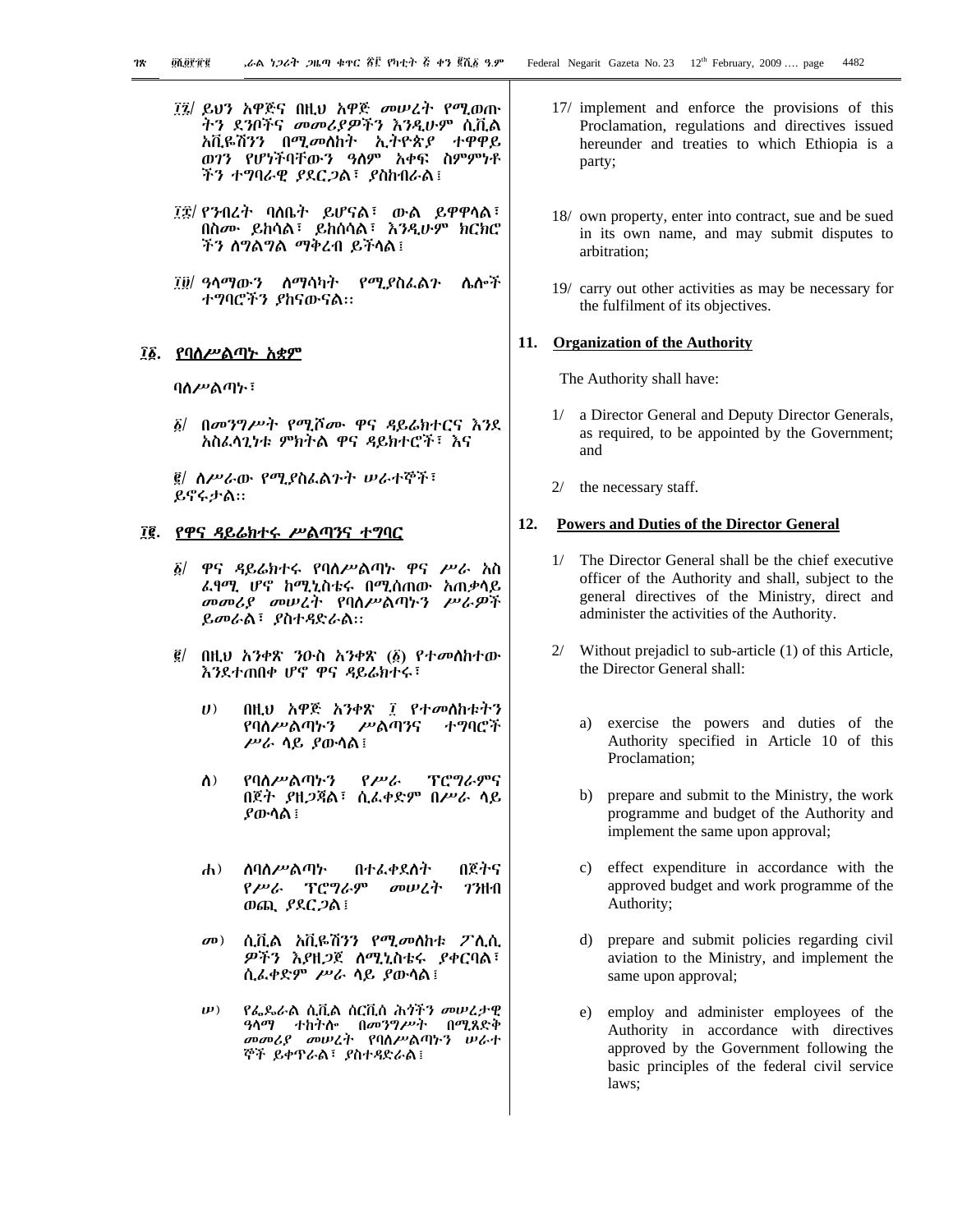- ከሦስተኛ ወንኖች *ጋ*ር በሚደረጉ ግንኘ  $\mathbf{Z}$ *-ነቶች ሁ*ሉ ባለሥልጣኑን ይወክላል፤
- ለ) የባስሥልጣኑን ዓመታዊ የሥራ አፈፃ *ፀምና የሂሣብ ሪፖርት አዚጋ*ጅቶ *ስሚኒ* ስቴሩ ያቀርባል፤
- ሽ) በሚኒስትሩ የሚሰጡትን ሌሎች ተግባ ሮች ይፈጽማል::
- ዋና ዳይሬክተሩ ሰባስሥልጣኑ የሥራ ቅልጥ <u>r/</u> ፍና በሚያስፌልገው መጠን ከሥልጣንና ተግባሩ በከፊል ለባለሥልጣኑ ኃላፊዎችና ሌሎች ሥራተኞች በውክልና **ሊያስተሳልፍ** ይችሳል።

### ፲፫. ስለሥልጣን ውክልና

ባለሥልጣኑ አስፈላጊ ሆኖ ሲ*ገ*ኝ ሥልጣንና ተግባ ሩን ብቃት ሳሳቸው ሌሎች አካሳት በውክልና ሆኖም ሊያስተሳልፍ ይችሳል፤ የአየር ኦፐሬ ተሮች፣ የኤርያል ሥራ ወይም የጠቅሳሳ አቪዬሽን አፐሬተሮችና የጥገና ተቋሞች ራሳቸውን ስመቆ  $n_{\rm f}$ በሚያስችል መልክ *አስመ*ወከሳቸው *መሬጋገ*ዋ አለበት።

# ፲፬. በጀት

- $\tilde{g}$  የዚህ አንቀጽ ንዑስ አንቀጽ (፪) ድን*ጋ*ጌ እንደ ተጠበቀ ሆኖ የባለሥልጣኑ በጀት በመንግሥት ከሚመደብ ገንዘብና በዚህ አዋጅ አንቀጽ ፲(፲፫) *መሠረት ከ*ሚስ በሰብ የፌቃድና የአ*ገ*ልግሎት ክፍያ የተውጣጣ ይሆናል።
- ፪/ የባሰሥልጣኑ የፋይናንስ አስተዳደር የሚ*መ* ራው በፌጼራል የፋይናንስ አስተዳደር አዋጅ ቁዋር ፶፯/፲፱፻፹፱ እና በአዋጁ መሠረት በወጡ ደንቦችና መመሪያዎች መሠረት ይሆናል::

# ፲፩. ስለሂ*ሣ*ብ *መ*ዛግብት

- ፩/ ባለሥልጣኑ የተሟሉና ትክክለኛ የሆኑ የሂሣብ መዛግብት ይይዛል።
- $\tilde{g}$ / የባለሥልጣኑ የሂሣብ ሰነዶችና *ገን*ዘብ ነክ መዛ **ግብት በዋናው አዲተር ወይም በእርሱ በሚ** ወከሱ የሂሣብ መርማሪዎች በየዓመቱ ይመረ መራስ።
- $f$ ) represent the Authority in all its dealings with third parties;
- prepare and submit to the Ministry the annual  $g)$ operational and financial reports of the Authority;
- h) carry out any other duties as may be assigned to him by the Minister.
- 3/ The Director General may delegate part of his powers and duties to the officials and other employees of the Authority to the extent necessary for the efficient management of the activities of the Authority.

#### 13. Delegation of Powers

The Authority may, where necessary, delegate its powers and duties to other qualified organs; provided, however, that such delegation shall not be given in such a way that air operators, aerial work and general aviation operators and maintenance facilities, in effect, regulate themselves.

### 14. Budget

- Without prejudice to the provisions of sub-article (2) of  $1/$ this Article, the Authority's budget shall be drawn from budgetary appropriations made by the Government and license and service fees collected pursuant to Article 10(15) of this Proclamation.
- $2/$ The financial administration of the Authority shall be governed by the Federal Financial Administration Proclamation No. 57/1996 and regulations and directives issued there under.

#### $15.$ **Books of Accounts**

- 1/ The Authority shall keep complete and accurate books of accounts.
- $2/$ The books of account and financial documents of the Authority shall be audited annually by the Auditor General or other auditors assigned by him.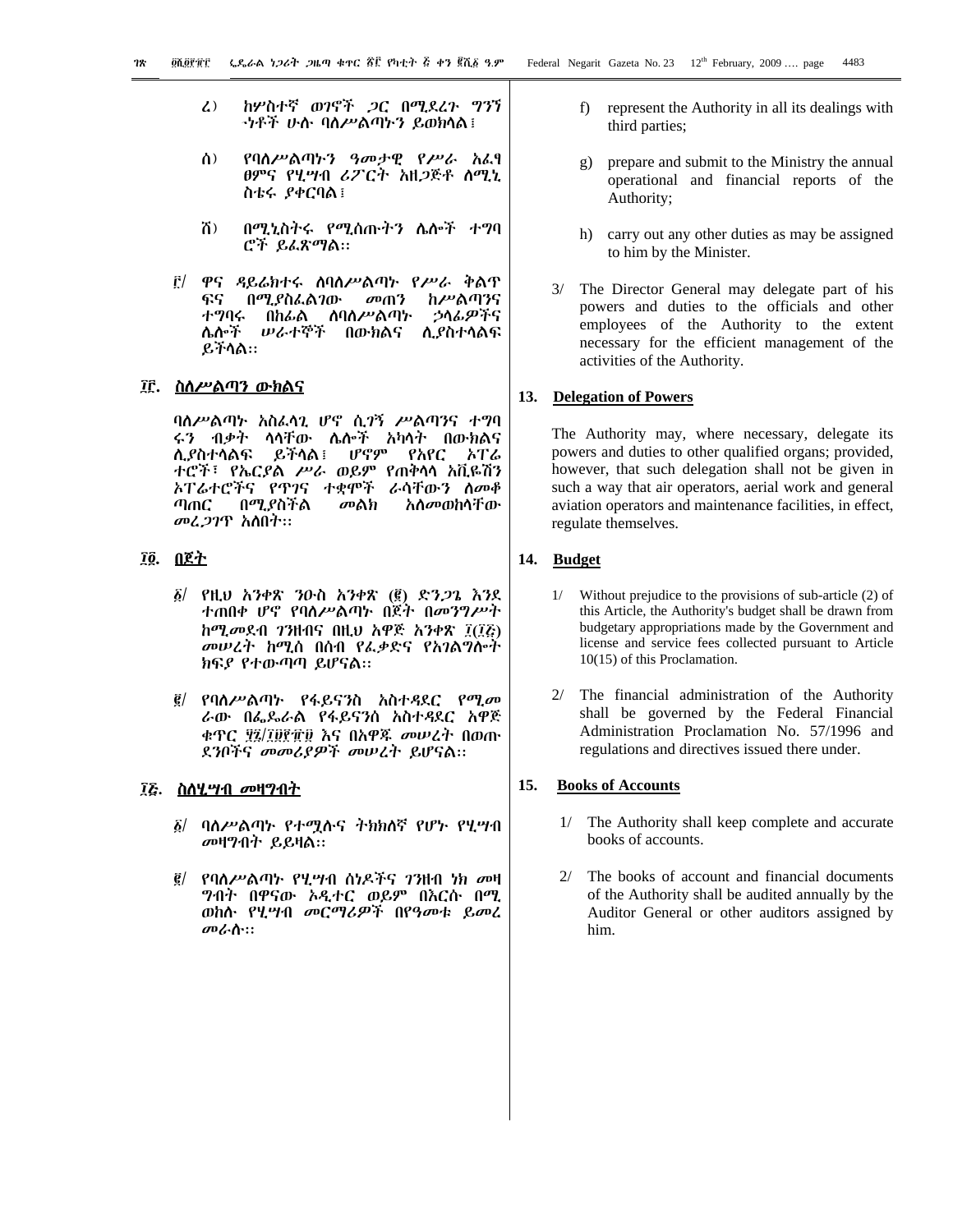#### <u>ክፍል ሦስት</u> የአውሮንሳን ዎ ทวา

# ፲፮. ምዝገባና ምልክት

- ፩/ ማንኛውም ሰው አንድን የሲቪል አውሮፕሳን፣
	- $(1)$ የተመዘንበ ካልሆነ፣ እና
	- የዜግነትና የምዝገባ ምልክቶች ግልጽና  $\Lambda$ ) የሚታይ ሆኖ በአውሮፕሳት ሳይ የተቀባ ወይም የተጣበቀ ካልሆነ በስተቀር፣

በኢትዮጵያ አየር ክልል ውስጥ ማብረር አይችልም።

*፪*/ የኢትዮጵ*ያ* አውሮፕላን የዜግነትና  $\rho$ ምዝንባ ምልክቶች ባለሥልጣኑ በሚወስነው መሠረት በአውሮፕላኑ ሳይ መቀባት ወይም መሰጠፍ አለበት።

# ፲፯. <u>የአውሮኻንን ዜግነት</u>

- ፩/ በኢትዮጵ*ያ* የተ*o*ગዘንበ አውሮኻኅን የኢትዮጵ*ያ* ዜግነት ይኖረዋል። ምዝገባው ፀንቶ በሚቆ ይበት ጊዜ ውስጥም በሌሳ አገር ሲመዘንብ አይችልም።
- በሌላ አገር የተመዘገበ አውሮኻን የመዝ*ጋ*  $\vec{g}/$ ቢው አገር ዜግነት እንዳለው ይቆጠራል፡፡ ምዝገባው ፀንቶ በሚቆይበት ጊዜ ውስጥም በኢትዮጵያ ሲመዘንብ አይችልም።

### ፲፰. <u>የምዝገባ ሥርዓትና መሥራርቶች</u>

ባለሥልጣኑ በኢትዮጵያ ውስጥ ብሔራዊ የሲቪል አውሮፕሳን አመዘ*ጋገ*ብ ሥርዓትንና መሚሳት *ያ*ስባቸው*ን መ*ስፌርቶች ይወስናል፤ በ*ሥራ* ሳይ እንዲውሱ ያደር*ጋ*ል።

# ፲፱. የምዝገባ ምስክር ወረቀት

- ፩/ ባለሥልጣኑ ለ*o*¤ዘንበው አውሮፕላን ባለቤት የምዝገባ ምስክር ወረቀት ይሰጣል::
- የአውሮኘሳን ባለቤትነትን በሚመለከት በሚነሳ  $g/$ ክርክር የምዝገባ ምስክር ወረቀት የባለቤትነት ማስረጃ ሆኖ ይቆጠራል።
- $\tilde{r}$ / የአውሮፕላን ምዝገባ የምስክር ወረቀት በዚህ አዋጅ ክፍል ስምንት ድን*ጋጌዎች* መሠረት በባለሥልጣት ሲታገድ ወይም ሲሥረዝ ይችላል።

#### **PART THREE REGISTRATION OF AIRCRAFT**

#### 16. **Registration and Marks**

- 1/ No person shall fly a civil aircraft in the airspace of Ethiopia unless:
	- a) it is registered; and
	- its nationality and registration marks are b) clear and visible and painted on or affixed  $\overline{f}$  o  $\overline{f}$
- 2/ The nationality and registration marks of an Ethiopian aircraft shall be painted on or affixed to the aircraft in such manner as the Authority may prescribe

#### 17. **Nationality of Aircraft**

- 1/ Aircraft registered in Ethiopia shall have Ethiopian nationality and shall not be eligible for registration in another state during the period of validity of such registration.
- $2/$ Aircraft registered in another state shall be deemed to have the nationality of such other state and shall not be eligible for registration in Ethiopia during the period of validity of such registration.

#### 18. **Registration Procedures and Eligibility**

The Authority shall determine and enforce procedures and eligibility requirements for the registration of civil aircraft in Ethiopia.

#### 19. **Certificate of Registration**

- 1/ Upon registration of an aircraft, the Authority shall issue to the owner thereof a certificate of registration.
- 2/ A certificate of registration shall raise a presumption of ownership of an aircraft in any dispute thereof.
- 3/ A certificate of registration of an aircraft may be suspended or revoked by the Authority in accordance with the provisions of Part Eight of this Proclamation.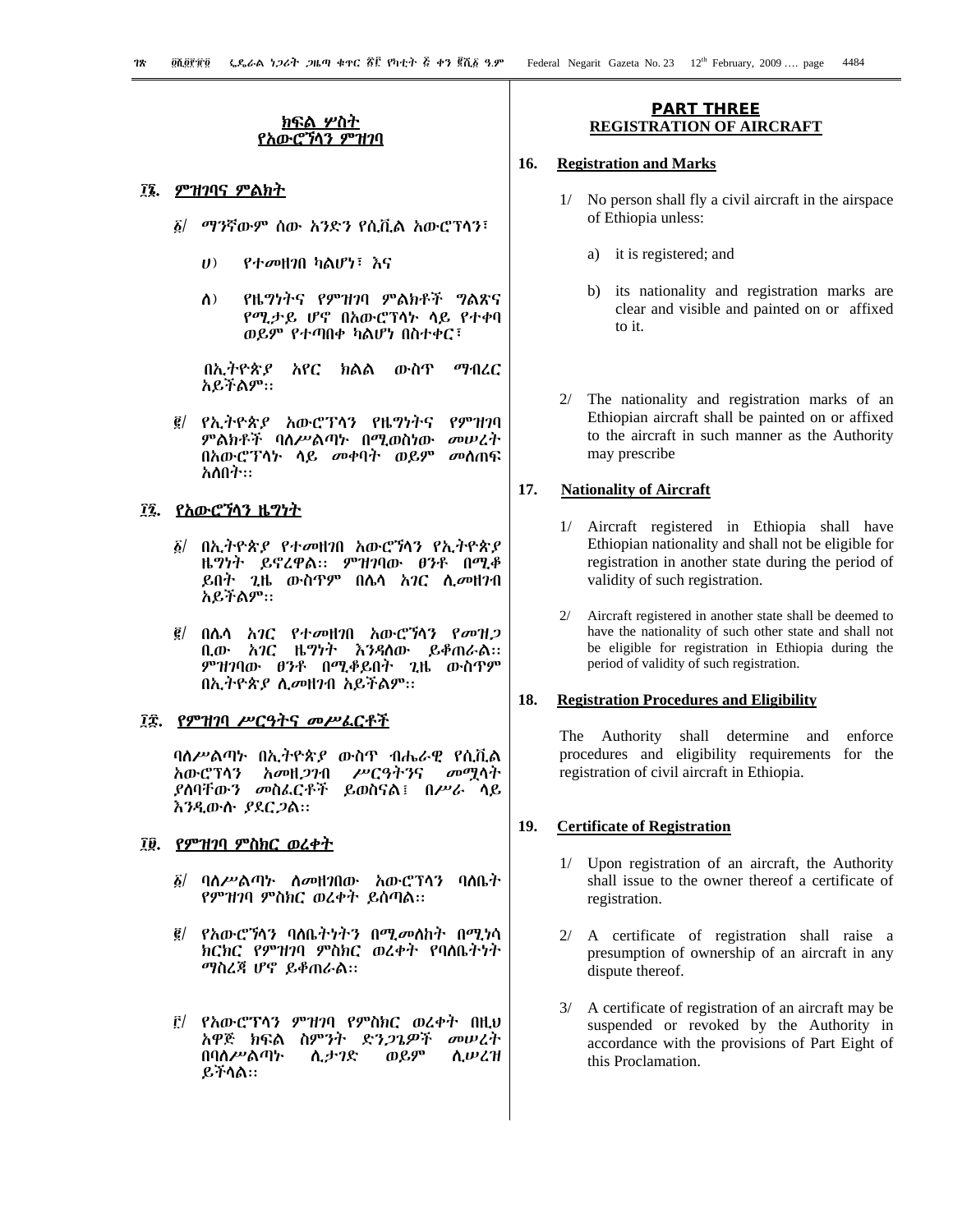# <u>ሰነዶችን ስስመመዝገብ</u>

- $\delta$ / ባለሥልጣኑ በኢትዮጵያ በተመዘገበ የሲቪል አውሮኻኅን ወይም በኢትዮጵያ ስተመዘገበ አውሮፕላን አገልግሎተ በሚውል ሞተር፣ ውልብሲቢት፣ መስዋወጫ ወይም አፐሲያንስ ላይ ያለን መብት ወይም ጥቅም የሚመስከቱ *ሡነዶች የሚመ*ዘንቡበትን ሥርዓት *ያ*ቋቁማል፡፡
- ፪/ ማንኛውም በአውሮፕላን ወይም በአውሮፕላን መሣሪያ ሳይ የተፈፀመ ዓስም አቀፍ የጥቅም ምዝገባ በኢትዮጵያ በተመዘገበ አውሮፕሳን ሳይ ዋቅም *ያ*ላቸው ወንኖች ዋቅማቸውን በባለሥ ልጣኑ ዘንድ በማስመዝንብ ረንድ ያስባቸውን ግጼታ ቀሪ አያደርገውም።
- ፫/ ባለሥልጣኑ የአውሮፕሳንና የአውሮፕሳን *መ*ሣ ሪያዎች ጥቅምን በሚመስከት ኢትዮጵያ ተዋ ዋይ ወገን የሆነችባቸው አሰም አቀፍ ስም ምነቶችን ሥራ ሳይ ስማዋል የሚያስፌልጉ ሥርዓቶችን ሲወስን ይችላል።

# <u> ኛ፩. ሰነዶችን ያስማስመዝገብ ውጤት</u>

በዚህ አዋጅ አንቀጽ ፳ (፩) መሠረት የሰነዶች ምዝንባ ሥርዓት ከተቋቋመ በኃላ በማንኛውም በባለሥልጣኑ የተመዘገበ አውሮፕሳን፣ የአውሮፕሳን ሞተሮች፣ አፕሊያንስ ውልብሊቢቶች፣ ወይም *መ*ሰዋወጫ *ዕቃዎች* ላይ *ያ*ለን መብት  $\theta$ .9 ጥቅም *የሚነ*ካ የውል ሰነድ በባለልጣኑ ካልተ መዘንበ በስተቀር ተፌፃሚ የሚሆነው በሁስቱ ተዋዋይ ወገኖች መካከል ብቻ ይሆናል።

# <u>ኛ፪. ተፈጻሚነት ያሳቸው ሕሥች</u>

ተዋዋዮቹ ወ*ገ*ኖች በተ*ቃ*ራኒው መስማማታቸው በሰነዱ ውስጥ ካልተገለጸ በስተቀር የማንኛውም ...<br>*የተመ*ዘ*ገ*በ *ሠነ*ድ ተፈፃሚነት በኢትዮጵያ ሕግ መሠረት ይወሰናል።

#### ክፍል አራተ የሲቪል አቪዬሽን ደሀንነት ቁጥጥር <u>ምዕራፍ አንድ</u> <u> አጠቃሳይ የደኅንነት ድን*ጋጌዎች*</u>

# <u>ኛር. ይህንነትን ስለማዮልበት</u>

*δ*/ ባለሥልጣኑ፣

#### 20. Registration of Documents relating to Rights in Aircraft

- 1/ The Authority shall establish a system for the registration of documents which affect title to or interest in any civil aircraft registered in Ethiopia or in any engine, propeller, spare parts or appliance intended for use on any aircraft registered in Ethiopia.
- 2/ Any international registry of interests in aircraft or aircraft equipment shall not relieve the parties having interests in an Ethiopian registered aircraft or its equipment from registering their interests with the Authority.
- 3/ The Authority may adopt procedures necessary to carry out the requirements of treaties relating to interests in aircraft or aircraft equipment and to which Ethiopia is a party.

# 21. Effect of Failure to Register Documents

Subsequent to the establishment of a system for registration of documents pursuant to Article  $20(1)$ of this Proclamation, no document affecting title to or any interest in a registered aircraft, aircraft engines, propellers, appliances or spare parts shall be valid, except between the parties thereto, unless it is registered by the Authority.

# 22. Applicable Laws

The validity of any registered document, unless the contracting parties' agreement to the contrary is specified therein, shall be determined under the laws of Ethiopia.

# **PART FOUR**

# SAFETY REGULATION OF CIVIL AVIATION **CHAPTER ONE**

# **GENERAL SAFETY PROVISIONS**

# 23. Promoting Safety

1/ The Authority shall have the powers and responsibilities to promote safety of flight in civil aircraft by prescribing and revising, from time to time: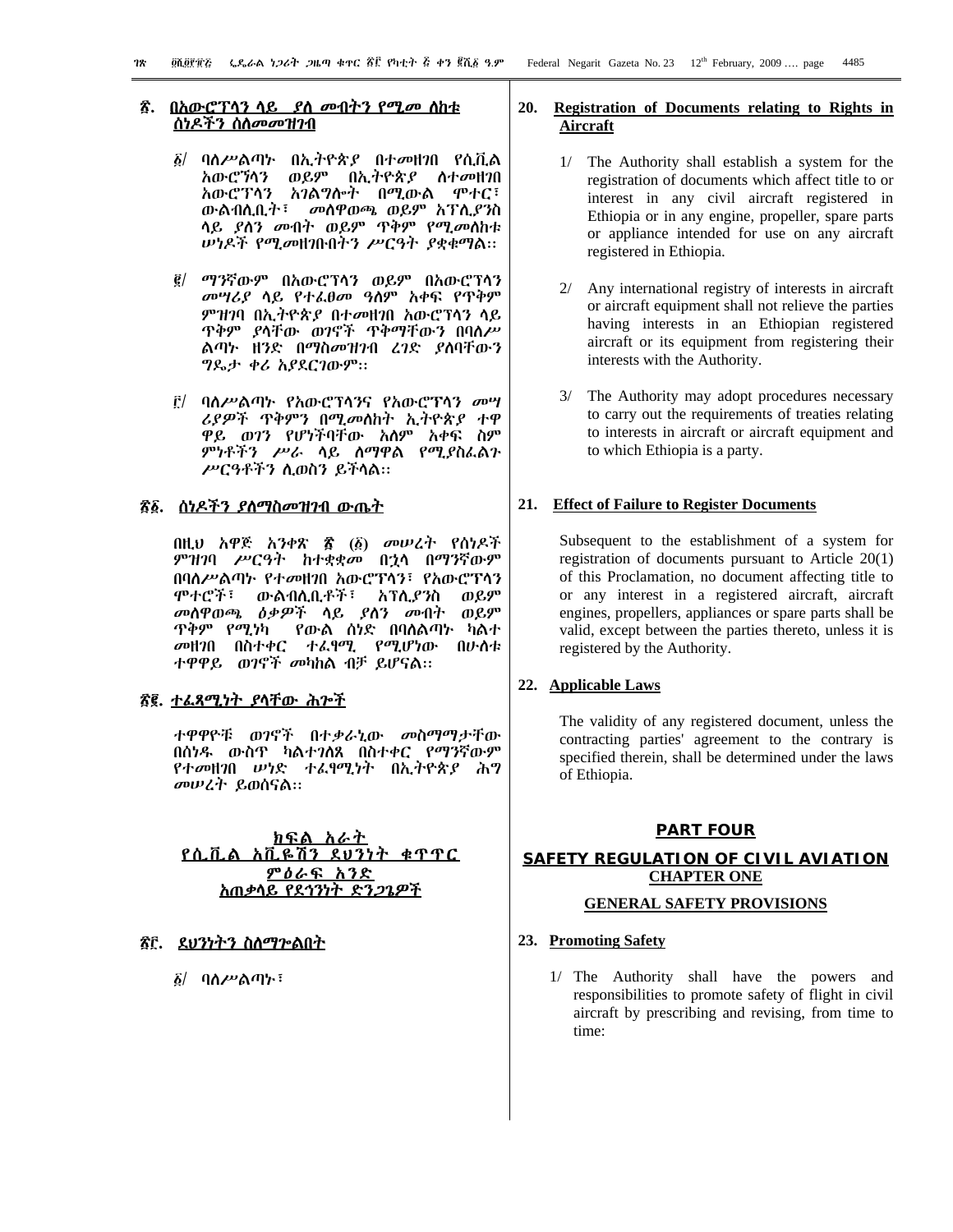- $(1)$ በኮንቬንሽኑ የተካተቱትን ደረጃዎች ተግ ባራዊ ስማድረግ የሚያስችሱ ሥርዓ ቶችን፣ እንዲሁም
- የሲቪል አቪዬሽን ደህንነትን በአዋ*ጋ*ቢ ሁኔታ  $\lambda$ ) የተጠበቀ ስማድረግ አስፌሳጊ የሆኮ ሴሎች ሥርዓቶችንና ደረጃዎችን፣ በየጊዜው በማውጣትና በማሻሻል የሲቪል አው ሮፕላን በረራ ደህንነትን የማጕልበት ሥልጣንና ኃሳፊነት ይኖ ረዋል።
- ባለስልጣኑሥርዓቶችንና ደረጃዎችን ሲያወጣና  $\vec{g}/$ በዚህ አዋጅ መሠረት የምስክር ወረቀቶችን ሲሰዋ፣ የአየር ኦፐሬተሮች ለሕዝብ ዋቅም ሲባል እጅግ በጣም ከፍተኛ የደህንነት ደረጃዎችን ጠብቀው የሙያ ግዴታቸውን *መ*ወጣት *ያ*ስባቸው መሆኑን ከግምት ውስጥ ማስንባት አለበት።

### <u>ኛ፬. የበረራ ብቁነት የምስክር ወረቀት</u>

- ፩/ ማንኛውም ሰው በዚህ አዋጅ ወይም በተ*መ* ዘንበበት አንር ሕግ መሠረት የበረራ ብቁነት የምስክር ወረቀት ያልተሰጠውን አውሮፕላን<br>በኢትዮጵ*ያ* የአየር ክልል ውስጥ ማብረር አይችልም።
- $\vec{e}$ በሌሳ *አገር የተመዘገ*በ አውሮኘሳ*ንን* በተመሰ ከተ የተሰጠው የበረራ ብቁነት የምስክር ወረ ቀት በኢትዮጵያ ውስዋ ሕ*ጋ*ዊ ሆኖ ተቀባይነት የሚኖረው የምስክር ወረቀቱ የተሰጠበት መመዘኛ በኮንቬንሽኑ ከወጡ መነሻ ደረጃዎች *ጋ*ር እኩል ወይም የሚበልዋ ሲሆን ነው።
- ቮ/ ባለሥልጣኑ ለደሀንነት አጠባበቅ አስፌሳጊ ሲሆን በበረራ ብቁነት የምስክር ወረቀት ላይ የምስክር ወረቀቱ የሚቆይበትን ጊዜ፣ አውሮፕላኑ ዋቅም ላይ ዓይነትና ሌሎች የሚውልበትን የአገልግሎት ግዴታዎ ችን፣ ሁኔታዎችን፣ \_ ገደቦችና መረጃዎችን ሲያሥፍር ይችላል።
- ባለሥልጣኑ የሰጠውን የበረራ ብቁነት የምስክር õ/ ወረቀተ መዝግቦ መያዝ አስበተ፡፡

#### <u>ጽሯ. የጥገና ተቋሞችና የአቪዬሽን ማሠልጠኛ ትም</u> <u>ህርት ቤቶች</u>

*፩*/ ባለሥልጣኑ የጥገና ተቋሞችንና የሲቪል አቪ ዬሽን ትምህርት ቤቶችን የፌቃድ አሥጣዋና የሥራ ሁኔታቸውን የሚመስከቱ መመሪያዎ ችን የማውጣትና ስእነዚህ ተቋሞችና ትምህ ርት ቤቶች ፌቃድ የመስጠት ሥልጣን ይኖረዋል።

- $a)$ rules necessary for the implementation of standards contained in the Annexes to the Convention; and
- b) such other rules and standards necessary to provide adequately for safety in civil aviation.
- 2/ In prescribing rules and standards and in issuing certificates under this Proclamation, the Authority shall take into consideration the obligations of air operators to perform their services with the highest possible degree of safety in the public interest.

#### 24. Airworthiness Certificate

- 1/ No person shall fly an aircraft within the airspace of Ethiopia unless it has a valid certificate of airworthiness issued under this Proclamation or under the laws of the state in which the aircraft is registered.
- 2/ In case of an aircraft registered in another state, the certificate of airworthiness shall be recognized as valid in Ethiopia if the requirements under which such certificate was issued are equal or exceed those minimum standards for airworthiness established under the Convention and its Annexes.
- 3/ The Authority may prescribe in an airworthiness certificate the duration of the certificate, the type of service for which the aircraft may be used and such other terms, conditions, limitations and information as are required in the interest of safety.
- 4/ The Authority shall keep records of each airworthiness certificate it has issued.

# 25. Maintenance Facilities and Aviation Training **Schools**

1/ The Authority shall have the power to issue directives pertaining to the licensing and operation of maintenance facilities and aviation training schools and to issue licenses to such facilities and schools.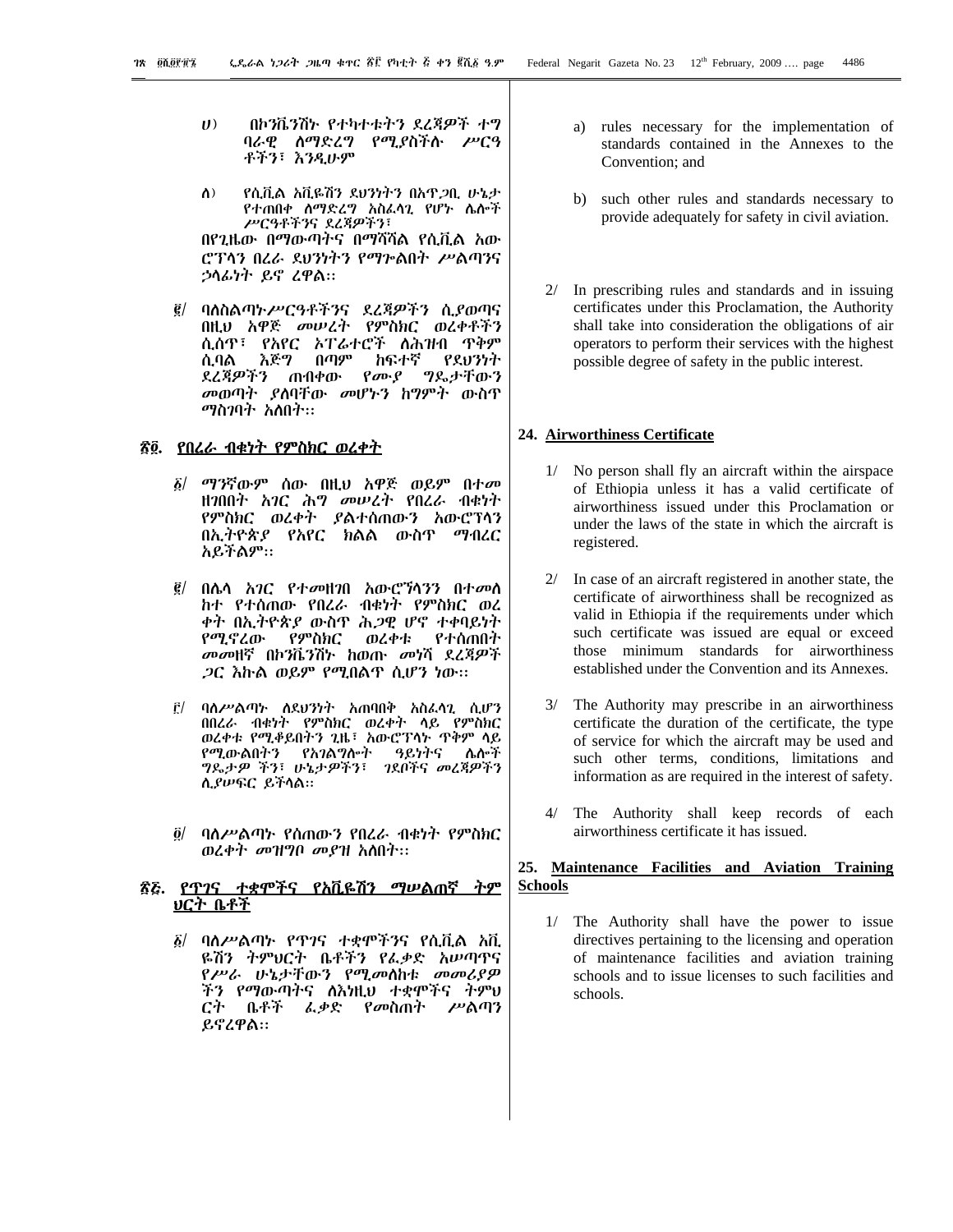#### $\vec{e}$ ባለሥልጣኑ ፤

- ሀ) የበረራ ወይም የአውሮኻንና የአውሮኻን ውልብሊቢትና አፐሊያንስ ዋንና ሞተር፣ ሥልጠና እንዲሰጡ የተፌቀደሳቸው የሲቪል አቪዬሽን ትምህርት ቤቶችን የኮርሶቻቸውን ብቃት፣ የመሣሪያዎቻቸውን አመቺነትና ስበ ረራ ብቁ መሆን እንዲሁም የአስተማሪዎቻ ቸውን ብቃት፣ እና
- ስ) የአውሮፐሳንና የአውሮፐሳን ሞተር፣ ውልብ ሊቢትና አፐሊያንስ ስመጠንን የተራቀደሳቸውን ተቋሞች የመሥሪያ በታዎቻቸውን፣ የመሣሪያ ዎቻቸውን፣ የአሠራር ዘዴዎቻቸውንና የጥገና ባለሙያዎቻቸውን ብቃት፣ በተመለከተ ፌተና መስጠትና ደረጃቸውን መወሰን ይችላል።
- f/ ባለሥልጣኑ የአቪዬሽን ማሰልጠኛ ትም*ህርት* ቤቶች ማቋቋምና ለእነዚሁ ምሩቃን የምስክር ወረቀት መስጠት ይችላል::

# ኛ፤. የመገናኛ መሣሪያዎች

- ፩/ ማንኛውም ሰው አውሮኘሳ*ኮ* በተመዘገበበት አገር ሕግ መሠረት የተፈቀደና የተገጠመስት የሬዲዮ መሣሪያ ካልኖረውና ባስሥልጣኍ ባወጣቸው ደረጃዎችና ሥርዓቶች መሠረት አውሮፕላኑን ናቪጌት ማድረግ የሚያስችል ግን *ኙነት ማድረግ* ካላስቻለ በስተቀር በኢ*ት*ዮጵ*ያ* የአየር ክልል አውሮፕላኑን ማብረር አይች ልም።
- ፪/ ባለሥልጣኑ በኢትዮጵያ በተመዘገበ አውሮፕ ሳን ሳይ ስለሚገጠሙ የራዲዮ መሣሪያዎች ተከላ፣ ዋንናና አጠቃቀም ሥርዓት ያወጣል።

### *ኛ፯. የጉ*ዞ *መዝገ*ብ

- *δ|* አውሮኘሳኑ የተ*o*¤ዘንበበት አንር ሕግ በሚ*ያ* ዘው *መሠረት* ስስአውሮፕላኑ፣ ስስበረራ ሠራ ተኞቹና ስለንዞው ዝርዝር ሁኔታ የሰፌረበት ማንኛውም ሰው *መዝገ*ብ ካልያዘ በስተቀር በአ.ትዮጵያ የአየር አውሮፕላኑን ክልል ማብረር አይችልም፡፡
- $\vec{g}$  ይህንን አዋጅ ወይም በዚህ አዋጅ መሠረት የወጡ ደንቦችን፣ መመሪያዎችን ወይም *ትዕ*ዛዞችን በመተሳሰፍ ምክን*ያት* በሚመሠረት *ክ*ስ በንዞ *መዝገ*ብ ውስዋ የሰፌሩት *መግ*ለ ጫዎች ማስተባበያ ማስረጃ ካልቀረበባቸው በስ ተቀር በመዝ*ጋ*ቢው ሰውና በአውሮፕላኑ ባስ ቤትና ኦፐሬተር ሳይ ማስረጃ እንደሆኑ ይቆጠራሱ።
- 2/ The Authority may provide for the examination and rating of:
	- $a)$ approved aviation schools giving training in flying or in the maintenance of aircraft, aircraft engines, propellers and appliances, as to the adequacy of the courses, the suitability and airworthiness of the equipment and the competency of the instructors; and
	- b) approved maintenance facilities of aircraft, aircraft engines, propellers and appliances as to the adequacy of their workshops, suitability of their equipment and the competency of their maintenance crew.
- 3/ The Authority may establish aviation training schools and issue certificates for graduates of such schools.

#### 26. Communications Equipment

- 1/ No person shall fly an aircraft within the airspace of Ethiopia unless it is equipped with radio equipment, licensed and installed in the manner prescribed by the laws of the state in which the aircraft is registered and enables communications to navigate the aircraft in accordance with the standards and procedures established by the Authority.
- 2/ The Authority shall issue rules on the installation, maintenance and operation of radio equipment on aircraft registered in Ethiopia.

#### 27. Journey Logbook

- 1/ No person shall fly an aircraft within the airspace of Ethiopia unless a journey logbook is maintained in which the particulars of the aircraft, its crew members and the journey are entered as required by the laws of the state in which the aircraft is registered.
- $2/$ In any prosecution for a contravention of this Proclamation or regulations, directives or orders issued hereunder, an entry in a journey logbook shall be considered prima facie proof of the truth of the statement contained therein, against the person who made the entry and the owner and operator of the aircraft to which the logbook relates.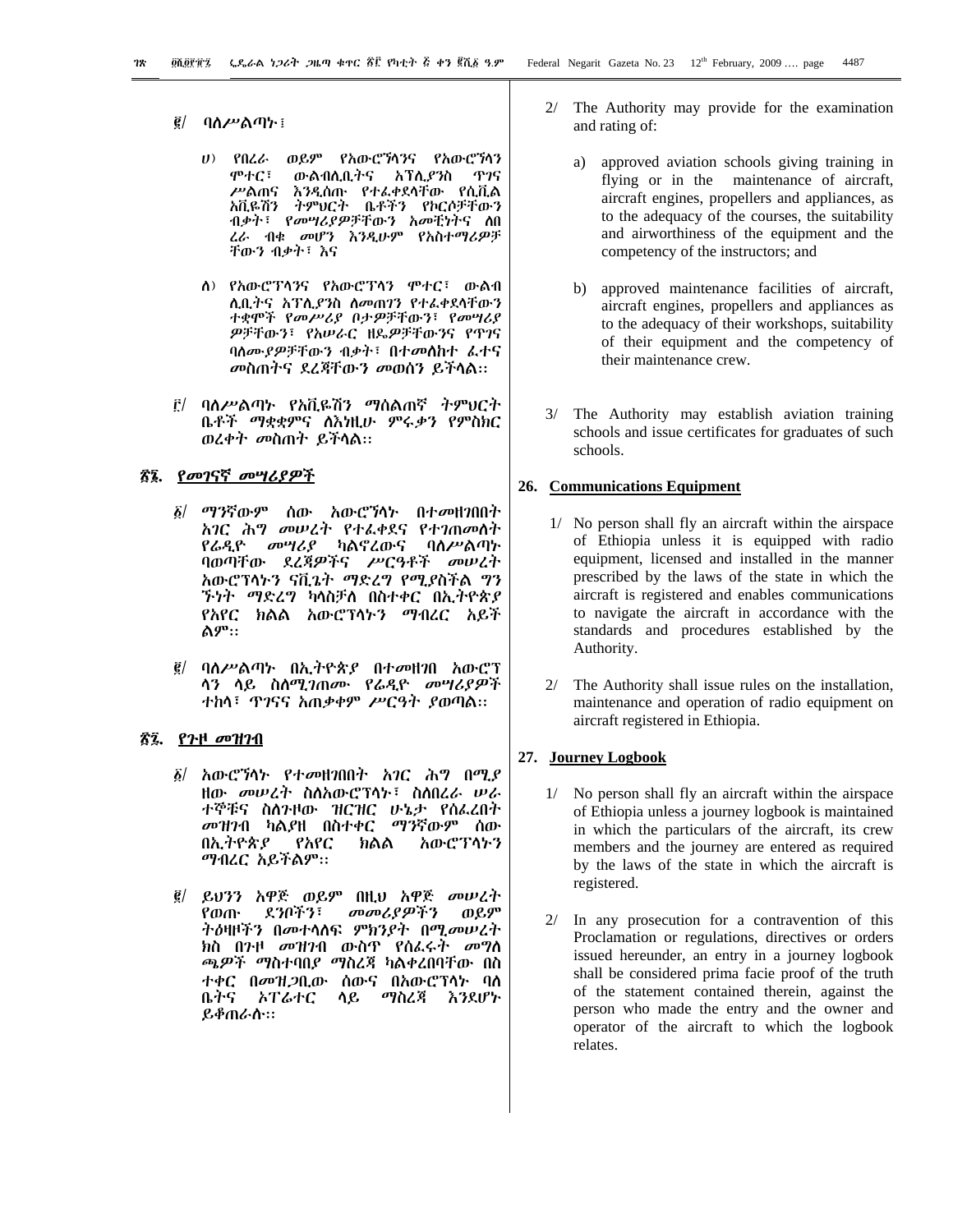ባለሥልጣኑ በኢትዮጵያ ስተመዘገቡ አውሮኘ Ë/ ሳኖች ተፈጻሚ የሚሆን የጉዞ መዝንብ ፎርም *ያ*ዘ*ጋ*ጃል።

### <u>ኛ፰. በአውሮፕላን መያዝ ያስባቸው ሠነዶች</u>

- ፩/ ማንኛውም ሰው የሚከተሱት ስነዶች በ<u>አው</u> ሮፕላኑ መያዛቸውን ካሳፈ*ጋገ*ጠ በቀር በኢት ዮጵያ የአየር ክልል አውሮፕላኑን ማብረር አይችልም፤
	- $(1)$ የምዝገባ ምስክር ወረቀት !
	- የበረራ ብቁነት ምስክር ወረቀት ፤ ስ)
	- $\mathbf{d}$ የያንዳንዱ የበረራ ルራተኛ የአቪዬሽን ባለሙያ የምስክር ወረቀት ፤
	- $P$ <sup>H</sup>  $\sigma$ H $2$ fl!  $\sigma$ <sup>1</sup>
	- የአውሮፕሳን ራዲዮ ፌቃድ፤  $\mathbf{u}(\mathbf{v})$
	- መንገደኞች ወይም ጭነት  $\lambda$ ካሉ ካለ፣ የመንገደኞች ዝርዝር ወይም የጭነት *ማኒ*ፌስት ፤
	- የበረራ መመሪያ! እና ለ)
	- ሽ) የንግድ በረራ በሆነ ጊዜ የአየር ኦፐሬተር የምስክር ወረቀት::
- በሌሳ *አገር* በተመዘገበ አውሮፕሳን ውስጥ የሚ  $\vec{g}/$ *ገኙ ሡነዶች ከዚያ አገር መስፌርት ጋር የሚጣ ጣሙ መሆን* አስባቸው፤ ሆኖም ባስሥልጣት ሥነዶቹን አስቀርቦ የመመርመር ሥልጣን ይኖረዋል::

### <u> ኛ፱. የኦፐሬተሮችና የአቪዬሽን ባስሙያዎች ኃሳፊነት</u>

- ፩/ ማንኛውም የአየር ኦፐሬተር የምስክር ወረቀት ባለቤት አውሮፕላኑና ለሲቪል አቪዬሽን ዋቅም የሚውሱ መሣሪያዎች በየጊዜው ምርመራና እድሳት የሚደረግሳቸውና አፐራሽኑ በዚህ አዋጅና በዚህ አዋጅ መሠረት በወጡ ደንቦች፣ መመሪያዎችና ትዕዛዞች መሠረት የሚፌፀም መሆኑን የማሬ*ጋገ*ጥ ኃላፊነት አስበት።
- ፪/ ማንኛውም የአቪዬሽን ባለሙያ የምስክር ወረ ቀት ባለቤት በምስክር ወረቀቱ የተመለከቱትን ሥልጣኖችና ገደቦች እንዲሁም ከሥራው *ጋ*ር የተያያዙ የዚህን አዋጅ ድን*ጋጌዎች*ና በዚህ አዋጅ መሠረት የወጡ ደንቦች፣ መመሪያዎ ችና ትዕዛዞች የማክበርና የመራጸም ኃላፊነት አለበት።

3/ The Authority shall prepare a journey logbook form that shall be applicable to aircrafts registered in Ethiopian.

#### 28. Documents to be carried on Board

- 1/ No person shall fly an aircraft within the airspace of Ethiopia unless the following documents are carried on board:
	- the certificate of registration; a)
	- the certificate of airworthiness;  $h)$
	- $c)$ the aviation personnel certificate of each flight crew member;
	- the journey logbook;  $\mathbf{d}$
	- the aircraft radio license;  $e)$
	- $f$ ) the passengers list or the cargo manifest if carried:
	- the flight manual; and  $g)$
	- h) in case of commercial flight, the air operator certificate.
- Documents carried aboard an aircraft registered in  $2/$ another state shall be in conformity with the requirements of that state; provided, however, that the Authority shall have the power to require the production of such documents for examination.

#### 29. Duty of Operators and Aviation Personnel

- 1/ Any holder of an air operator certificate shall have the duty to ensure that the aircraft and all equipment used in civil aviation are regularly inspected and maintained, and that the operations  $are$ conducted in accordance with this Proclamation and regulations, directives and orders issued hereunder.
- 2/ Any holder of an aviation personnel certificate shall have the duty to observe and comply with the authority and limitations specified in the certificate and the requirements of this Proclamation and regulations, directives and orders issued hereunder relating to their tasks.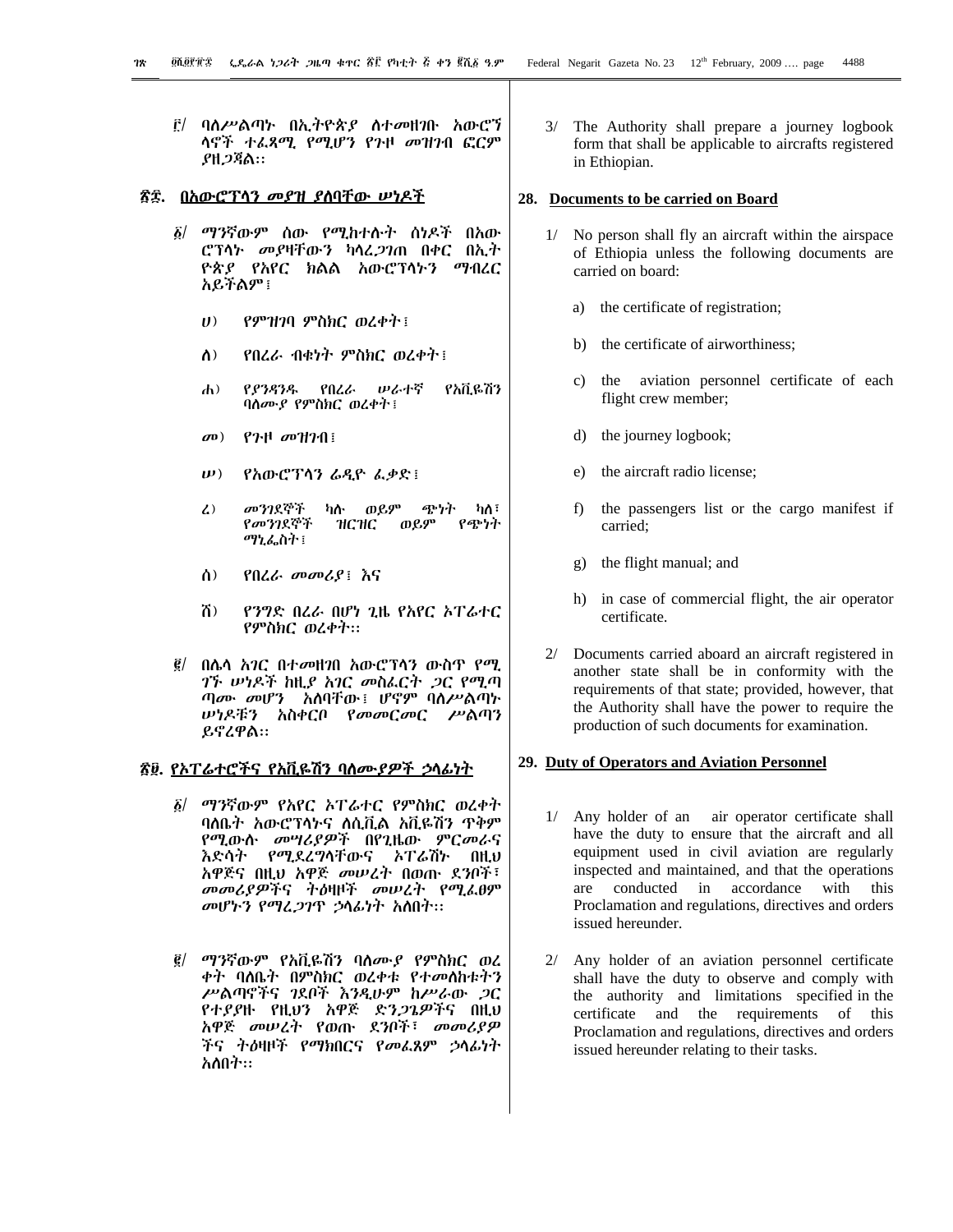- <u>i'/ ማንኛውም የሲቪል አቪዬሽን ሥራ የሚያከ</u> ናውን ሰው ሥራውን የሚመስከቱትን የዚህን አዋጅ ድን*ጋጌዎች*ና በዚህ አዋጅ *መ*ሠረት የወጡ ደንቦች፣ መመሪያዎችና ትዕዛዞች የማክ በርና የመፌጸም ኃሳፊነት አለበት።
- $\partial/$ በዓለም አቀፍ በረራዎች መነሻቸው ወይም መድረሻቸው ኢትዮጵያ ስሆኑም ሆነ በኢት *ዮጵያ ውስ*ዋ *ስሚካ*ሄዱ የንግድ አየር ትራን ስፖርት በረራዎች ጭነት ወይም ጓዝ የሚያ ቀርብ ወይም የሚቀበል ሰው በኮንቬንሽኮና አደ*ገ*ኛ *ዕቃዎችን* ደህንነቱ በተጠበቀ *መንገ*ድ በአየር ማ33ዝን በተመለከተ የአለም አቀፍ የሲቪል አቪዬሽን ድርጅት ባወጣው ቴክኒካዊ መመሪያ መሠረት ጭነቶቹን ወይም ጓዞቹን የማስረከብ ወይም የመረከብ ኃሳፊነት አስበት።

#### ፴. <u>ቁጥጥር ስለማድሪግ</u>

፩/ ባለሥልጣ**ኑ**፣

- *ህ)* በማንኛውም የሲቪል አውሮፕላን ኦፐሬተር ዋቅም ላይ የሚውሱ አውሮፕላኖችና የአውሮ ፕላን ምተሮች፣ ውልብሊቢቶችና አፕሊያንሶች ደህንነታቸው በተጠበቀ ሁኔታ መገኘታቸውን ስማሬ*ጋገ*ጥ እነዚህት በሚመስከቱ ሠነዶች ላይ ጭምር ቁጥጥር የማድረግ፣ እና
- የእነዚህን ዕቃዎች ቁጥጥርና እድሳት  $\Lambda$ ) በተመሰከተ እያንዳንዱን አፐሬተር የማ ማከር፣ ሥልጣንና ኃላፊነት ይኖረዋል።
- ፪/ ባለሥልጣኑ በማንኛውም አፐራተር ስሲ ቪል አቪዬሽን ዋቅም ላይ የዋስ ወይም እንዲውል የታሰበ ማንኛውም አውሮፕሳን ወይም የአውሮፕሳን ሞተር፣ ውልብሊቢት ወይም አፐሊያንስ ደህንነቱ በተጠበቀ ሁኔታ አፐሬሽን ላይ ሲውል አስመቻሉን ሲረዳ ይህንት ስኦፐሬተሩ በማሳወቅ ደህንነቱ በተ ጠበቀ ሁኔታ ኦፐሬሽን ላይ ሲውል መቻሱን እስከሚያረ*ጋግ*ጥ ድረስ ጥቅም ሳይ እንዳ ይውል *ያግዳ*ል።
- ፫/ ባለሥልጣኑ የዚህን አዋጅና በአዋጁ መሠረት ትዕዛዞች የወጡ ደንቦች፣ መመሪያዎችና መከበር ስማሬ*ጋገ*ጥ፣
	- ሀ) ፌቃድ ያገኙ የጥገና ድርጅቶችን፣ የአ ቪዬሽን ሥልጠና ትምህርት ቤቶችንና የአየር ኦፐሬተሮችን፣
	- ስ) ኤርፖርቶችን፣ የአየር ናቪጌሽን ፋሲሊቲ ዎችንና የኤርፖርት ሴኩሪቲን፣ እንዲሁም
	- ሐ) በዚህ አዋጅ ወይም በአዋጁ መሥረት በወጡ ደንቦችና መመሪያዎች መሠረት መያዝ ያለባቸውን ሰነዶች፣ የመቆጣጠር ሥልጣንና ኃላፊነት ይኖረዋል።
- 3/ Any person performing duties in civil aviation shall have the duty to observe and comply with the provisions of this Proclamation and regulations, directives and orders issued hereunder relating to his tasks.
- 4/ Any person who offers or accepts shipments of cargo or baggage for commercial air transport. whether originating or arriving in international flights to or from Ethiopia or for flights within Ethiopia, shall have the duty to offer or accept such shipments of cargo or baggage in accordance with the provisions of the Convention and the International Civil Aviation Organization Technical Instructions for the Safe Transport of Dangerous Goods by Air.

#### 30. Inspection

- 1/ The Authority shall have the power and duty to:
	- a) inspect aircrafts and aircraft engines, propellers and appliances used by any operator of civil aircraft, including any records pertaining thereto, to determine that they are maintaining in safe condition; and
	- b) advise each operator in the inspection and maintenance of these items.
- 2/ When the Authority finds that any aircraft or aircraft engine, propeller, or appliance used or intended to be used by any operator in civil aviation is not in a condition for safe operation, it shall notify the same to the operator and prohibit its use until it ascertains it is in a condition for safe operation.
- $3/$ For the purpose of ensuring compliance with the requirements of this Proclamation and regulations, directives and orders issued hereunder, the Authority shall have the power and duty to inspect:
	- approved maintenance facilities, aviation a) training schools and air operators;
	- b) aerodromes, air navigation facilities and airport security; and
	- c) records required to be maintained under this Proclamation or regulations and directives issued hereunder.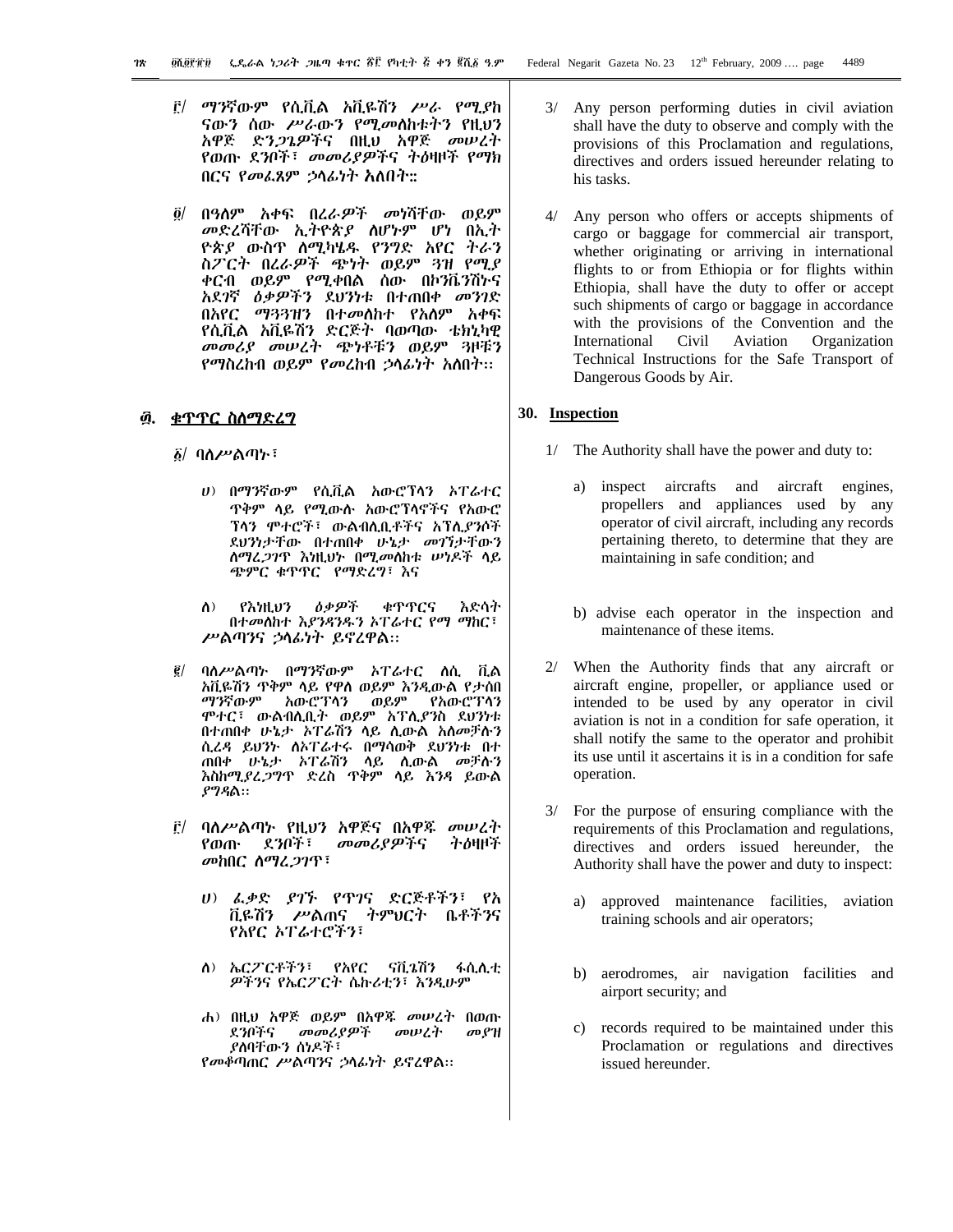4/ ባለሥልጣኑ በዚህ አዋጅ መሠረት የምስክር ወረቀት የተሰጣቸው የአቪዬሽን ባስሙያዎችን በየጊዜው እንደገና ሲፌትን ይችሳል።

#### 

- ፩/ በአግባቡ የተወከለ ማንኛውም የባለሥልጣኑ ኢንስፔክተር በዚህ አዋጅ አንቀጽ ፴ መሠረት ሰሚደረግ ቁጥጥር ዓሳማ፣
	- $\boldsymbol{v}$ በኢትዮጵያ ውስዋ በአገልግሎት ላይ ወደአለ ማናቸውም የሲቪል አው ሮፐሳን፣
	- በየትኛውም ቦታ በአገልግሎት ሳይ ወደአስ  $\Lambda$ ) በኢትዮጵያ ወደ ተመዘገበ አውሮፐሳን፣
	- ወደ ማንኛውም የአየር አፐራተር ይዞታ፣  $\mathbf{h}$ )
	- ወደ ማንኛውም የጥገና  $\boldsymbol{\sigma}$ ተቋም ወይም የስልጠና ትምህርት ቤት፣
	- $\boldsymbol{\mu}$ ማናቸውም አውሮፕሳን ማረፊያ፣ ጠደ የአየር ናቪኔሽን ፋሲሊቲ ወይም የኤርፖርተ ሴኩሪቲ፣ *መግ*ባት ይችሳል።
- $\vec{e}$  / *ማን*ኛውም ኢኒስፔክተር በዚህ አንቀጽ ንዑስ አንቀጽ (፩) ወደተጠቀሰው አውሮኘሳን ወይም ይዞታ ስመግባት ከባስሥልጣኑ የተሰጠውን መታወቂያ ወረቀት ማሳየት አለበት፡፡
- $\mathbf{r}$ በዚህ አንቀጽ ንዑስ አንቀጽ (፩) በተጠቀሱት ማንኛውም አገልግሎቶች የተሰማራ ሰው ለኢንስፔክተሮች ተገቢውን ትብብር የማድረግ ግጼታ አስበት።

#### <u>፴፪. የምስክር ወረቀትንና ፌቃድን ስለማገድና መሠረዝ</u>

ባለሥልጣኑ በዚህ አዋጅ አንቀጽ の ののだい ወይም በሴሳ በተካሄደ ቁጥጥር ወይም ፌተና ዓይነት ምርመራ ምክንያት ለሲቪል አቪዬሽን ደህንነት አስፈላጊ ሆኖ ሲ*ያገኘ*ው በዚህ አዋጅ መሠረት የተሰጠን ማንኛውንም የምስክር ወረቀት በሙሉም ሆነ በከፊል በዚህ አዋጅ ክፍል ስምንት ድን*ጋጌዎች መሠረት የሚያግ*ድ ወይም የሚሥርዝ ትዕዛዝ ሲሰዋ ይችላል።

#### <u>፴፫. ማፅደቅ</u>

ባለሥልጣኑ የምስክር ወረቀትና ፌቃድ የመስጠ ትና ቁጥጥር የማድረግ ኃሳፊነቶቹን ስመወጣት የተሰየ እርምጃ ከመውሰድ ይልቅ ደህንነተን ስማ ስጠበቅ ሲባል *ያ*ስፌል*ጋ*ሱ ብሎ የሚወስናቸው ሁኔ ታዎችና የሚከተሱት ገደቦች እንደተጠበቁ ሆነው የሴሳን አገር ሲቪል አቪዬሽን ባለሥልጣን ተግባ ራትን ሲያፀድቅ ይችላል፤

The Authority may, from time to time, re-examine civil aviation personnel holding certificates issued under this Proclamation.

#### 31. Right of Access for Inspection

- 1/ Any duly authorized inspector of the Authority shall, for the purpose of conducting inspection under Article 30 of this Proclamation, be allowed access to:
	- any civil aircraft operated within Ethiopia; a)
	- any civil aircraft registered in Ethiopia and  $h$ ) operated anywhere;
	- the premises of any air operator;  $c)$
	- any maintenance facility or training school; d)
	- any aerodrome, air navigation facility or  $e)$ airport security.
- 2/ Any inspector shall show the identification card issued to him by the Authority to get access to any aircraft or premises referred to in sub-article (1) of this Article.
- 3/ Any person involved in the services referred to in sub-article (1) of this Article shall have the duty to provide the necessary support to inspectors.

# 32. Suspension and Revocation of Certificates and **Licenses**

If, as a result of any inspection or re-examination conducted under Article 30 of this Proclamation or if, as a result of any other investigation, the Authority determines that safety in civil aviation requires, it may, in accordance with provisions of Part Eight of this Proclamation, issue an order suspending or revoking, in whole or in part, any certificate issued under this Proclamation.

#### 33. Validation

The Authority may, in the discharge of certification, licensing and inspection responsibilities, validate the actions of the civil aviation authority of another state in lieu of taking the specific action, subject to such conditions that it specifies in the interest of safety and the following restrictions: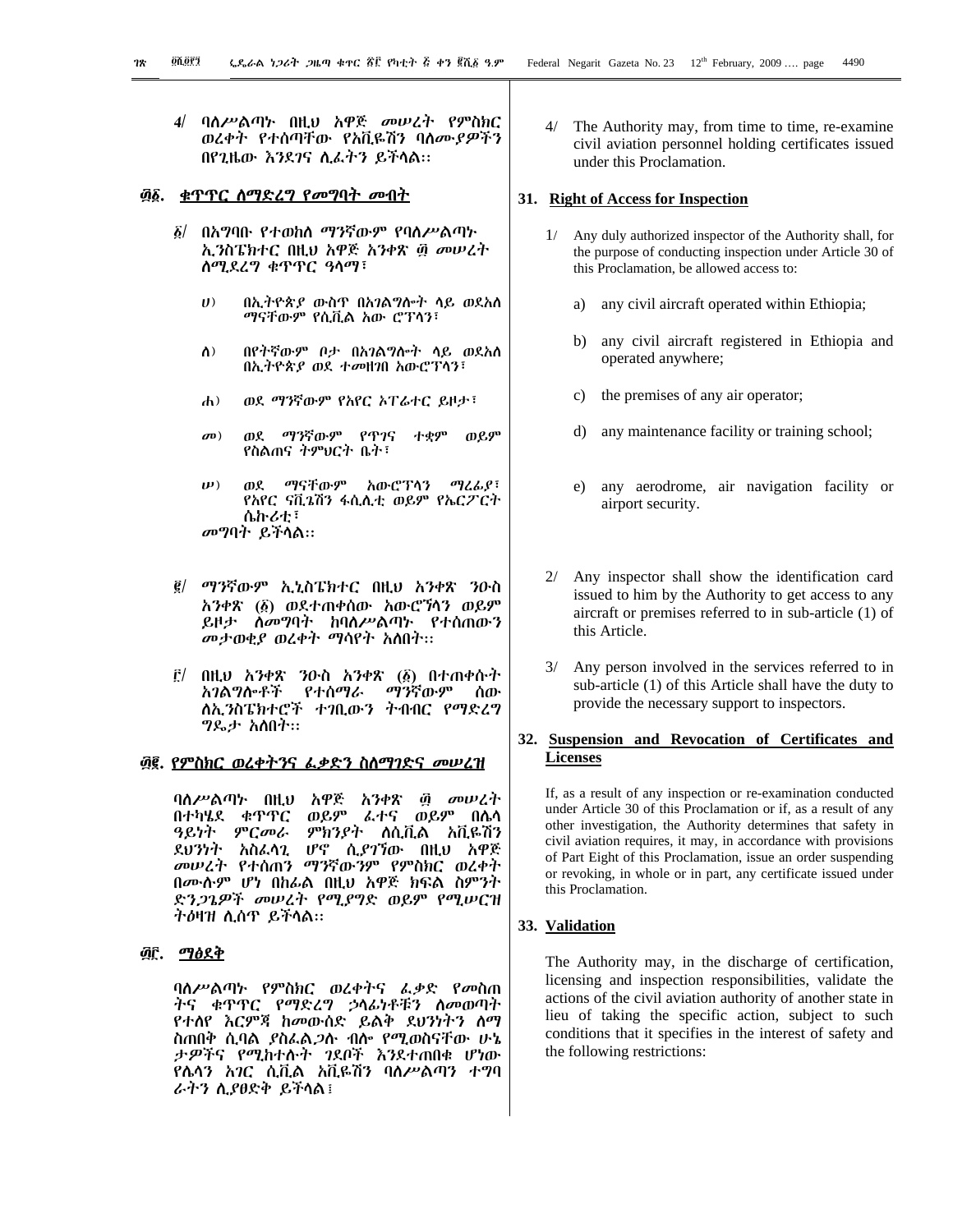- δ/ የአቪዬሽን ባለሙ*ያዎች*ና የበረራ ብቁነት የም ስክር ወረቀቶችን አሰጣዋና ፀንቶ መቆየትን በሚመለከት ሰለሚወሰዱ እርምጃዎች ሌላው አገር የኮንቬንሽኑ ፌራሚ መሆኑና በኮንቬንሽኑ መሠረት ግዴታዎቹን *የሚያሚ*ሳ *መ*ሆ*ኮ* መሬ*ጋገ*ዋ ያስበት መሆኑ!
- በአየር አጓጓዥ ፌቃድ ሳይ ተፈጻሚነት ያሳ  $\vec{g}/$ ቸው እርምጃዎችን በሚመለከት ባለሥልጣኑ በተሰየ ሁኔታ ስመወሰንና ደ*ጋ*ፊ ሰነዶችን መጠየቅ የሚችል መሆኑ !
- ፫/ የአየር ኦፐሬተር የምስክር ወረቀት አሰጣዋና *ፀንቶ መቆየትን* በሚመለከት አባል አ*ገ*ሩ በኮንቬንሽኑ መሠረት ግዴታውን የማይወጣ ስለመሆኑ የሚጠቁም መረጃ የሴለ መሆኑን ባስሥልጣኑ ያፈ*ጋገ*ጠ መሆኑ።

#### <u>፴፬. በሪራን ስስመከልከል</u>

ባለሥልጣኑ የሚከተሱት ሁኔታዎች ሲያ*ጋ*ዋሙ አንድን አፐሬተር ወይም የበረራ ሠራተኛ አውሮኘ ሳንን ኦፕሬት ከማድረግ ስመከልከል ይችላል፤

- $\delta$ / አውሮኘሳት ሰበረራ ብቁ ካልሆነ፤
- የበረራ ሥራተኛው በረራውን ስማከናወን  $\vec{e}$ ብቃተ ከሴስው ወይም የአካሱ ወይም የአእ ምሮው ሁኔታ የማያስችለው ከሆነ፤
- ፫/ *ኑፐሬሽኑ* በአውሮፕላን ውስዋ ወይም በመሬት ላይ ባ<u>ሉ ሰዎች ወይም ንብረት ላይ አ</u>ደ*ጋ* እንደሚያደርስ የሚያሰጋ ከሆነ፤
- የዚህን አዋጅ ድን*ጋጌዎች* ወይም በዚህ አዋጅ  $\ddot{\mathbf{0}}$ መሠረት የወጡ ደንቦችን፣ መመሪያዎችን ወይም ትዕዛዞችን ስማስከበር ወይም በማንኛ ውም ፍርድ ቤት የተሰጠን ትዕዛዝ ስማስፌጸም አውሮፕላትን ወይም የበረራ ሠራተኛን እንዳይንቀሳቀስ ማድረግ አስፌሳጊ ከሆነ።

### ፴ሯ. <u>ክልከላ</u>

- $\delta/$ ማንኛውም ሰው የሚከተሱትን ከፌፀመ ሕገ ወጥ ተግባር እንደፌፀመ ይቆጠራል፤
	- $\boldsymbol{U}$ የፀና የበረራ ብቁነት የምስክር ወረቀት ሳይ ኖር ወይም የምስክር ወረቀቱን ድንጋጌዎች በመተሳሰፍ ማንኛውንም የሲቪል አውሮፕሳን አፐሬት ማድረግ፣
	- $\Lambda$ ) አገልግሎቱን ስመስጠት የሚያስችስው የአቪ ዬሽን ባለሙያ የምስክር ወረቀት ሳይኖረው ወይም የምስክር ወረቀቱን ድንጋጌዎች በመተሳሰፍ ማንኛውንም የአቪዬሽን ባሰሙያ ሥራ መሥራት፤
- 2/ for actions applicable to licenses issued to air carriers, the Authority my exercise discretion and require supporting documents;
- 3/ the Authority shall ensure that there is no information to indicate that the contracting state does not meet its obligations under the Convention regarding the issuance and validity of air operators certificates;

#### 34. Prevention of Flight

The Authority may prevent an operator or a member of flight crew from operating an aircraft in situations where:

- $1/$ the aircraft is not airworthy;
- the flight crew member is not qualified or is  $2/$ physically or mentally incapable to conduct the flight;
- 3/ the operation may cause imminent danger to persons or property in the aircraft or on the ground;
- $4/$ detention of the aircraft or flight crew is necessary to secure compliance with any of the provisions of this Proclamation or regulations, directives or orders issued hereunder or to implement any order made by any court.

# 35. Prohibitions

- 1/ It shall be unlawful for any person to:
	- a) operate any civil aircraft for which there is not airworthiness certificate or in valid a violation of the terms of any such certificate;
	- b) serve in any capacity as an aviation personnel without holding an aviation personnel certificate authorizing him to serve in such capacity or in violation of the terms of any such certificate;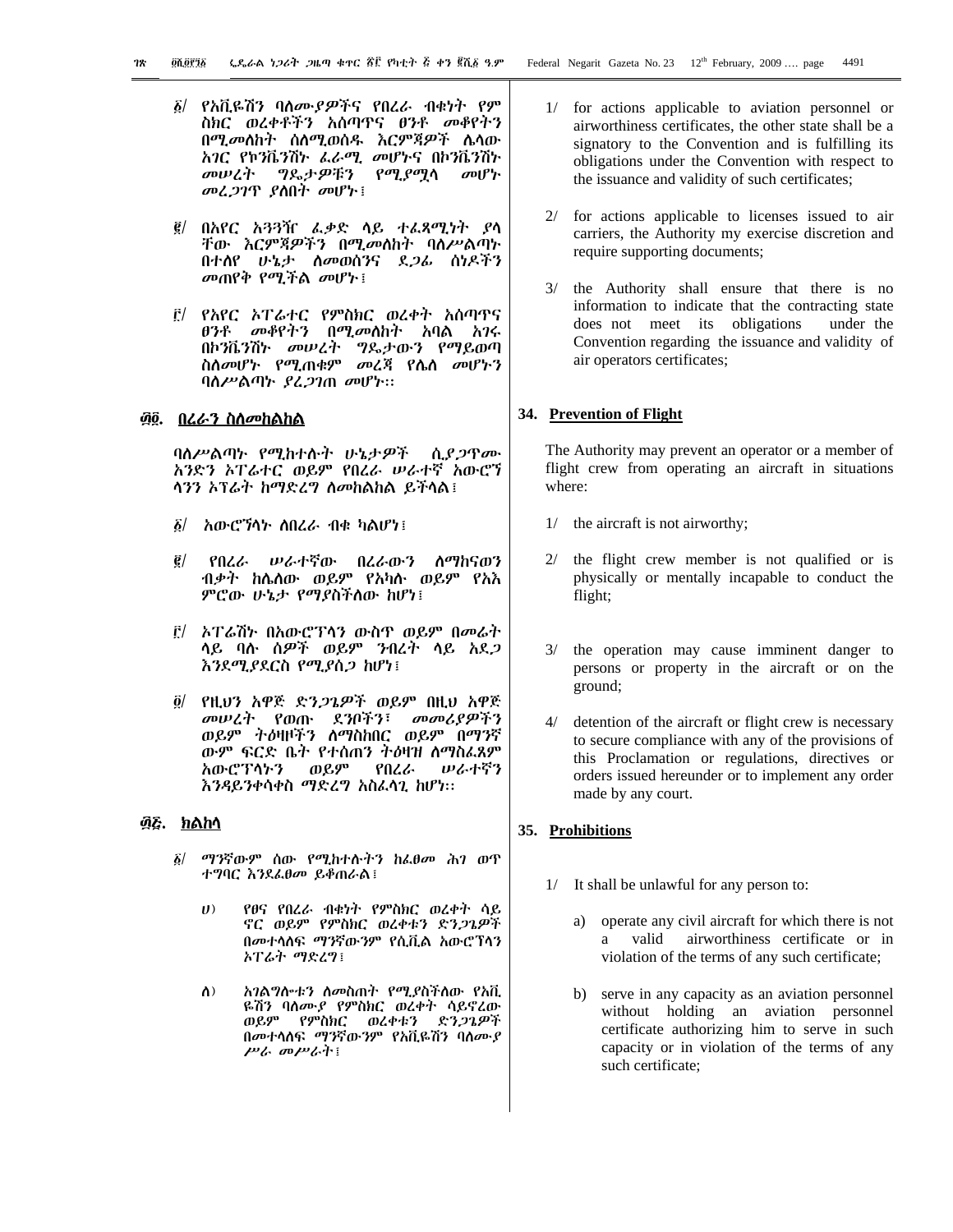- $\mathbf{d}$ በተቀጠረበት ሥራ ሳይ ስመሠማራት የሚያ ስችል የአቪዬሽን ባለሙያ የምስክር ወረቀት የሴለውን ሰው እንደ አቪዬሽን ባለሙያ ቀዋሮ ማሠራት፤
- $\boldsymbol{\sigma}$ የኦፐሬተር የምስክር ወረቀት ሳይዝ ወይም የምስክር ወረቀቱን ድን*ጋጌዎች* በመተሳሰፍ በአየር ኦፐሬተርነት መሥራት፤
- በዚህ አዋጅ መሠረት በባ<mark>ለሥል</mark>ጣኑ<br>የወጣውን መመሪያ ወይም የተሰጠውን  $(\boldsymbol{\mu})$ ትእዛዝ በመተላለፍ የሲቪል አቪዬሽን አው ሮኻንን አፐሬት ማድረግ።
- በዚህ አዋጅ መሠረት ስሲቪል አቪዬሽን ድር  $\vec{e}$  / ጅት የተሰጠ የምስክር ወረቀትን ድን*ጋጌዎች* መተሳሰፍ ወይም የምስክር ወረቀት መያዝን በተመስከተ በዚህ አዋጅ መሠረት የወጣ ማንኛ ውንም ደንብ፣ መመሪያ ወይም ትእዛዝ *መ*ተሳሰፍ ክልክል ነው።

# ፴፮. <u>አደ*ገ*ኛ *ዕቃዎችን* በአየር ስስማ*መ*ሳለስ</u>

ባስሥልጣኑ አደ*ገ*ኛ *ዕቃዎችን* በአየር በማመሳለስ ረገድ የኮንቬንሽኑ ፲፰ ድን*ጋጌዎች*ና የአለም አቀፍ ሲቪል አቪዬሽን ድርጅት ቴክኒካዊ *መመሪያዎች* ተግባራዊ መደረ*ጋ*ቸውን ይቆጣጠራል። አስፈሳጊ ሲሆንም በቴክኒካዊ መመሪያዎቹ ሳይ የሚደረጉ ልዩነቶችን ኢትዮጵያን በመወከል ማቅረብ ይችላል።

### <u>፴፯. የአቪዬሽን ሴኩሪቲ</u>

ባለሥልጣኑ የአቪዬሽን ሴኩሪቲን በተመሰከተ በኢ ትዮጵያ የአቪዬሽን ሴኩሪቲ አዋጅ ቁጥር ፬፻፴፪/፲፱፻፺፯ የተሰጡት ሥልጣንና ተግባራት ይኖሩታል።

#### ምዕራፍ ሁለት የአውሮፕሳን እንቅስቃሴ

### ፴፰. የአየር ሥርዓት

- ባለሥልጣኑ በኮንቬንሽኑ መሠረት በየጊዜው  $\delta/$ ከሚወጡት ሥርአቶች ጋር በተቻለ መጠን የሚጣጣም በኢትዮጵያ ግዛት ውስጥ ተፈፃሚ የሚሆን በበረራ ሳይ ያስን አውሮፕሳን እንቅ ስቃሴ የሚወስን የአየር ሥርዓት ያወጣል።
- $\vec{g}/$ ማንኛውም ሰው በባለሥልጣኑ የወጣውን የአየር ሥርዓት ሳያከብር በኢትዮጵያ የአየር ክልል ውስጥ አውሮፕሳን ማብረር አይችልም።
- ማንኛውም ሰው በኢትዮጵያ የተመዘገበን አውሮ  $\mathbf{r}/$ ፕላን በሴላ *አገ*ር የአየር ከልል በዚ*ያ አገ*ር ተ*ሌጻሚ* የሚሆነውን የአየር ሥርዓት ሳይከተል ማብረር ወይም በኮንቬንሽን መሠረት የወጡትን ሥርዓቶች ሳይከተል በአለም አቀፍ ባሀር የአየር ክልል ማብረር አይችልም።
- c) employ an aviation personnel who does not have an aviation personnel certificate authorizing him to serve in the capacity for which he is employed;
- $\mathbf{d}$ act as an air operator without an operator's certificate or in violation of the terms of any such certificate:
- e) operate aircraft in civil aviation in violation of any directives or orders issued by the Authority under this Proclamation.
- 2/ It shall be prohibited to violate the terms of a certificate issued to any civil aviation organization as provided in this Proclamation or to violate any regulations, directives or orders issued under this Proclamation relating to the holding of such certificate.

#### 36. Transportation of Dangerous Goods by Air

The Authority shall monitor and enforce compliance with the provisions of Annex 18 of the Convention and the International Civil Aviation Organization Technical Instructions for the Safe Transport of Dangerous Goods by Air, and is authorized to submit variations to the Technical Instructions on behalf of Ethiopia where necessary.

#### 37. Aviation Security

With regard to aviation security, the Authority shall have the powers and duties specified under the Ethiopian Aviation Security Proclamation No. 432/2004.

#### **CHAPTER TWO MOVEMENT OF AIRCRAFT**

#### 38. Rules of the Air

- 1/ The Authority shall issue rules of the air governing the maneuver of an aircraft in flight applicable within the territory of Ethiopia, provided that such rules shall to the extent possible, be consistent with those established, from time to time, under the Convention.
- No person shall fly an aircraft within the Ethiopian  $2/$ airspace unless the person complies with the rules of the air issued by the Authority.
- $3/$ No person shall fly an aircraft registered in Ethiopian in the airspace of another state unless he complies with the rules of the air in force in that state or, if over the high seas, such rules as established under the Convention.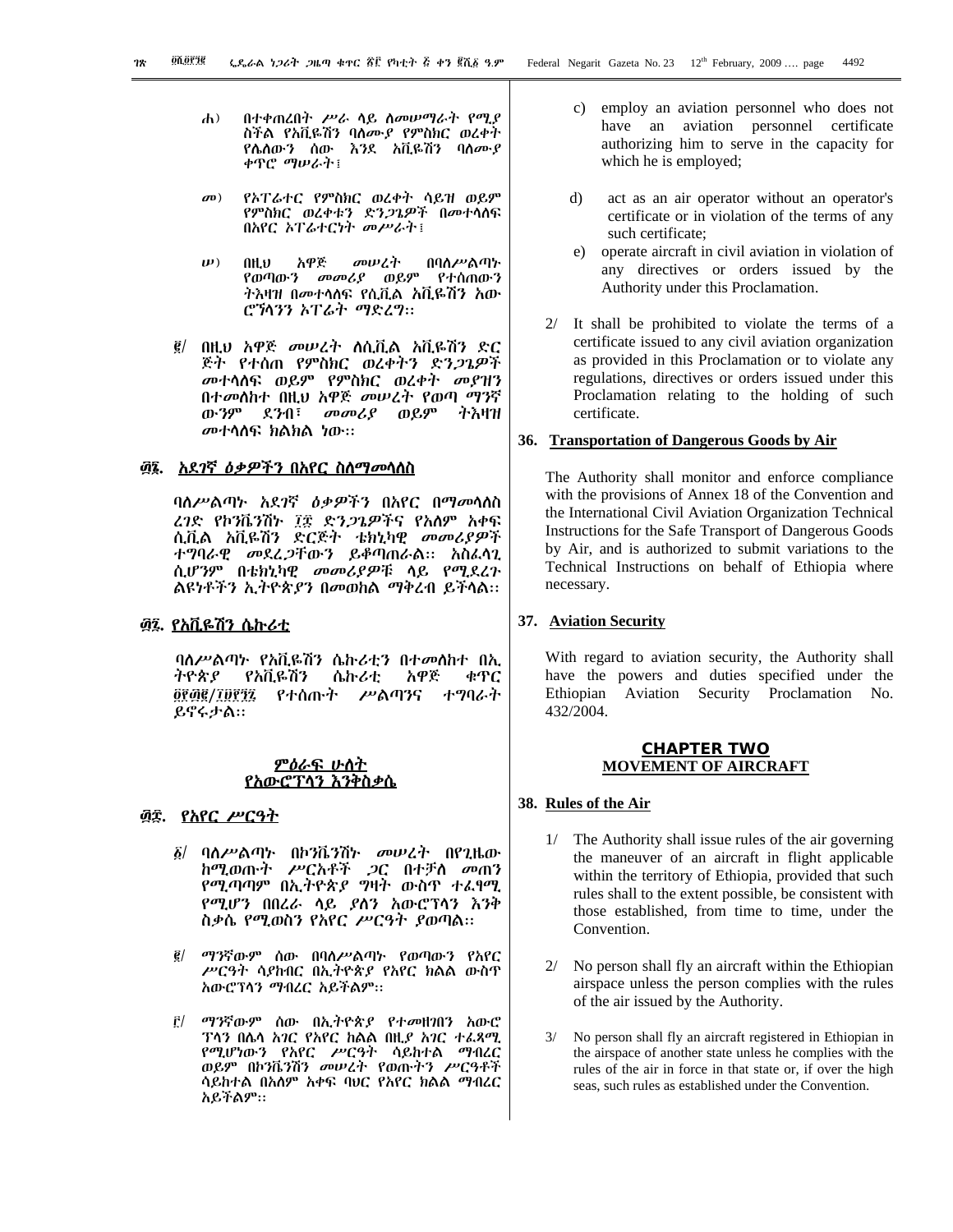Ξ

#### <u>፴፱. የተከለከሉ፣ የተገደቡ ወይም አደገኛ የሆኑ ክልሎች</u>

- ፩/ ማንኛውም የአውሮፕላን አዛዥ ፓይለት የኢት ዮጵያን የአየር ክልል አቋርጦ ሲበር ወይም በአየር ክልሱ ውስዋ ሲ*ን*ቀሳቀስ በባለሥልጣኑ የተወሰኑትን የአየር መስመሮች መከተልና ወደተከለከሉ፣ *ገ*ደብ ወደተደረገባቸው ወይም አደገኛ ተብለው ወደተሰ የሙ ክልሎች ውስዋ ከመግባት መታቀብ አለበት።
- g/ ከተራቀዱት የአየር መስመሮች የወጣ ወይም ወደተከለከለ፣ ገደብ ወደተደረገበት ወይም አደገኛ ወደተባሰ ክልል የ7ባ አውሮፕላን ያልተፈቀደ \*ፖሬሽን እንዳደረገ ይቆጠራል። በዚህ ዓይነቱ ይልተፌቀደ ኦፐሬሽን ሳይ የሚገኝ *አ*ዛዥ ፓይስት ወዲያው*ኑ የማረሚያ እርምጃዎችን በመ*ውሰድ ወደ ተፌቀደው *መ*ስመር *መመ*ስስና በሚወሰንስት *ሥ*ፍራ እንዲያርፍ የሚሰጠውን ትእዛዝ ጨምሮ በሚ መስስታቸው ባስሥልጣናት የሚሰጡትን ልዩ *መመ ሪዎች ያስማ*ወሳወል ተከትሎ መፌጸም አስበት፡፡

#### <u>፵. የኢትዮጵያን አየር ክልል አቋርጦ ወይም</u> <u>በውስጡ ስስሚበር የውጭ አውሮፕሳን</u> Ξ

- $\delta$ / መደበኛ በሆነ የዓለም አቀፍ የአየር አገ ል*ግ*ሎት *ያ*ልተሰማራ የውጭ አገር ሲቪል *እ*ውሮፕላን ለባለሥልጣኑ በቅድሚ*ያ* ሳያሳውቅ የኢትዮጵያን የአየር ክልል አቋርጦ ወይም በውስጡ ስመብረርና ስማረፍ አይችልም።
- ፪/ ማንኛውም የውጭ አገር አየር አ<del>ን</del>3ዥ ከባስሥልጣኑ በተሰጠው *ፌቃ*ድና በፌ*ቃዱ* ውስዋ በተመለከቱት ድ*ንጋጌዎች መሠረ*ት ካልሆነ በስተቀር ኢትዮጵያን አቋርጦ ወይም በኢትዮጵያ ውስጥ መደበኛ የሆነ ዓለም አቀፍ የአየር ትራንስፖርት አገልግሎት ሲሰጥ አይችልም።
- 3/ u²=I ›"kê "®<e ›"kê (1) ¨ÃU (2) የተደነገገውን የተሳሰፌ የውጭ *አገ*ር ሲቪል አውሮፕላን በኢትዮጵያ አየር ኃይል ተገዶ ለቀጣይ ምር*መ*ራ በተወሰነ ኤርፖርተ <u>እንዲያርፍ ሲደረግ ይችላል::</u>
- $\ddot{\theta}$  ) ተገዶ እንዲያርፍ የተደረገ የውጭ አገር ሲቪል አውሮፕላን ሊለቀቅ የሚችለው የተወሰነበትን የገንዘብ ቅጣት ወይም ሁኔታው የሚጠይቀውን ሌሳ ቅጣት ከፌፀ*መ* በ<u>ኃ</u>ሳ ከባለሥልጣኑ በሚሰዋ የመልቀቂያ ፌቃድ መሠረት ብቻ ይሆናል።
- $E$  የመንግሥት አውሮፕላንን በተመሰከተ መልቀ ቂያና የንዞ መቀጠሱ ውሳኔ የሚሰጠው በውጭ ንዳይ ሚኒስቴር ይሆናል።

#### **39. Prohibited, Restricted or Danger Areas**

- 1/ Any pilot-in-command of an aircraft flying over or maneuvering within the Ethiopian airspace shall adhere to the air routes as established by the Authority and shall avoid those areas designated as prohibited, restricted or danger areas.
- Any aircraft deviating from an established air route or entering a prohibited, restricted or danger area shall be considered as unauthorized operation. The pilot-in-command involved in such an unauthorized operation shall take immediate corrective measures to resume the authorized course and shall strictly comply with any special instructions of the competent authorities, including any instruction to land at a designated location.

# **40. Foreign Aircraft Operating in or across Ethiopian Airspace**

- Any foreign civil aircraft not engaged in scheduled international air service shall not make flights across or into the airspace of Ethiopia and make stops without notifying the Authority in advance.
- 2/ No foreign air carrier shall conduct scheduled international air service over or into the territory of Ethiopia, except with the permission of the Authority and in accordance with the terms of such permission.
- 3/ Foreign civil aircraft found to have violated subarticle (1) or (2) of this Article may be intercepted by the Ethiopian Air Force aircraft and be compelled to land at a designated airport for further investigation.
- 4/ A foreign civil aircraft compelled to land may only be released after clearance has been obtained from the Authority on satisfactory payment of a fine or other penalty as the case calls for.
- 5/ In the case of a state aircraft, decision for the release and continuation of the flight shall be given by the Ministry of Foreign Affairs.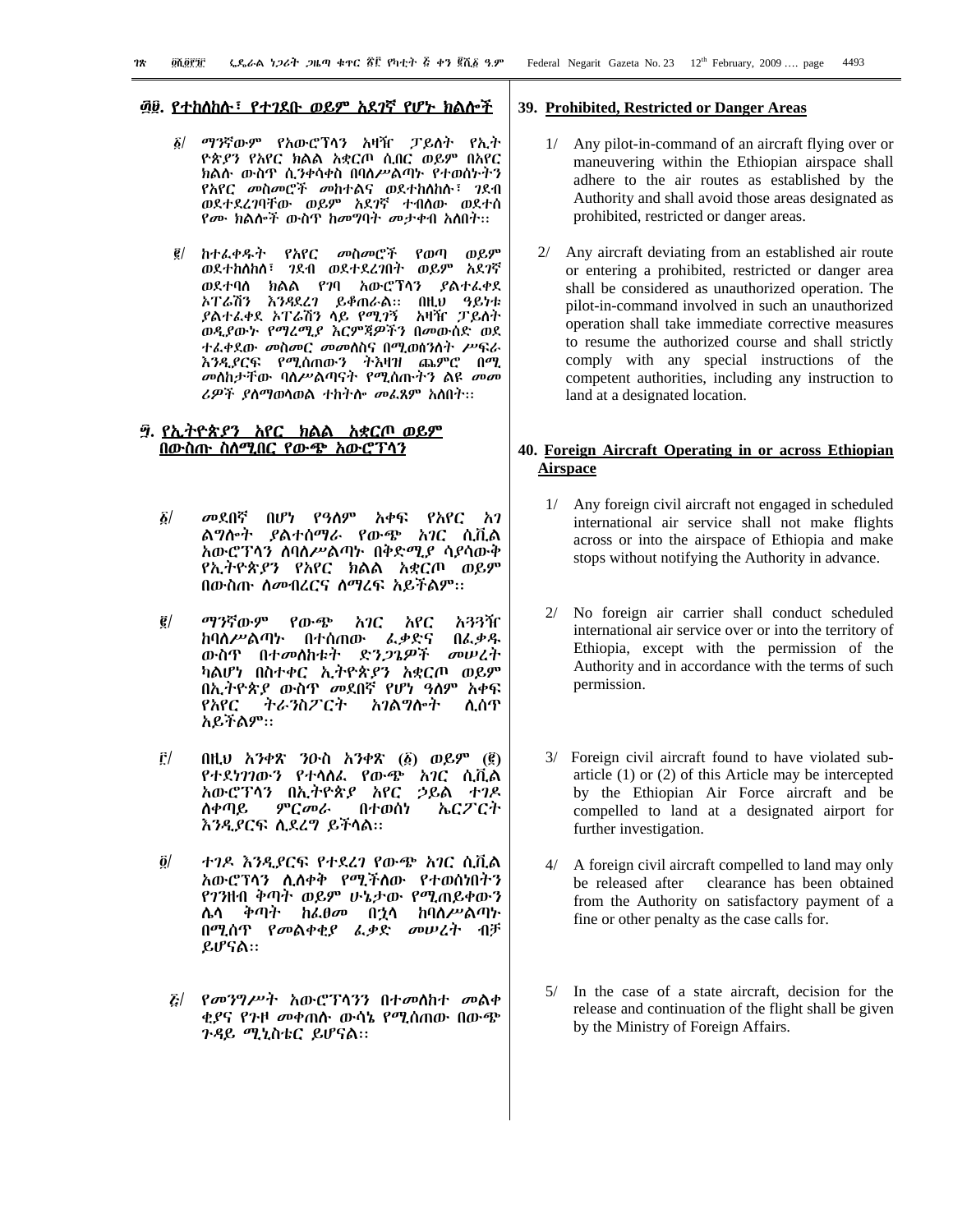- $\delta$ / ባለሥልጣኑ በኮንቬንሽኑ መሠረት በየጊዜው ከሚወጡት ሥርዓቶች *ጋ*ር የሚጣጣም የአየር *ኑፐሬተር የምስክር ወረቀት ባ*ለቤቶች *የሚያ* ኦፐሬሽን ካሂዱትን ቴክኒካዊ いょナዎች የሚወስን ሥርዓት ሲያወጣ ይችላል።
- $\vec{g}$ / ባለሥልጣኑ በዚህ አንቀጽ ንዑስ አንቀጽ  $(\vec{\delta})$ የተጠቀሱት ቴክኒካዊ ሁኔታዎች የአየር ኦፐሬ ተር የምስክር ወረቀት ባለቤት በሆኑ ኦፐራተ ሮች በትክክል መፌፀማቸውን ስማረ*ጋገ*ጥ ቁጥ ዋር ያደርጋል።
- ፫/ የኦፐሬሽን ቴክኒካዊ ሁኔታ*ዎችን* አለመከተል በዚህ አዋጅ ክፍል ስምንት ድንጋጌዎች መሠረት ያስቀጣል።

# ፵፪. <u>አደገኛ በረራ</u>

ማንኛውም አውሮፕላን በማንኛውም ሰው ወይም ንብረት ሳይ አደ*ጋ* ሲያደርስ በሚችል አኳኃን ማብረሩ ከተረ*ጋገ*ጠ የአውሮፕሳኑ አዛዥ ፓይለት ወይም አውሮፕላኑን በኃላፊነት *ያን*ቀሳቀሰ ረዳት ፓይስትና የአውሮፕሳኑ ባለቤት ወይም ተከራይ በዚህ አዋጅ ክፍል ስምንት መሠረት ይቀጣሱ፡፡

#### <u>፵፫. የተቀነሰ ዝቅተኛ የከፍታ መለያያ ባለበት አየር</u> ክልል ውስጥ የሚከናወን ኦፐሬሽን

- *δ| ማን*ኛውም ኦፐራተር፣
	- $U$ *አ*ውሮ*ኘ*ላኑ የተመዘንበበት *አገ*ር *ኦፐ*ራ ሽ৮ን እንዲያካሂድ በአግባቡ የፌቀደስት፣ ወይም
	- በልዩ ሁኔታ ምክንያትና ደህንነትን በበቂ  $\Lambda$ ) ደረጃ ስማፈ*ጋገ*ጥ የሚያስችሉ ገደቦችን በማድረግ ኦፐሬሽኑ እንዲከናወን በባስ ሥልጣኑ የተፈቀደስት፣

ካልሆነ በስተቀር የተቀነሰ ዝቅተኛ የከፍታ መሰያያ ተግባራዊ በሆነበት የአየር ክልል ውስዋ የውጭ አገር አውሮኻንን ኦፐራት ማድረግ አይችልም።

- $g/$  ማንኛውም ሰው ፣
	- አውሮፕሳን  $(1)$ አፐሬተሩና የአፐሬተሩ በዚህ አዋጅ መሠረት በወጡ ደንቦችና መመሪያዎች ውስጥ <u>የተቀመጡትን</u> የበረራ ብቁነትና የኦፐሬሽን የፌቃድ ሁኔታዎችን ያከበሩ መሆኑ፣ እና

#### **41. Technical Conditions of Operations**

- The Authority may adopt rules to determine the technical conditions of operations conducted by holders of air operator certificates, provided that such technical conditions shall, to the extent possible, be consistent with those established, from time to time, under the Convention and its Annex 6.
- The Authority shall conduct inspections to ensure  $2/$ the proper observance of the technical conditions stated under sub-article (1) of this Article by holders of air operator certificates.
- 3/ Any failure to comply with the technical conditions of operations shall be punishable in accordance with the provisions of Part Eight of this Proclamation.

#### 42. Dangerous Flying

Where an aircraft is flown in such a manner as to cause danger to any person or property, the pilot-in-command or the co-pilot in charge of the aircraft and the owner or hirer of the aircraft shall be punishable in accordance with the provisions of Part Eight of this Proclamation.

### 43. Operations within Airspace designated as Reduced **Vertical Separation Minimum Airspace**

- 1/ An operator shall not operate foreign aircraft in defined portions of reduced vertical separation minimum airspace in Ethiopia unless:
	- a) the state of registry of the aircraft has issued an appropriate approval for such operations; **or**
	- b) authorized to do so by the Authority under extraordinary circumstances, and in accordance with such limitations as may be necessary to ensure an adequate level of safety.
- No person may operate a civil aircraft registered in  $2/$ Ethiopian in airspace designated as reduced vertical separation minimum airspace unless:
	- the operator and the operator's aircraft comply a) with the requirements of airworthiness and operational approval as specified in the relevant regulations and directives issued under this Proclamation; and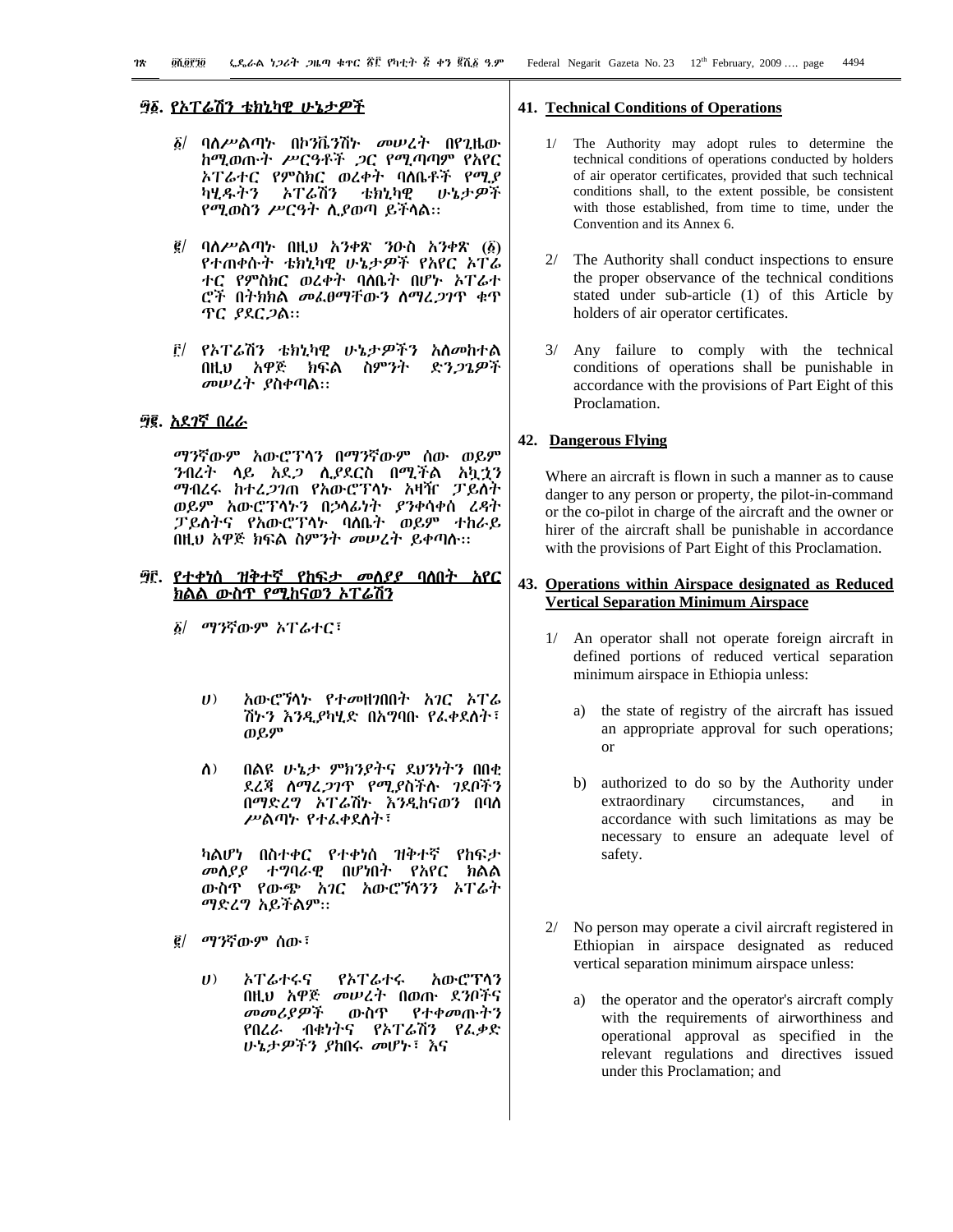$\Lambda$ ) ኦፕሬሽኑ እንዲካሄድ ባለሥልጣኑ የፌ ቀደ መሆኑ፣

ካልተፈ*ጋገ*ጠ በስተቀር በኢትዮጵ*ያ* የተመዘገበ ሲቪል አውሮኻንን የተቀነሰ ዝቅተኛ የከፍታ መስያያ ተግባራዊ እንዲሆን በተወሰነበት የአየር ክልል ውስጥ ማብረር አይችልም፡፡

#### *፵*፬. *የአየር ሥርዓትን መተ*ሳሰፍ

ማንኛውም አዛዥ ፓይለት ወይም አውሮፕላኑን በኃላፊነት የሚያንቀሳቅስ ሬዳት ፓይስት፣

- ፩/ ማንኛውንም አውሮፕላን የኢትዮጵ*ያን* የአየር ክልል በማቋረዋ ወይም በውስጡ ሲያበር የኢትዮጵያን የአየር ሥርዓቶች ከተሳሰፌ፣
- በኢትዮጵያ የተመዘገበን አውሮፕላን የውጭ አገርን  $\vec{e}$ የአየር ክልል በማቋረዋ ወይም በውስጡ ሲያበር በዚያ አገር ተራየሚነት ያላቸውን የአየር ሥርዓ ቶች ከተሳሰፌ፣ ወይም
- በኢትዮጵያ የተመዘገበን አውሮፕሳን የአሰም <u>r/</u> አቀፍ ባሕርን የአየር ክልል በማቋረዋ ሲያበር በኮንቬንሽኑ የተመለከቱትን የአየር ሥርዓቶች ከተሳስፌ፣
- በዚህ አዋጅ መሠረት ጥፋተኛ ተደርጎ ይቀጣል።

### <u>ምዕራፍ ሦስት</u> <u>ስለ አቪዬሽን ባለሙያዎች</u>

### 

- ፩/ *ማን*ኛውም ተፈሳጊው *ሙያ ያ*ስው ሰው የአቪ ዬሽን ባለሙያ የምስክር ወረቀት እንዲሰጠው ባለሥልጣኑን በማመልከቻ ሲጠይቅ ይችላል።
- ባለሥልጣኑ አመልካቹ ከተጠየቀው የአቪዬሽን  $\vec{e}$ ባለሙያ የምስክር ወረቀቱ *ጋ*ር ግንኙነተ *ያ*ላቸው*ን ተግባራት ስማከናወን አስ*ፈላጊው ችሎ*ታ ያ*ለውና ጤንነቱ የተሟላ *መ*ሆኑን አጣርቶ ካረ*ጋገ*ጠ በኃሳ የምስክር ወረቀቱን ይሰጠዋል።
- $\tilde{r}$ / ባለሥልጣኑ የዓለም አቀፍ ሲቪል አቪዬሽን ድርጅት አባል የሆነ የውጭ አገር ቀደም ሲል የሰጠውን የአቪዬሽን ባለሙያ ምስክር ወረቀተ አመልካቹ ከተጠየቀው የምስክር ወረቀት ጋር ተማባራት ツジブッケ ያላቸውን ለማከናወን አስፌሳጊው ችሎታ ያለውና ጤንነቱ የተሟሳ መሆኑን በሙሱም ሆነ በከፊል የሚያረ*ጋ*ግጥ ማስረጃ አድርም ሲቀበሰው ይችላል።

b) the operator is authorized by the Authority to conduct such operations.

#### 44. Violations of Rules of the Air

Any pilot-in-command or co-pilot in charge of an aircraft shall be guilty of an offence punishable under this Proclamation where he violates:

- the Ethiopian rules of the air when flying any  $1/$ aircraft over or in Ethiopian air space;
- 2/ rules of the air of a foreign state when flying an aircraft registered in Ethiopia over or in the airspace of that state; or
- such rules of the air as established under the  $3/$ Convention when flying an aircraft registered in Ethiopia over the airspace of the high seas.

# **CHAPTER THREE AVIATION PERSONNEL**

#### **45. Aviation Personnel Certificates**

- 1/ Any person having the requisite qualifications may file with the Authority an application for an aviation personnel certificate.
- 2/ Where the Authority finds, after investigation, that the applicant possesses the proper qualifications for, and is physically able to perform, the duties pertaining to the aviation personnel certificate sought, it shall issue such certificate.
- $3/$ The Authority may consider prior issuance of an aviation personnel certificate by a foreign country that is a member of the International Civil Aviation Organization as satisfactory evidence, in whole or in part, that the applicant possesses the qualifications and physical ability to perform the duties pertaining to the aviation personnel certificate sought.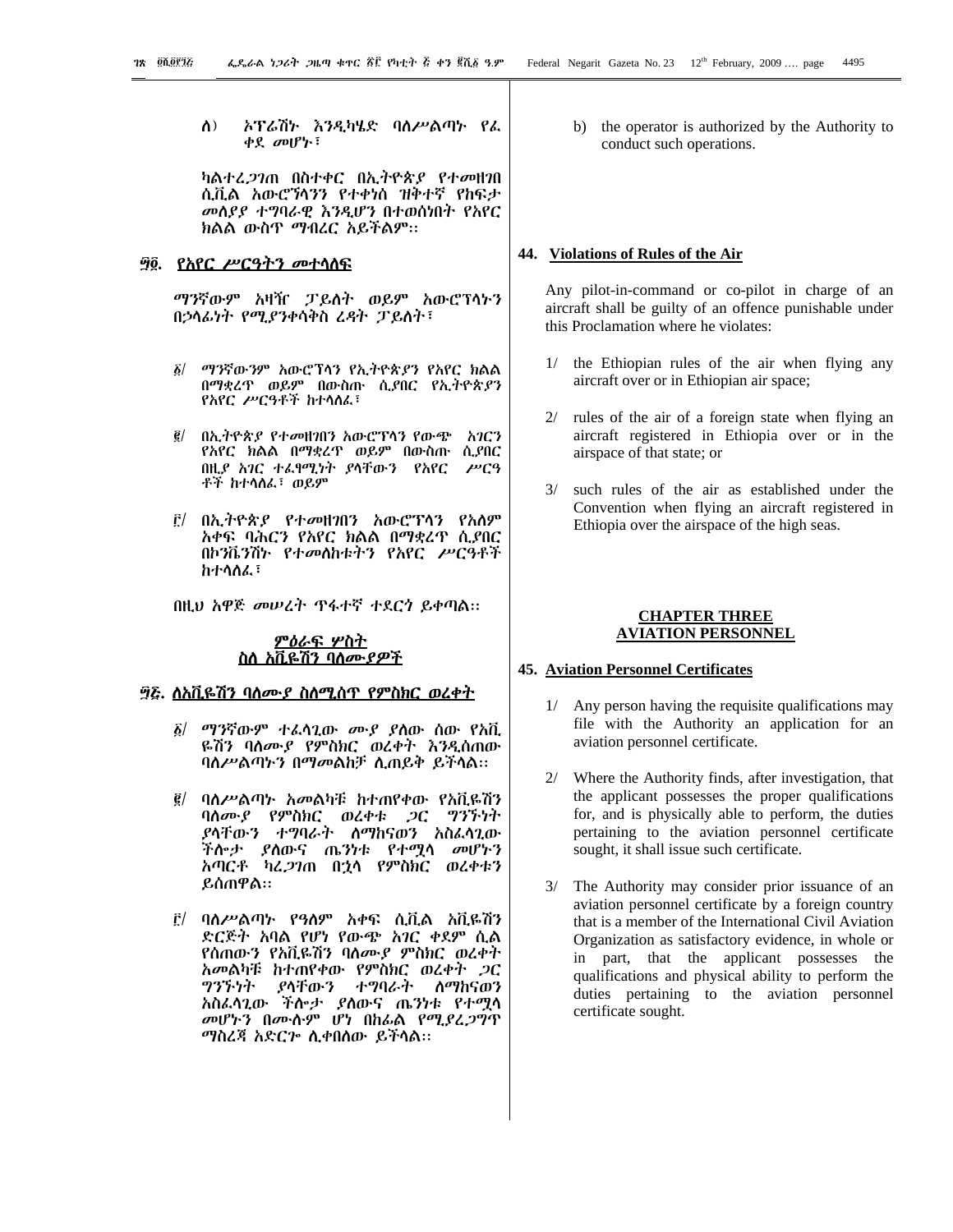- የምስክር ወረቀቱ ባለሥልጣኑ የሲቪል አቪዬ  $\partial$ / ሽንን ደህንነት ስማፈ*ጋገ*ጥ አስፈላጊ ናቸው የሚወስናቸውን ድንጋጌዎችና ብሎ የአካል ብቃት ጣረጋገጫ ምርመራዎችን ሲይዝ ይችሳል።
- *ξ*/ ባለሥልጣኑ የበረራ አባላትን ወይም የአውሮ ፐሳንና የአውሮፕሳን ሞተሮች፣ ውልብል ቢቶችና አፕሊያንሶች ዋንና ባለሙያዎችን የማስልጠንና የመቆጣጠር ኃሳፊነት ያስባቸ ጡትን የምስክር ወረቀቶች ዓይነትና የሚሰ መሥልርት ጡበትን የሚወስን ሥርዓት ሲያወጣ ይችላል።
- በሴሳ *አገ*ር የተሰጠ የአቪዬሽን ባሰሙ*ያ* የም  $\tilde{z}$ <u>ስክር ወረቀትን በተመለከተ ባለስልጣኑ የማ</u> ጽደቂያ የምስክር ወረቀተ ሲሰጥ ይችላል።

# ፵፮. ክልከሳ

- $\delta/$ ማንኛውም ሰው በዚህ አዋጅ መሠረት የተሰጠ ወይም የፀደቀ የአቪዬሽን ባሰሙያ የምስክር ወረቀት ካልያዘ በስተቀር በኢትዮጵያ በተመ ዘንበ አውሮፕሳን የበረራ አባል ሆኖ መብረር አይችልም።
- *፪/ ማን*ኛውም ሰው፣
	- $\boldsymbol{U}$ በዚህ አዋጅ ወይም አውሮፕላኑ በተመ ዘንበበት አንር ሕግ መሠረተ የተሰጠ የአቪዬሽን የምስክር ወረቀት ባለሙያ ካልያዘ፣
	- $\Lambda$ ) ምስክር ወረቀቱ በሴሳው አገር የተሰጠው በኮንቬንሽኑ መሠረት ከወጡት መነሻ ደረጃዎች ጋር እኩል በሆነ ወይም በበ ስጠ መስፌርት መሠረት ካልሆነ፣ እና
	- ተመጣጣኝ የኢትዮጵያ የምስክር ወረቀት  $\mathbf{A}$ ) *ያ*ልተከለከለ ሰው ካልሆነ፣

በስተቀር በኢትዮጵያ አየር ክልል በሌላ አገር በተመዘገበ አውሮፕሳን የበረራ አባል በመሆን ሊበር አይችልም።

ማንኛውም ሰው የአቪዬሽን ባሰሙያ የምስክር  $\mathbf{r}$ ወረቀት ቢሰጠውም በምስክር ወረቀቱ ሳይ በተመሰከቱት ድን*ጋጌዎች*ና *ገ*ደቦች መሠረት ካልሆነ በስተቀር በአውሮፕላን ኦፐሬሽን ወይም <u>ዋገና ወይም በማንኛውም ሴሳ ተግባር ሳይ</u> *መሠማራት አ*ይችልም።

- $4/$ The certificate may contain such terms and tests of physical fitness as the Authority may determine to be necessary to assure safety in civil aviation.
- 5/ The Authority may adopt rules to determine the categories and eligibility requirements  $\alpha$ f certificates to be issued to aviation personnel including personnel in charge of training and inspection of crew members or personnel engaged in the maintenance of aircraft, aircraft engines, propellers and appliances.
- 6/ The Authority may issue certificate of validation with respect to an aviation personnel certificate issued by another state.

# 46. Prohibition

- $1/$ No person shall fly as a crewmember of an aircraft registered in Ethiopia unless he is the holder of an aviation personnel certificate issued or validated in accordance with this Proclamation.
- 2/ No person shall fly in the airspace of Ethiopia as a crewmember of an aircraft registered in another state unless:
	- a) he is the holder of an aviation personnel certificate issued under this Proclamation or the laws of the state in which the aircraft is registered;
	- b) the requirements under which a certificate was issued by such other state are equal to or exceed those minimum standards established under the Convention; and
	- c) he is not a person who has been refused an equivalent Ethiopian certificate.
- No person shall engage in the operation or maintenance of an aircraft or perform any other act for which an aviation personnel certificate has been issued except in accordance with the terms and limitations imposed therein.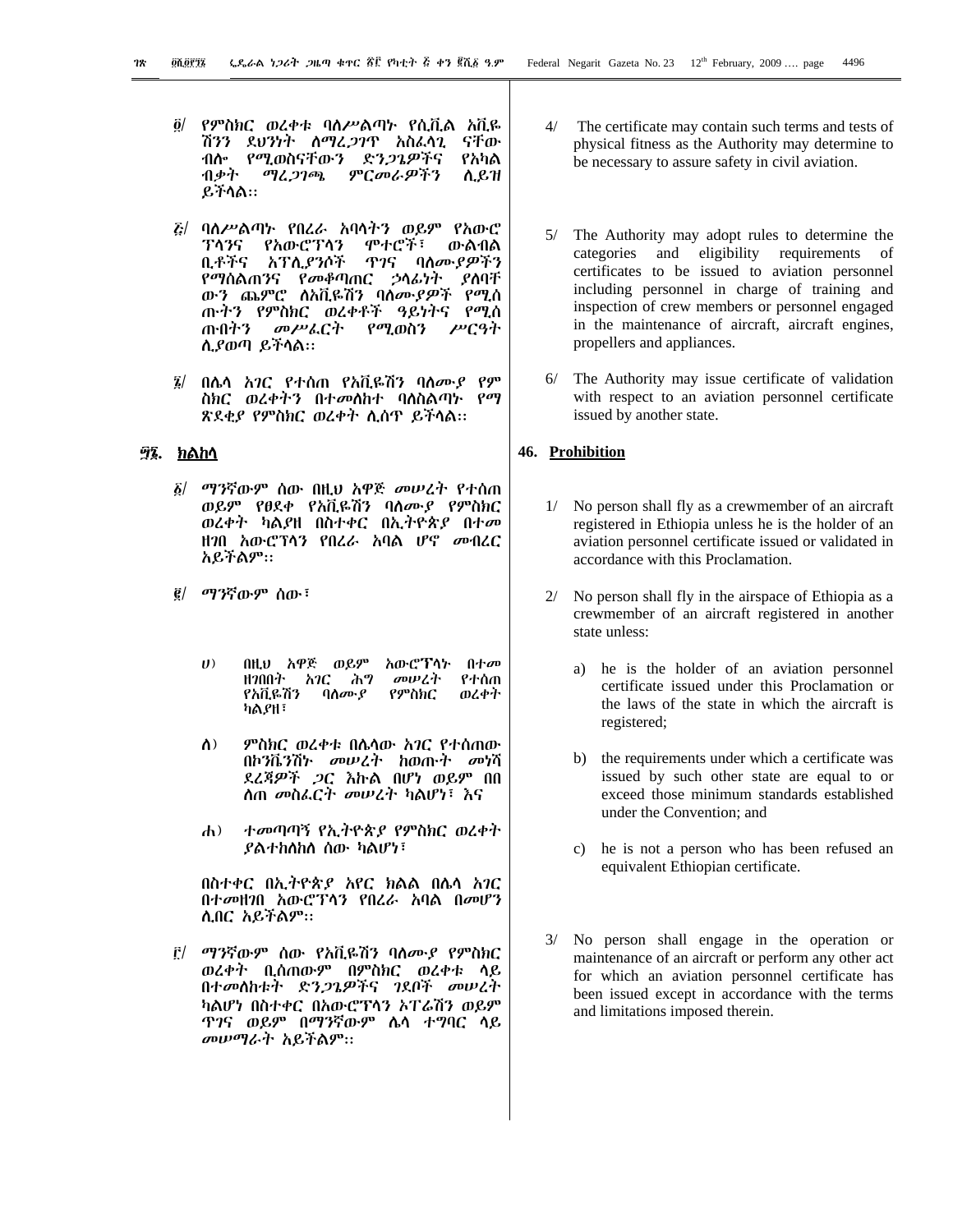#### *፵፯*. <u>የበሪራ አባላት</u>

- <u>δ</u>/ ባለሥልጣኑ፣
	- የአውሮኻነትን ዓይነት፣ የውስዋ አቀማመዋ፣  $(1)$ የበረራውን ርዝመት፣ አውሮኻኑ የተሰማ ራበትን የአገልግሎት መስክና ሌሎች ሁኔታ *ዎችን ከግን*ዛቤ በማስገባት በኢትዮጵ*ያ* ስተ መዘንበ አውሮኘሳን ሥራ አስፌሳጊ የሚሆኑ የበረራ አባላትን አደረጃጀት፣ ስብጥርና አካስተኛ ቁጥር ይወስናል፤
	- የበረራ አባላትን ከፍተኛውን የሥራ ሰዓትና  $\Lambda$ ) አስፈላጊ የዕረፍት ጊዜያትን ጨምሮ የአሥ ራር ደረጃና የሥራ ሁኔታዎችን ይወስናል።
- *፪/ የበረራ አ*ባሳት ለበረራው አይነት በተወሰነው ደረጃና ሁኔታዎች መሠረት የተሟሉ ካልሆነና እያንዳንዱ የበረራ አባል ስሚፌጽመው ተግባር የሚጠየቁ ደረጃዎችንና ሁኔታዎችን የሚያሟሳ ካልሆነ በስተቀር ማንኛውም በረራ ሲደረግ አይችልም።
- ማንኛውም የአየር ኦፐሬተር የምስክር ወረቀት  $\mathbf{r}$ ባለይዞታ በበረራ አባሳቱ ሳይ ተፈጻሚ የሚ ያደር*ጋ*ቸውን የ*ሥራ ሁኔታዎች* በባለ ሥልጣኑ እንዲጸድቁስት ማቅረብ አስበት።

### መደብ

ማንኛውም የአየር ኦፐሬተር ስያንዳንዱ የበረራ ክፍል ብቁ የሆነ የበረራ ሠራተኞች አባልን እንደ ፓይስትና አስፌሳጊ በሚሆንበት ጊዜም አዛዥ ተተክቶ የሚሠራ ብቃት ያስውን ሴሳ የበረራ **ሠራተኞች አባል እንደ ምክትል አዛዥ ፓይለት** *መመ*ደብ አስበት።

### <u> 90. የአዛዥ ፓይለት ኃላፊነት</u>

- የአውሮፕሳን አዛዥ ፓይስት አውሮፕሳኑ በሮቹ  $\delta/$ ከተዘንበትና የመነሳት እንቅስቃሴ ስማድረግ ከተ ዘ*ጋ*ጀበት ጊዜ አንስቶ በረራው ተጠናቆ በመጨረሻ እስከሚቆምበትና የአውሮፕላኑ ዋነኛ አንቀሳቃሽ ክፍሎች የሆኑት ሞተሮች እስከሚጠፉበት **7H.** ድረስ ስአውሮኘሳኍ፣ ስበረራ ルム小で毛… ለመንገደኞቹና በአውሮኻነኑ ውስጥ ለሚገኝ ጭነት ደሀንነት ኃሳፊ ይሆናል።
- *@| ማን*ኛውም አዛዥ ፓይለት የአየር  $\mu$ <sup>c</sup> ዓቶችን፣ በአየር ትራፊክ ተቆጣጣሪዎች የሚ ሰጡ ተገቢ መመርያዎችንና በዚህ አዋጅ ድን*ጋጌዎች*ና በአዋጁ *መሠረት* በወጡ ደንቦች፣ መመሪያዎችና ትዕዛዞች መሠረት የሚወሰኑ ተፈሳጊ ひょナダችን መከተልና መፌጸም አለበት።

#### 47. Crew Members

- 1/ The Authority shall:
	- determine the organization, composition and  $a)$ minimum number of flight crew required for duty aboard an aircraft registered in Ethiopian, taking into consideration, among other things, the type of aircraft, configuration, flight lengths and particular uses in which the aircraft is engaged.
	- b) set the standards and conditions of duty for flight crew members including maximum duty hours and required rest periods.
- 2/ No flight shall be permitted to operate unless the crew is strictly in accordance with the standards and conditions determined for the type of flight involved and unless each individual member of the flight crew meets the standards and conditions regarding the performance of duty.
- $3/$ Any holder of air operator certificate shall submit, for approval by the Authority, the conditions of duties in force with respect to its crewmembers.

## 48. Designation of Pilot-in-Command and Second in-Command

Every air operator shall designate, for each flight segment of an aircraft, a suitably qualified flight crewmember as pilot-in-command and another qualified flight crewmember as second-in-command who shall assume command when necessary.

#### 49. Responsibilities of Pilot-in-Command

- 1/ The pilot-in-command of an aircraft shall be responsible for the safety of all crewmembers, passengers and cargo on board from the moment the doors are closed and the aircraft is ready to move for the purpose of taking off until the moment it finally comes to rest at the end of the flight and the engines used as primary propulsion units are shut down.
- 2/ Any pilot-in-command shall observe the rules of the air, appropriate instructions of air traffic controllers and other requirements that may be imposed pursuant to the provisions of this Proclamation and regulations, directives and orders issued hereunder.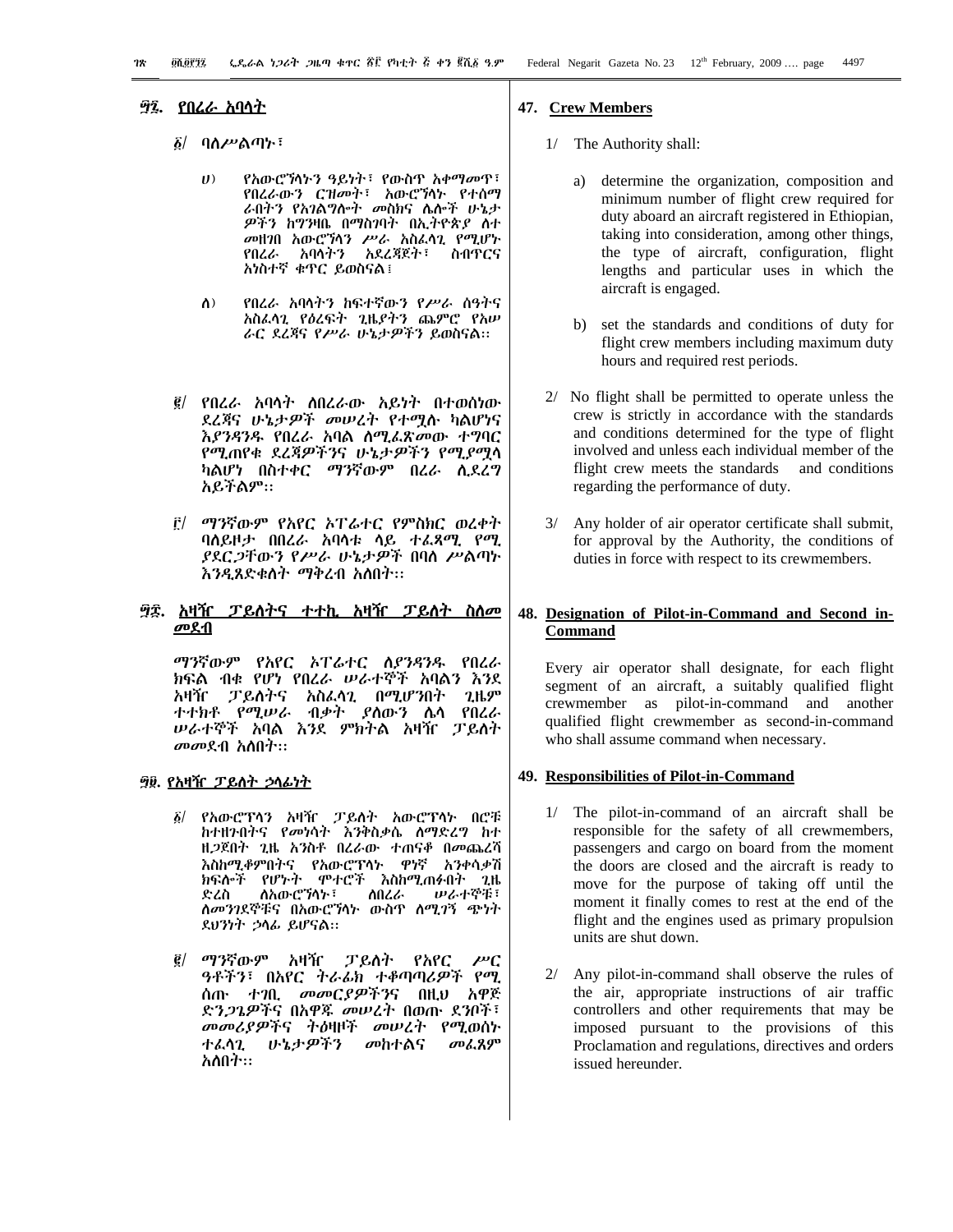- ፫/ *ማን*ኛውም አዛዥ ፓይለት ተግባሩን በማከ ሳይ እያስ የአውሮፕሳኑን  $\theta$ .9 ናወን በአይሮፕላኑ ውስዋ የሚገኙ ሰዎችን ወይም ንብረቶችን ደህንነት ስመጠበቅ ሲባል የሙያ *ግ*ዶ ታው በሚጠይቀው መሠረት በፌጸመው ድርጊት ምክንያት ስሚከሰት ጉዳት በግሉ ተጠ ያቂ አይሆንም።
- $\ddot{\mathbf{Q}}$ ባለሥልጣኑ ለደሀንነት አስፈላጊ ሆኖ ካገኘው በአዛዥ ፓይስት ላይ ተጨማሪ ግዴታዎችንና ኃላፊነቶችን ሲዋልበት ይችላል።

ምሰራፍ አራት የኤሮኖቲካል አገልግሎቶች

# <u>ያ. የአየር ተራፊክ አገልግሎት</u>

- $\delta$ / ባለሥልጣኑ በኮንቬንሽኑ መሠረት በየጊዜው ከሚወጡት ሥርዓቶች *ጋ*ር በተቻለ መጠን *የሚ*ጣጣሙና በኢትዮጵ*ያ* <u> ማዛት</u> ውስጥ ተፌጻሚ የሚሆኑ የአየር ትራፊክ ቁጥጥር ሥርዓቶችን ያወጣል።
- ባስሥልጣኍ በኢትዮጵያ  $\vec{e}$ ውስዋ ስኤሮኖቲካል ጠቀሜታ ብቻ የሚውል የራዲዮ መገናኛና የቅኝት ፋሲሊቲ*ዎች* የናቪጌሽንና የመትከል፣ የማስተዳደርና የመጠገን ሥልጣን ይኖረዋል። አስፌሳጊ ሆኖ ሲገኝና በሚኒስትሩ ሲፌቀድ በቀጠና ወይም በአህጉር ደረጃ ሲቪል አቪዬሽንን በተመለከተ በሚፌጠሩ የመገናኛ ሥርዓት ተቋሞች ውስዋ በመሳተፍ የመገናኛ ሥርዓቶች ተጠቃሚ ሲሆን ይችሳል።
- r/ ባለሥልጣኑ በብሔራዊ ደረጃ ወይም በቀጠና ትብብር አማካይነት የመገናኛ፣ የናቪጌሽንና የቅኝት መረቦችን በተገቢው ቴክኖሎጂ ሳይ ተመሥርቶ ማቋቋምና ማካሄድ ይችሳል።
- $\partial$ / ባለሥልጣኍ የአየር ናቪኔሽን ፋሲሊቲዎችንና **ሠራተኞችን በሚመለከት ተፈጻሚ የሚሆኑና** በተቻለ መጠን በኮንቬንሽኑ መሠረት ስወጡ ደረጃዎችና ተመራጭነት ካሳቸው አሠራሮች *ጋ*ር ሥርዓቶችና የሚጣጣሙ ደረጃዎች ሲያወጣ ይችሳል።
- $E/$  ባለሥልጣኑ በሲቪል አቪዬሽን መስክ በኢት ዮጵያ አየር ክልል የሚከናወኑ ተግባሮችን በሚ መስከት ተፈጻሚ የሚሆኑ ቋሚ የኤሮኖቲካል መረጃዎችን እንዲሁም በኮንቬንሽኑ መሠረት ተፊሳጊ የሆኑ የኤሮኖቲካል ካርታዎችና ቻርቶ ችን አሳትሞ ያሰራጫል።
- 3/ Any pilot-in-command shall not be personally liable for damages resulting from any act or omission, if such act or omission was considered to be prudent and necessary to safeguard the aircraft or persons or property aboard the aircraft while he was on duty.
- 4/ The Authority may impose such additional duties and responsibilities upon a pilot-in-command as may be required in the interest of safety.

#### **CHAPTER FOUR AERONAUTICAL SERVICES**

#### 50. Air Traffic Services

- 1/ The Authority shall issue air traffic control rules applicable within the territory of Ethiopia, provided that such rules shall, to the extent possible, be consistent with those established, from time to time, under the Convention.
- 2/ The Authority shall have the power to install, manage and maintain radio communications and navigation and surveillance systems within Ethiopia solely for aeronautical use. It shall also have the power to participate in and become user of communication systems established at regional or continental level, when the need arises and upon the authorization of the Minister.
- The Authority may, either nationally or through  $3/$ regional co-operation, establish and operate communication, navigation and surveillance networks with the appropriate technologies.
- The Authority may issue rules and standards  $4/$ applicable to air navigation facilities and personnel, provided that such rules and standards shall, to the extent possible, be consistent with those standards and recommended practices under the Convention.
- 5/ The Authority shall publish and distribute aeronautical information of a lasting nature that shall be applicable with respect to civil aviation activities within Ethiopian airspace, as well as maps and charts that may be required in accordance with the Convention.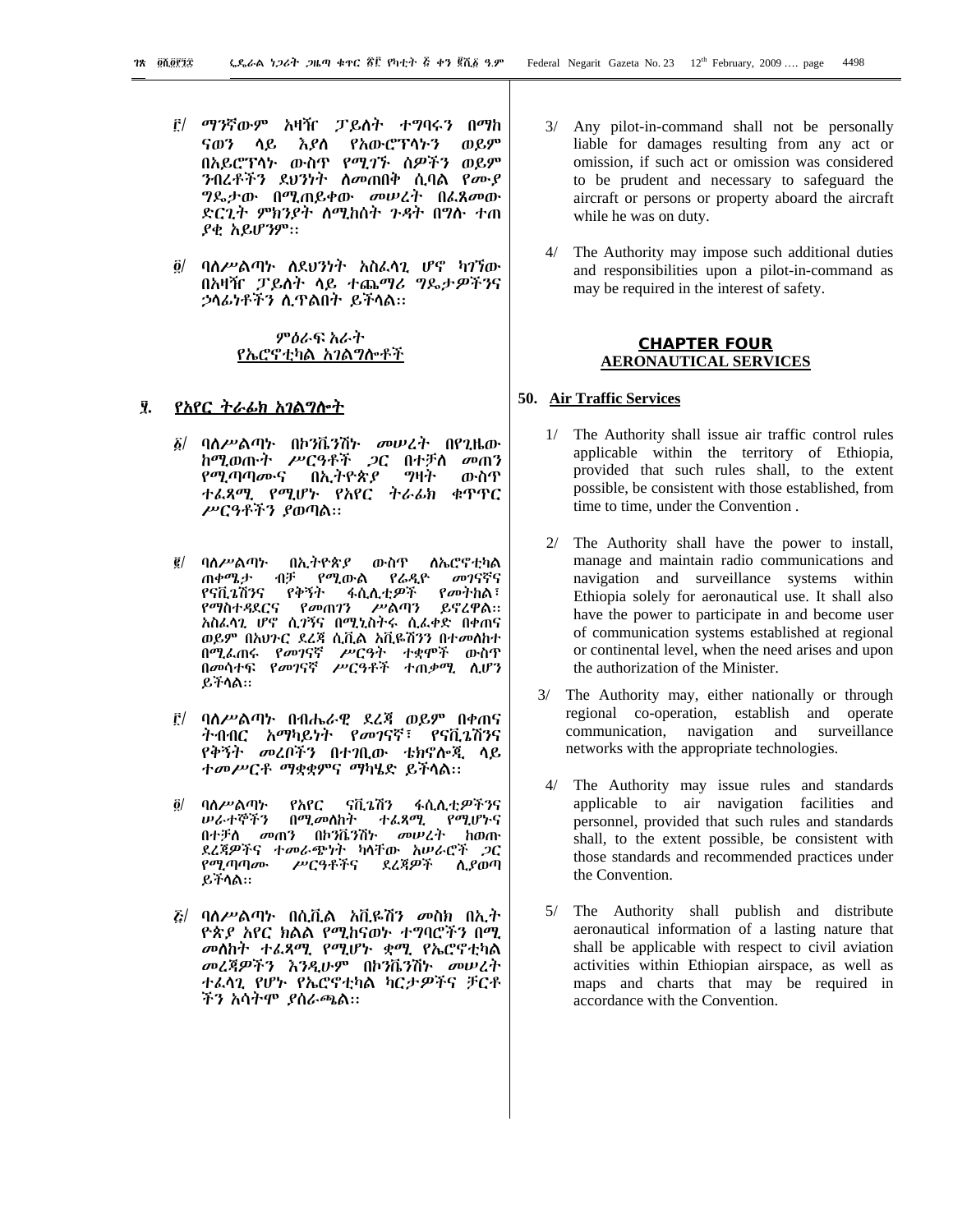#### <u>፶፩. የበሬራ መስመሮችን ስስመሰየም</u>

- ፩/ ባለሥልጣኑ በኢትዮጵያ አፐሬት የሚያደርጉ የሲቪል አውሮፕላኖች የሚያልፉበትን የበረራ መስመር ይሰይማል፤ እንዲሁም ከሚመለከ ታቸው የመንግሥት ባስሥልጣናት  $\mathcal{C}$ በመተባበር የተከስከሉ፣ *ገ*ደብ የተደረ*ገ*ባቸው*ገ*ና አደገኛ ቦታዎችን ሲሰይም ይችላል።
- *፪/ ባለሥልጣኑ* በዓለም አቀፍ ሲቪል አቪዬሽን ድርጅት የአሠራር ደረጃዎችና በኢትዮጵያ ውስዋ ባሉ የአውሮፕላን ማረፊያዎች ውስዋ በሚያገለግሉ ተገቢ የናቪጌሽን አ*ጋ*ዥ መሣሪ *ያዎች* ሳይ ተመሥርቶ የበረራ መዳረሻ፣ መቃረቢያና መነሻ ሥርአቶችን ያወጣል።

### ያ፪. የአየር ናቪጌሽን ፋሲሲቲ የደህንነት <u>ደረጃዎች</u>

ባለሥልጣኑ የአየር ናቪጌሽን ፋሲሊቲዎችኦፐሬሽንን በሚመለከት ተፈጻሚ የሚሆኑ መነሻ የደህንነት ደረጃዎችን ያወጣል።

### ምዕራፍ አምስት <u>ስስአውሮፕሳን ማሪፊያዎች</u>

# <u> π. የፌቃድ አስፈላጊነት</u>

- $\tilde{g}/\phi$ ማንኛውም ሰው በሚመሰከተው አካል የኢንቨ ስተመንት ፌቃድ እንዲሁም በባለሥልጣኑ የኦፐሬሽን ፌቃድ ካልተሰጠውና በተሰጠው *ፌቃ*ድ ውስዋ በተ*መ*ስስቱት ድን*ጋጌዎች*ና *ገ*ደቦች *መሠረት ካ*ልሆነ በስተቀር የአውሮፕሳን ማረፊያ ኦፐሬት ሲያደርግ አይችልም፡፡
- በአውሮፕሳን ማረፊያ ኢንቨስት  $\vec{e}$  / ስማድረግ መብት ያስው ማንኛውም ሰው የአውሮፕላን ማረፊያ ኦፐሬሽን ፌቃድ እንዲሰጠው ስባስሥልጣኑ ማመልከቻ ሲያቀርብ ይችላል።
- ፫/ ባለሥልጣኑ የቀረበሰትን ማመልከቻ መርምሮ አዋጅና በአዋጁ መሠረት አመልካቹ በዚህ በወጡ ደንቦችና መመሪያዎች መሠረት ደህን *ነ*ቱ የተጠበቀ የአውሮፕሳን *ግሬሌያ አ*ፐራሽን ስማካሄድ በሚ*ገ*ባ የተዘ*ጋ*ጀና ብ*ቃት ያ*ስው *መሆኑን ካሬጋገ*ጠ በኃሳ *ፌቃዱን ይ*ሰጠዋል።
- ማንኛውም የአውሮፕሳን ማረፊያ አፐሬሽን  $\partial$ / ፌቃድ የንግድ አየር ትራንስፖርት ደህንነትን ስማሬ*ጋገ*ጥ የሚያስችሱ ድን*ጋጌዎችን*፣ ሁኔታ ዎችንና ንደቦችን እንደአስፈላጊነቱ  $\omega$   $\mathcal{C}$   $\mathcal{H}$ ይችላል።
- $E$ / ባለሥልጣኑ ስሕዝብ ጥቅም ተቃራኒ ይሆናል ብሎ ካሳመነ በስተቀር፣ ማንኛውም የአው ሮፕላን ማሬፊያ አፐሬሽን ፌቃድ፤

#### 51. Establishment of Air Routes

- 1/ The Authority shall establish air routes through which civil aircraft operating in Ethiopia can proceed; and it may, in collaboration with the appropriate government authorities, designate prohibited, restricted and danger areas.
- 2/ The Authority shall issue arrival, approach and departure procedures for flights in accordance with basic criteria established by the International Civil Aviation Organization and based on appropriate navigation aids serving the aerodromes in Ethiopia.

#### 52. Air Navigation Facility Safety Standards

The Authority shall prescribe minimum safety standards for the operation of air navigation facilities located in Ethiopia.

#### <u>CHAPTER FIVE</u> **AERODROMES**

#### 53. Requirement of License

- 1/ No person may operate an aerodrome unless obtained an investment permit from the concerned organ and an operating license issue by the Authority and except in accordance with the terms and conditions of such permit and license.
- 2/ Any person entitled to invest in an aerodrome business may file with the Authority an application for an aerodrome operating license.
- 3/ The Authority shall issue an aerodrome operating license to the applicant if it is satisfied, after investigation, that the applicant is adequately equipped and able to conduct a safe operation in accordance with the requirements of this Proclamation and regulations and directives issued hereunder.
- 4/ Any aerodrome operating license may prescribe such terms, conditions and limitations as may be necessary to ensure safety in commercial air transport.
- 5/ Unless the Authority determines that it would be contrary to the public interest, an aerodrome operating license shall incorporate terms, conditions and limitations relating to: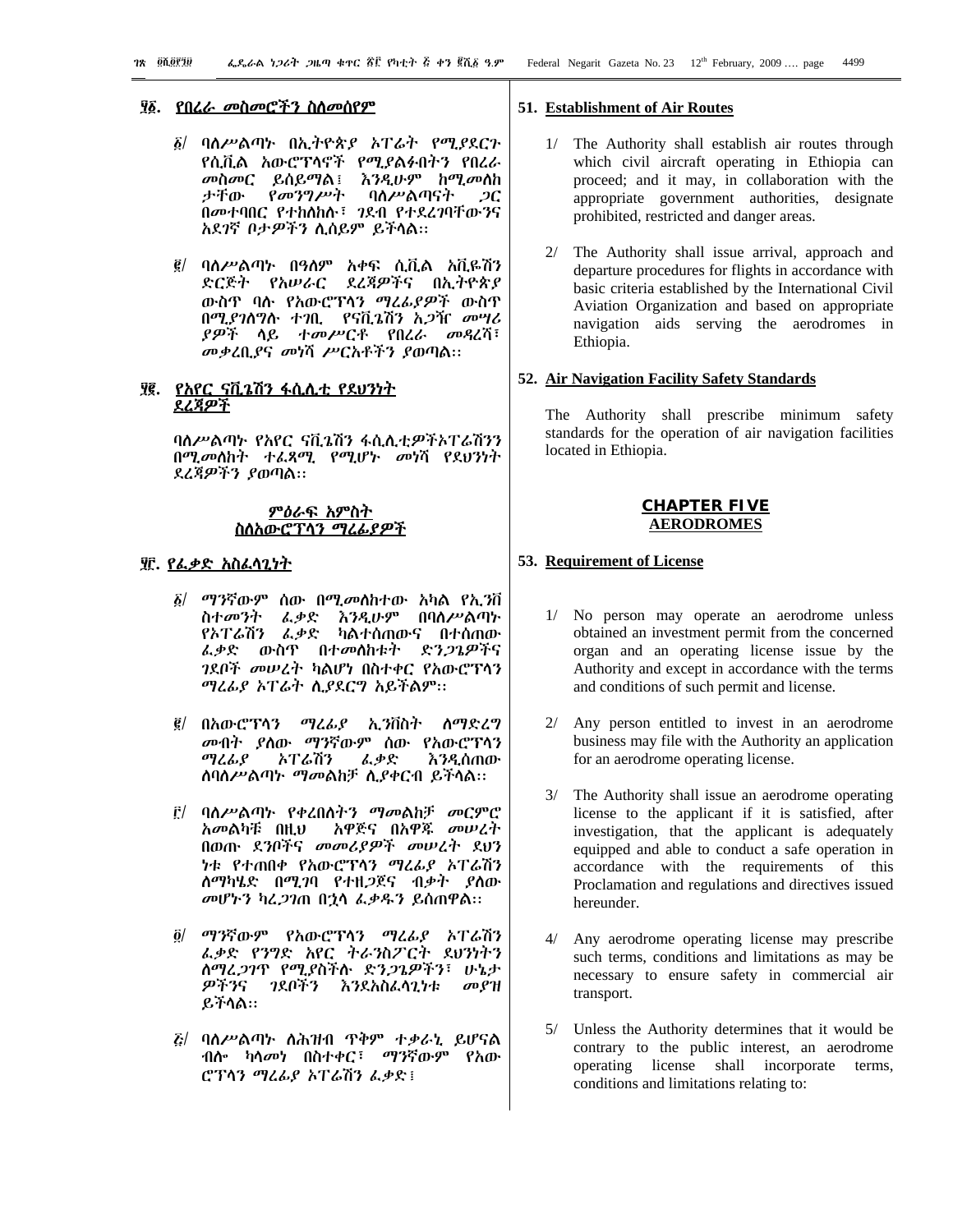- ሀ) የእሳት አደ*ጋ መከ*ሳከ*ያና ማዳ*ኛ መሣሪያዎችን ጨምሮ ስአውሮኻን ማረፍ፣ መነሳት ወይም በመራት ሳይ እንቅስቃሴ ሰማድረግ ወደሚ ያገለግሉ ማንኛውም የአውሮፕላን ማረፊያው ክፍል በፍዋነት መዝለቅ የሚችሉ በቂ የሆኑ የደህንነት መሣሪያዎችን አፐሬሽንና ጥገና፣ እንዲሁም
- ስ) ባለሥልጣኑ አስፌሳጊ ይሆናሉ ብሎ የሚያ ምንባቸውን የመጀመሪያ ደረጃና የሁስተኛ ደረጃ ማረፊያ ሜዳዎች ሁኔታና ዋገና፣ የሚመስከቱ ድንጋጌዎች፣ ሁኔታዎችና ገደቦችን *ማካተት አ*ስበት።
- ፤/ ባለሥልጣኑ ይህን አዋጅ፣ በአዋጁ መሠረት የወጡ ደንቦችን፣ መመሪያዎችንና ትዕዛዞችን ስማስከበር ማንኛውንም የአውሮፕላን ማሪፊያ አፐራሽን *ሌቃ*ድ በዚህ አዋጅ ክፍል ስምንት ድን*ጋጌዎች መሠረ*ት ማገድ ወይም መሥረዝ ይችላል።

#### ያ፬. *መመ*ዘኛ

- ባለሥልጣኑ የአውሮፕላን ማሪፊያ አፕሬሽን ፌቃድ  $\delta/$ ድንጋጌዎችንና ሁኔታዎችን ሲወስን የደህንነት፣ የሴኩሪቲና የአካባቢ ዋበቃ ተፈሳጊ ሁኔታዎችን ውስዋ ማስገባትና እነዚህንም ተፈሳጊ ማምት ሁኔታዎች ተግባራዊ ስማድረግ የሚያስችሱ ሥርዓ ቶችን ማውጣት አስበት።
- ባለሥልጣኑ የሚያወጣቸው የኤርፖርት ግን  $\vec{e}$ ባታ ሥርአቶችና ደረጃዎች በተቻለ መጠን በኮ *ን*ቬንሽኑ ላይ ከተመለከቱት ደረጃዎችና ተመራ ጭነት *ያ*ላቸው *አሡራሮች ጋር መ*ጣጣም አስባ ቸው።

# ፶ሯ. <u>ስለመሰየም</u>

ባለሥልጣኑ፣

- ፩/ የሲቪል አቪዬሽን አውሮኘሳን *ማረፊያዎችን*ና በጊዜያዊ የሲቪል አውሮፕሳን መነሻና መድ *ረ*ሻነት የሚያገለግሉ በታዎችን መሰየም፣
- ፪/ የአውሮኻን ማረፊያ ደረጃዎችን ማውጣት፣ እና
- ፫/ በዓለም አቀፍ አየር ትራንስፖርት ስተሰማሩ አየር አ33ዦች ጠቀሜታ የሚውሱ የተወሰኑ አውሮኘሳን ማረፊያዎችን እንደ ዓስም አቀፍ አውሮኘሳን ማረፊያ መሰየም፣ ይችላል።

### <u>ሃኔ. በተራቀደ አውሮኘሳን ማሪራያ ስስማረፍ</u>

ማንኛውም ሰው ባለሥልጣኑ ለአውሮኻንን ማረፊያና መነሻ *እንዲያገ*ለግል ከሰየመው አውሮኘሳን<br>ወይም ጊዜያዋ ቦታ ጡጭ ማንኛሑንም ማረፊያ ጊዜያዊ ቦታ ውጭ ማንኛውንም የሲቪል አውሮፕላን ከአንድ አውሮኻን ማረፊያ ወይም ጊዜያዊ ቦታ ወደሴሳ አውሮኻኅን ማረፊያ ወይም ጊዜያዊ ቦታ ኦፐሬት ማድረግ አይችልም።

- $a)$ the operation and maintenance of adequate safety equipment, including fire fighting and rescue equipment capable of rapid access to any portion of the aerodrome used for landing, takeoff or surface maneuvering of aircraft; and
- b) the condition and maintenance of primary and secondary runways as the Authority determines to be necessary.
- $6/$ The Authority may, in order to enforce compliance with this Proclamation and regulations, directives and orders issued hereunder, suspend or revoke any aerodrome license in accordance with the provisions of Part Eight of this Proclamation.

# 54. Criteria

- 1/ In determining terms and conditions of aerodrome license, the Authority shall have due regard to the requirements for safety, security and protection of the environment and adopt rules to implement these requirements.
- 2/ The rules and standards applicable to aerodrome construction and operations issued by the Authority shall, to the extent possible, conform to those standards and recommended practices under the Convention.

#### 55. **Designation**

The Authority shall:

- 1/ designate civil aviation aerodromes and places that may be used as temporary locations for take-off and landing of civil aircrafts;
- $2/$ provide for different classification  $\alpha$ f aerodromes; and
- designate certain aerodromes as international  $3/$ aerodromes to be used by air carriers engaged in international air transportation.

#### 56. **Landing at Designated Aerodromes**

No person shall operate a civil aircraft to and from an aerodrome or a temporary location unless the Authority has designated the aerodrome or the temporary location for landing and take-off.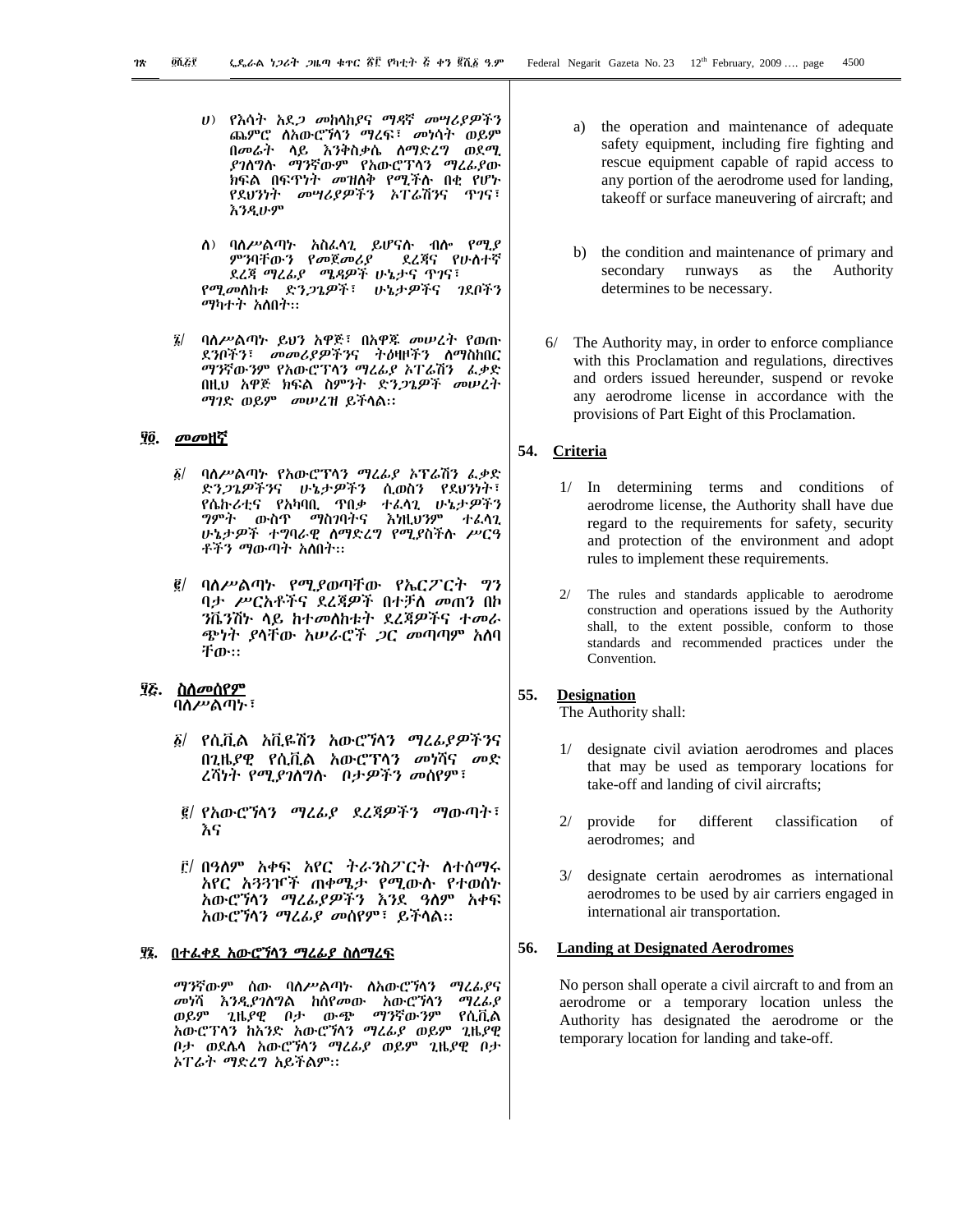# <u>יָם הגרויטו הראש לא אי האט הא</u> <u>ምልክት ስስማድረግ</u>

- በአውሮፕሳን *δ\* ባለሥልጣት ማረፊያ አካባቢ ለበረራ ደህንነት አደናቃፊ የሚችሱ ሲሆኮ ወይም **ግንባታዎች** እንዳይንነቡ ሌሎች የሚጋርዱ ነገሮች እንዳይኖሩ ለ ከለክል ይችላል።
- $\tilde{\mathbf{g}}/$ ባለሥልጣኑ፣
	- $\boldsymbol{U}$ በአውሮፕላን ማረፊያ አጠንብ ባስ መሬተ ሳይ *የሚገኙ አ*ደና*ቃሌ ነገ*ሮችን *ማን*ሳ ትን ወይም ምልክት ማድረግን፣ እና
	- ለአየር ናቪጌሽን ደህንነት ጠቀሜታ ያላቸው  $\Lambda$ ) የማስጠንቀቂ*ያ መ*ብራቶችን ወይም ሌሎች የአየር ናቪጌሽን ደህንነት አ*ጋ*ዥ መሣሪያ *ዎችን*ና ከእነዚህ *ጋ*ር ተ*ያያ*ዥነት ያላቸውና በመሬት ውስዋም ሆነ በአየር ላይ የተዘ *ረጉትን* የቧ*ን*ቧ፣ የስልክና የኃይል *መ*ስመሮች እና የመሳሰሱትን ማኖርንና መጠገንን፣ የሚመሰከቱ ሥርዓቶችና ደረጃዎች ሊያወጣ ይችሳል።
- Ê/ በአውሮፕላን ማሬፊያ አቅራቢያ የሚገኝ ነገር ወይም የነገሩ ከፊል አካል፣
	- በባለሥልጣኑ አስተያየት ስአውሮፕላኖች  $(1)$ በረራ አደናቃፊነቱ ወይም የሥጋት ምን ጭነቱ ከተረ*ጋገ*ጠ፣ ወይም
	- በኮንቬንሽኍ ወይም  $\Lambda$ ) መጠኮ በሌሎች አማባብነት ባሳቸው የዓለም አቀፍ ሲቪል አቪዬሽን ድርጅት ቴክኒካዊ መሥፌርቶች ውስዋ ከተመስከቱት ገደቦች በልጦ ከተገኘ፣ ባለሥልጣኑ አደናቃፊው ካገር ለሚገኝበት ቦታ ባለቤት ወይም ባለይዞታ አደናቃፊው ነገር ወይም ከራል አካል ተገቢ በሆነ የጊዜ ገደብ ውስዋ እንዲነሣ ወይም በሚፌስገው መንገድ ምልክት እንዲደርግበት *ማ*ስጠንቀቂ*ያ መ*ስጠት ይችላል።
- $\ddot{\mathbf{0}}$ በዚህ አንቀጽ ንዑስ አንቀጽ (፫) መሠረተ ማስጠን ቀቂያ የተሰጠው ባሰንብረት ወይም ባስይዞታ በማስጠንቀቂያው መሠረት ካልፌፀመ ባለሥልጣኑ አደናቃፊ የሆነው ነገር ወይም ከፊል አካል እንዲነሣ ማድረግና ከዚሁ *ጋ*ር የተያያዙ ወጭ*ዎችን* ባስንብረቱ ወይም ባስይዞታው እንዲተካ ሲጠይቀው ይችላል።

# <u>ያ፰. መሬት ስለማግኘት</u>

 $\delta/$ ባለሥልጣኑ ወይም በባለሥልጣኑ የተሰየመ አካል ለአየር ናቪኔሽን አገልግሎትና የራዲዮና ዕቃዎችን የኤሌክትሮኒክስ መሣሪያዎችና ጨምሮ ስሴሎች ፋሲሊቲ*ዎች* የሚውል መራት ያገኛል።

#### 57. Removal or Marking of Obstructions

- $1/$ The Authority may prohibit the erection of buildings or the placement of any obstacle in areas surrounding aerodromes, which may constitute an obstruction to safe flight operations.
- 2/ The Authority may issue rules and standards for:
	- removing or marking obstructions on land a) near an aerodrome; and
	- b) establishing and maintaining warning lights or other aids to safety in air navigation, including pipe lines, power lines and the whether under-ground or overhead, like. required in connection with such lights or other aids.
- 3/ The Authority may serve a notice upon the owner or occupier of a land located in the vicinity of an aerodrome in which an object is located, directing the owner or occupier within such reasonable time as is specified in the notice to remove the object or a portion of the object or mark it in such manner as may be specified, when such object or such portion of it:
	- constitutes, in the opinion of the Authority, an a) obstruction or potential hazard to aircraft; or
	- b) extends above the obstacle limitation surfaces specified in the Convention or other relevant International Civil Aviation Organization technical requirements.
	- $4/$ If the owner or occupier on whom a notice is served under sub-article (3) of this Article fails to comply with the instructions in the notice, the Authority may remove the object or portion of it and request such owner or occupier to reimburse the costs incurred in relation thereto.

#### 58. Acquisition of land

1/ The Authority or any designated entity shall obtain land for the purpose of providing air navigation services and other facilities, including radio and electronic apparatus and equipment.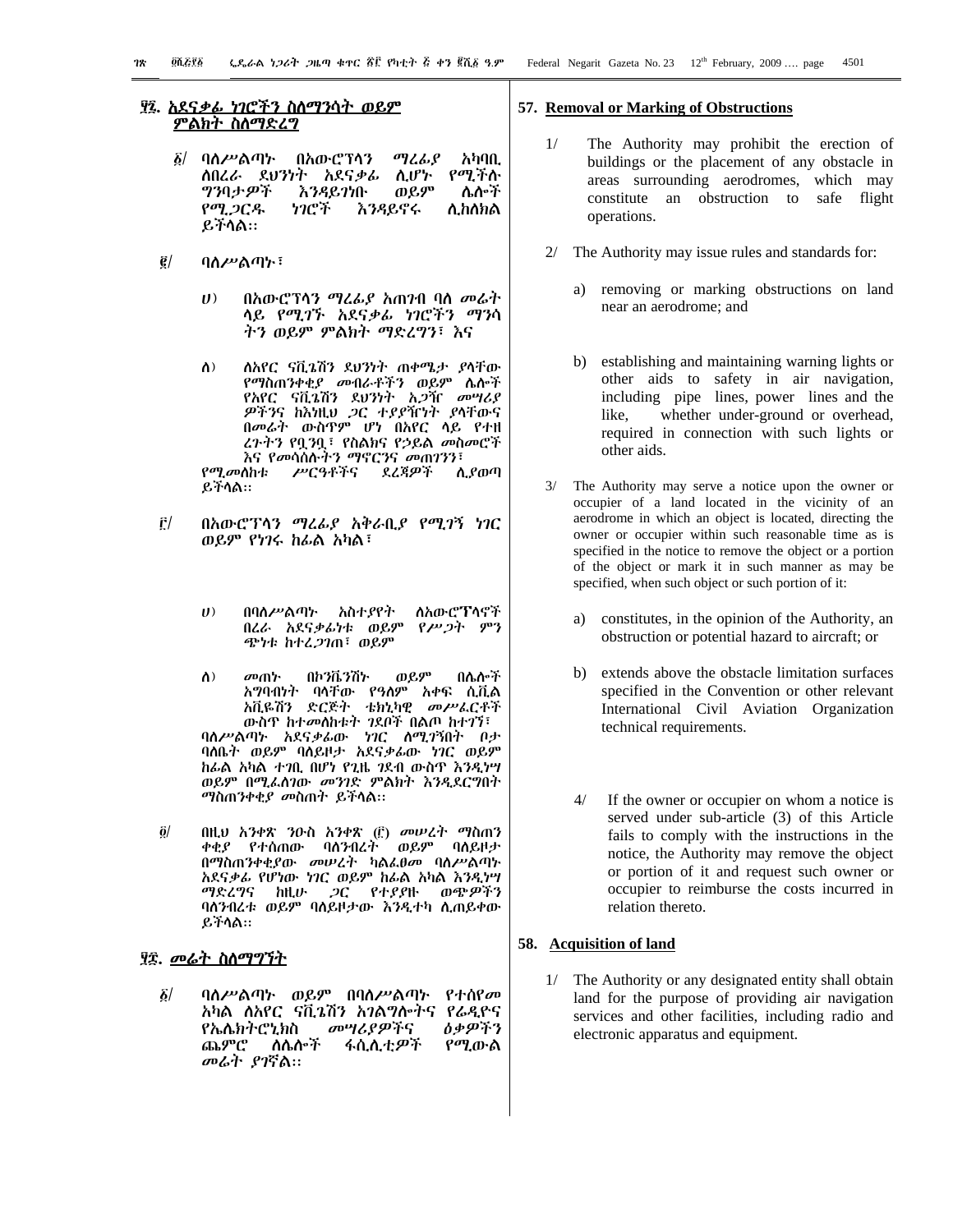መሬት ለሕዝብ ጥቅም ማዋልን በሚመለከት  $\vec{e}$ አግባብ ባለው ሕግ የተደነገገው ተፈጻማ. ይሆናል::

# ያ፱. የፌቃድ አስፌላጊነት

ማንኛውም የአየር አፐሬተር ከባለሥልጣኑ የተሰ ጠው የፀና ፌቃድ ከሌስው በስተቀር በአየር አገልግሎት ሲሰማራ አይችልም፡፡

# <u>፷. የአየር አገልግሎት ፌቃድ ዓይነቶች</u>

- ፩/ የሚከተሱት የአየር አገልግሎት ፌቃዶች በባለሥልጣኑ ሲሰጡ ይችላሉ !
	- ሀ) የአየር ትራንስፖርት ፌቃድ፤
	- *ስ*/ *የኤርያል ሥራ ፌቃ*ድ፤ እና
	- ሐ/ የግል የአየር አገልግሎት ፌቃድ::
- የአየር ትራንስፖርት ፌቃድ የሚሰጠው መደበ  $\vec{e}$  / ኛና *መ*ደበኛ ሳልሆ*ኑ የሀገ*ር ውስጥና ዓለም አቀፍ የአየር ትራንስፖርት አገልግሎቶች ይሆናል።
- የኤርያል ሥራ ፌቃድ የሚሰጠው በዚህ አዋጅ  $\mathbf{r}$ አንቀጽ g ንዑስ አንቀጽ በተመ  $\left(\frac{\overline{e}}{2}\right)$ ስከተው ትርጓሜ ስሚሽፌኑ አገልግሎቶች ይሆናል፤ ሆኖም ማንኛውንም ካሜራ ይዞ  $\rho$   $q$   $q$ አውሮፕላንን በሚመለከት *ፌቃ*ድ የሚሰጠው ከሚመለከተው አካል የሴኪዩሪቲ ፌቃድ በቅዲሚያ ሲያገኝ ብቻ ይሆናል።
- $\partial$ / የግል አየር አገልግሎት ፌቃድ የሚሰጠው ስሚሲዮን ሥራ፣ ስሕክምና፣ ስእርዳታ ወይም *ስመሣሡ*ሱት የተለዩ ሰብአዊ ተልዕኮ የትራንስፖርት አገልግሎቶች ወይም በረራዎች  $LIP5A$

#### <u> ፷፩. የፌቃድ ማመልከቻ</u>

*ማን*ኛውም በአየር አ*ገ*ልግሎት ስመሰማራት የሚፌልግ ሰው በዚህ አዋጅ አንቀጽ ፷(፩) የተመሰከተው አግባብ ያስው ፌቃድ እንዲሰጠው በባለሥልጣኑ በተወሰነው ሥርዓትና ፎርም መሠረት ማመልከቻውን ማቅረብ አስበት፡፡

2/ The provisions of the laws relating to land required for use for public purposes shall be applicable.

### **PART FIVE LICENSING OF AIR SERVICES**

#### 59. Requirement of License

No air operator may engage in air services without having a valid license issued by the Authority.

#### 60. Types of Air Service Licenses

- 1/ The following air service licenses may be issued by the Authority:
	- air transport service license; a)
	- aerial work service license; and  $h)$
	- private air service license.  $\mathbf{c}$ )
- 2/ Air transport service license shall be issued for scheduled and non-scheduled domestic and international air transport services.
- 3/ Aerial work service license shall be issued for services covered by the definition provided for in sub-article (2) of Article 2 of this Proclamation; provided, however, that prior security clearance shall be obtained from the appropriate organ for an aircraft equipped with any camera.
- Private air service license shall be issued for  $4/$ specific transports or types of flights such as missionary, medical and relief or humanitarian missions.

#### 61. **Application for License**

Any person intending to engage in air service shall submit an application for the appropriate license referred to in Article  $60(1)$  of this Proclamation in such manners and forms as prescribed by the Authority.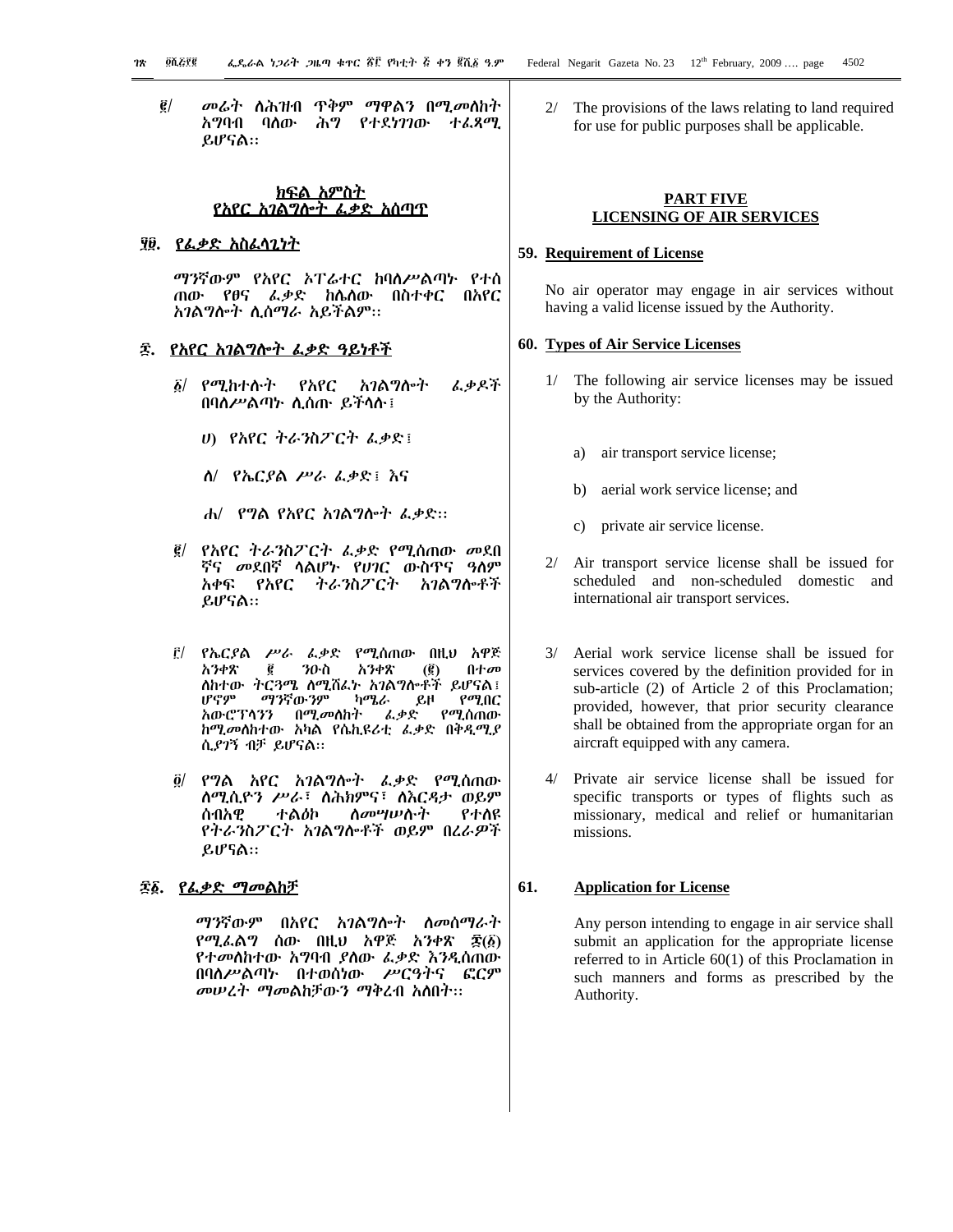# ፳፪. <u>የፌቃድ አሰጣጥ መመዘኛዎች</u>

- ባለሥልጣኑ የአገር ውስዋ የአየር ትራንስፖርት  $\tilde{\mathbf{z}}$ ወይም የኤርያል ሥራ ፌቃድ ሲሰዋ ሌሎች ሲታዩ የሚገባቸው ነገሮች እንደተጠበቁ ሆነው የፌቃድ ጠያቂውን ብቃትና ችሎታ፣ የበረራውን መድረሻና በመሃል አገልግሎት ሊሰዋባቸው የሚገቡ በታ*ዎ* አ*ገ*ልግሎት የሚሰጥበትን *ፕሮግራምና* チツミ የፌቃዱ መስጠት ስሕዝብ ሲያስገኝ የሚችለውን ጥቅም *ማገ*ናዘብ አለበት።
- *፪*/ ባለሥልጣኑ የዓለም አቀፍ አየር ትራ*ን*ስፖ ርት ፌቃድ ሲሰዋ በዚህ አንቀጽ ንዑስ አንቀጽ (፩) ከተመለከተው በተጨማሪ ኢትዮጵያ አባል የሆነችባቸውን ዓለም አቀፍና የሁስትዮሽ ስምምነቶችን እንዲሁም ዓለም አቀፍ የርስበርስ መጠቃቀም ግንኙነቶችን  $7340$ ጡስጥ ማስንባት አለበት።

# *፷*፫. *የሌቃ*ድ አሰጣጥ ሁኔታ*ዎች*

- ፩/ ማንኛውም በዚህ አዋጅ *መ*ሠረት **ፈቃድ** የሚጠይቅ የአየር አ33ዥ በዚህ አዋጅ፣ በዚህ አዋጅ *መሠረት* በወጣ ደንብ እና አግባብነተ ባላቸው ዓለም አቀፍ ስምምነቶች የተደነገጉት የተለያዩ ኃላፊነቶች የሚያስከትሱትን አነስተኛ *የክ*ፍ*ያ መ*ጠን የሚሽፍን የመድን ዋስትና ፖሊሲ መያዝ አለበት።
- $\vec{g}$  በዚህ አንቀጽ ንዑስ አንቀጽ (፩) የተመሰ ከተውን የመድን ዋስትና ፖሊሲ አስመያዝና ተፌጻሚነት ኖሮት እንዲቀዋል አስማድረግ ሊያስከትል ከሚችለው ማንኛውም ሌላ ቅጣት በተጨማሪ አውሮፕላን እንዳይበር ሰማድረግና ስፌቃድ መታገድ ወይም መሰረዝ ምክንያት ይሆናል።
- ወይም ትራንስፖርት  $\hat{f}$ / ባለሥልጣኑ የአየር *ፌቃ*ድ በሚሰጥበት የኤርያል ሥራ 2.H ጥቅም አስፌሳጊ የሆኑ ለሕዝብ ሌሎች ሁኔታዎችና ገደቦች ከፌቃዱ ጋር እንዲያያዙ ማድረግ ይችላል::
- ማንኛውም የአየር ኦፐሬተር የምስክር ወረ ቀት  $\partial/$ የአየር አፐሬተሩ በንግድ አየር ትራንስፖርት እንዲሰማራ የተፊቀደስትን መድረሻና በመሃል ሎተ እንዲሁም ስሕዝብ ጥቅም ሲባል ከፌቃዱ *ጋ*ር *እንዲያያ*ዙ የተደረጉ ሁኔታ*ዎችን*ና *ገ*ደቦ ች*ን መግ*ስጽ አስበት።
- *E*/ በመደበኛ ወይም ቻርተር በሚደረግ የዓስም አቀፍ የንግድ አየር ትራንስፖርት ስመሥማ ራት በተሰጠ ፌቃድ የበረራው መድረሻና በመሃል አገልግሎት ሊሰዋባቸው የ*ሚገ*ቡ *ጣሬሌያ በታዎችን መግ*ስጽ ካልተቻስ በረራው ሊከተል የሚገባውን አጠቃላይ የበረራ መስመር ወይም መስመሮች ብቻ መግስጽ ይቻሳል።

#### 62. Criteria for issuance of License

- 1/ In determining whether to issue a license, with respect to domestic air transportation or aerial work, the Authority shall, among other things, consider the fitness and qualifications of the applicant, the terminal and intermediate points to be served, the schedules and whether the issuance would be in the public interest.
- 2/ In determining whether to issue a license, with respect to international air transportation, the Authority shall, in addition to the criteria set forth in sub-article (1) of this Article, consider the requirements of international and bilateral agreements to which Ethiopia is a party as well as international reciprocity.

### 63. Conditions for Issuance of License

- 1/ Any air carrier applying for a license under this Proclamation shall secure an insurance policy that meets the minimum amounts for covering the various liabilities prescribed under the provisions of this Proclamation, regulations issued hereunder and applicable international agreements.
- 2/ Failure to secure and maintain in force the insurance policy referred to in sub-article (1) of this Article shall, in addition to any other penalty that may be imposed, constitute a basis for the grounding of aircrafts and suspension or revocation of a license.
- In issuing an air transport or aerial work license,  $3/$ the Authority may attach such other conditions and limitations as may be required in the public interest.
- 4/ Any air operator certificate shall specify the terminal points and intermediate points, if any, between which the air operator is authorized to engage in commercial air transport and the services to be rendered, as well as the conditions and limitations attached to the license to safeguard public interest.
- $5/$ Where it is not practical to designate the terminal and intermediate points in a license issued for international commercial air transport on a scheduled or charter basis, it shall be allowed to designate only the general route or routes to be followed.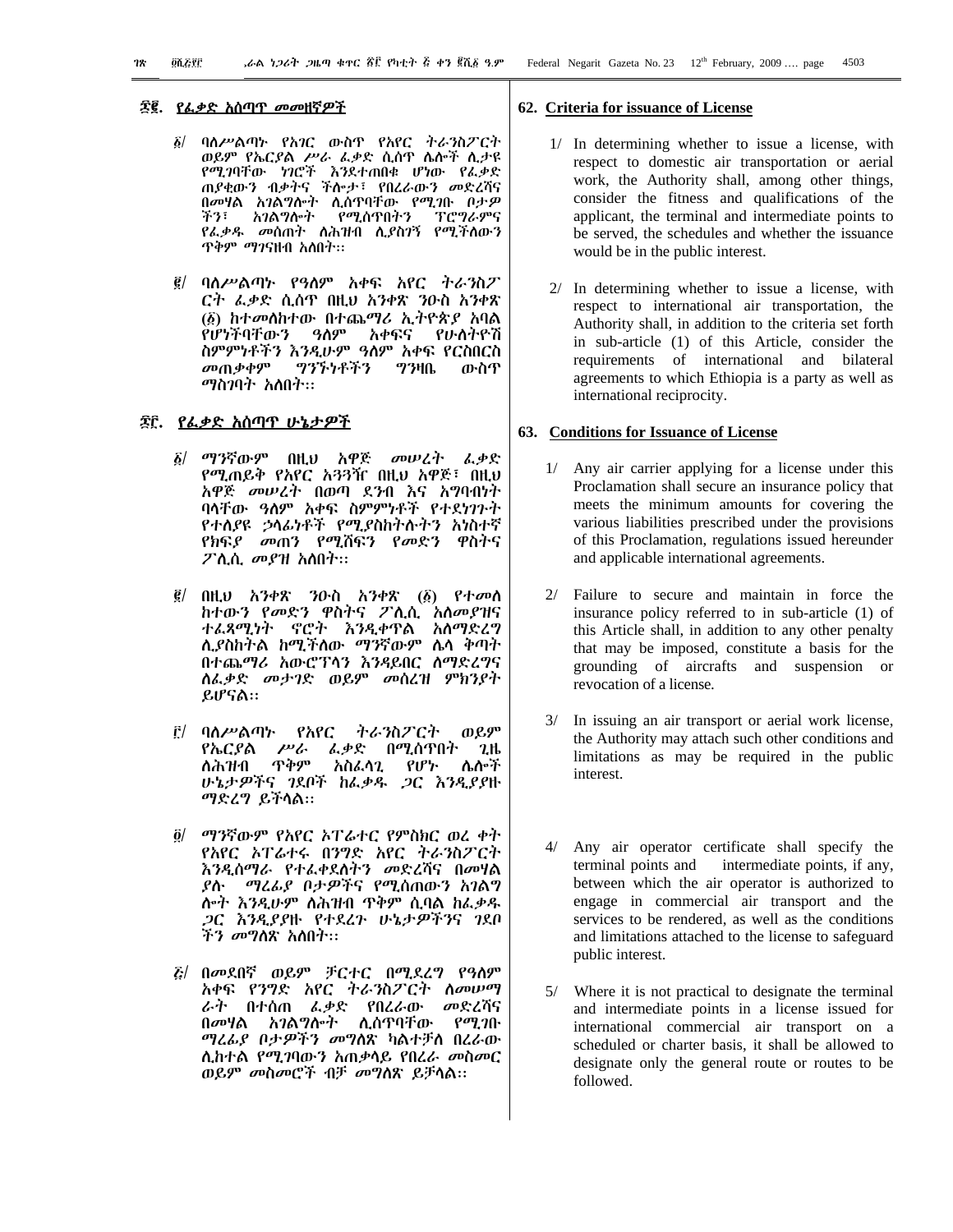### ፰፬. <u>ታሪፍ</u>

- ፩/ ማንኛውም የአየር አጓጓዥ ስሚሰጠው የአየር ትራንስፖርት አገልግሎት የክፍያ መጠንና አገልግሎቱ የሚሰጥባቸውን ሁኔታዎች ያካተተ ወቅታዊ የሆነ ታሪፍ ከሌለው በስተቀር በአየር ትራንስፖርት አገልግሎት ሥራ ሲሠማራ አይችልም።
- ፪/ ታሪፉ ባለሥልጣኑ በሚወስነው ፎርም የተ ዘ*ጋ*ጀና ዝርዝር መረጃ የያዘ መሆን አለበት፡፡ የዓለም አቀፍ የአየር ትራንስፖርትን በሚመ ለከት ተፈጻሚ የሚሆን ታሪፍ እስከተቻለ ድረስ በዓለም አቀፍ ደረጃዎች የተገለጸውን ፎርምና ይዘት *ያሚ*ሳ መሆኑን ባለሥልጣኑ *ማገ*ናዘብ አለበት፡፡
- $\hat{r}$ / በባለሥልጣኑ እንዲመዘንበ ካልተደረን በስተ ቀር ማንኛውም የአየር አጓጓዥ ወይም ወኪሱ ማንኛውንም መንገደኛ ወይም ዕቃ ማጓጓዝን አስመልክቶ በወቅቱ ሥራ ላይ በዋለው ታሪፍ ላይ ከተጠቀሰው ክፍያ በተሰየ የዋ*ጋ መ*ጠን ወይም በታሪፉ ውስዋ ከተቀመጠው ድን*ጋ*ጌ ወይም ሁኔታ ውጭ ስማጓጓዝ ስምምነት መፌጸም አይችልም።

# <u>፷፩. የታሪፍ ምዝገባና እግድ</u>

- ፩/ በሕግ በሌላ አኳኋን ካልተወሰነ በስተቀር *ማን*ኛ ውም ታሪፉ - ሥራ ሳይ ከመዋሱ በፊት በአየር አጓጓዡ አማካይነት **ስባለ**ሥልጣኍ  $\phi$ CO መመዝንብ አለበት።
- ፪/ ስምምነት የተደረሰባቸውና በሁ**ስ**ትዮሽ የአየር አገልግሎት ስምምነት መሠረት የፀደቁ ታሪ ፎች መመዝንብ አስባቸው።
- $\hat{E}$ / ባለሥልጣኑ በሥራ ሳይ ያስ ታሪፍ አግባብ አይደለም፣ አድሏዊ ነው ወይም የሕዝብ ዋቅምን በማንኛውም *መንገ*ድ የሚፃረር ነው ብሎ *ካመነ ሲያግ*ደው ይችሳል።

### ፰፮. <u>የማጓጓዝ ውል</u>

- ማንኛውም ዓይነት የመንገደኛ ወይም የጭነት  $\delta/$ የአየር አገልግሎት በኪራይ ወይም በክፍያ ሲከናወን ለመንገደኛው ወይም ለአስጫኙ የሚሰጥ ትኬት ወይም የማስጫኛ ሥነድ የማጓጓዝ ውል ሁኔታዎችን *መያዝ አ*ስበት።
- $\vec{g}/$ በዚህ አንቀጽ ንዑስ አንቀጽ  $\vec{b}$  *σ* ለመንገደኛው ወይም ለአስጫኙ ትኬት ወይም የማስጫኛ ሰነድ ካልተሰጠው የአጓጓገናን *ኃ*ላፊነት የሚመስከቱ የውል ひょナダችን እንዲያውቅ መደረግ አስበት፡፡ እነዚህ የውል いょナダችም **በባለ**ሥልጣኍ አስቀድመው የተመዘገቡ መሆን አስባቸው።

### 64. Tariffs

- 1/ No air carrier may engage in air transportation unless it has in force a currently effective tariff covering the rates and conditions for the transportation to be provided.
- 2/ The tariffs shall be in such form and contain such detail as may be required by the Authority, and in the case of tariffs for international air transportation, the Authority shall consider, in so far as possible, the form and content prescribed by international standards.
- $3/$ No air carrier or agent thereof may conclude an agreement in respect of the transportation of any persons or goods by the air carrier whereby such persons or goods to be transported at a toll that differs from that specified in the tariffs then in force or under terms or conditions of carriage other than those set out in such tariffs, except it is filed with the Authority.

#### 65. Registration and Suspension of Tariffs

- 1/ Unless provided otherwise by law, tariffs shall be filed by the air carrier with the Authority, for registration, prior to implementation.
- $2/$ Tariffs agreed and already approved under bilateral air services agreements shall also be registered.
- 3/ The Authority may suspend a currently effective tariff if it determines that it is unfair, discriminatory or otherwise adverse to the public interest.

#### **66. Contract of Carriage**

- 1/ Any ticket or an airway bill issued for air transportation of passenger or cargo for hire or reward shall contain the contractual conditions of the carriage.
- 2/ Where a ticket or an airway bill is not issued to a passenger or consignor in accordance with subarticle (1) of this Article, terms and conditions of the contract stating the liabilities of the carrier shall be made available to the passenger or consignor. Such terms and conditions shall, in advance, be registered by the Authority.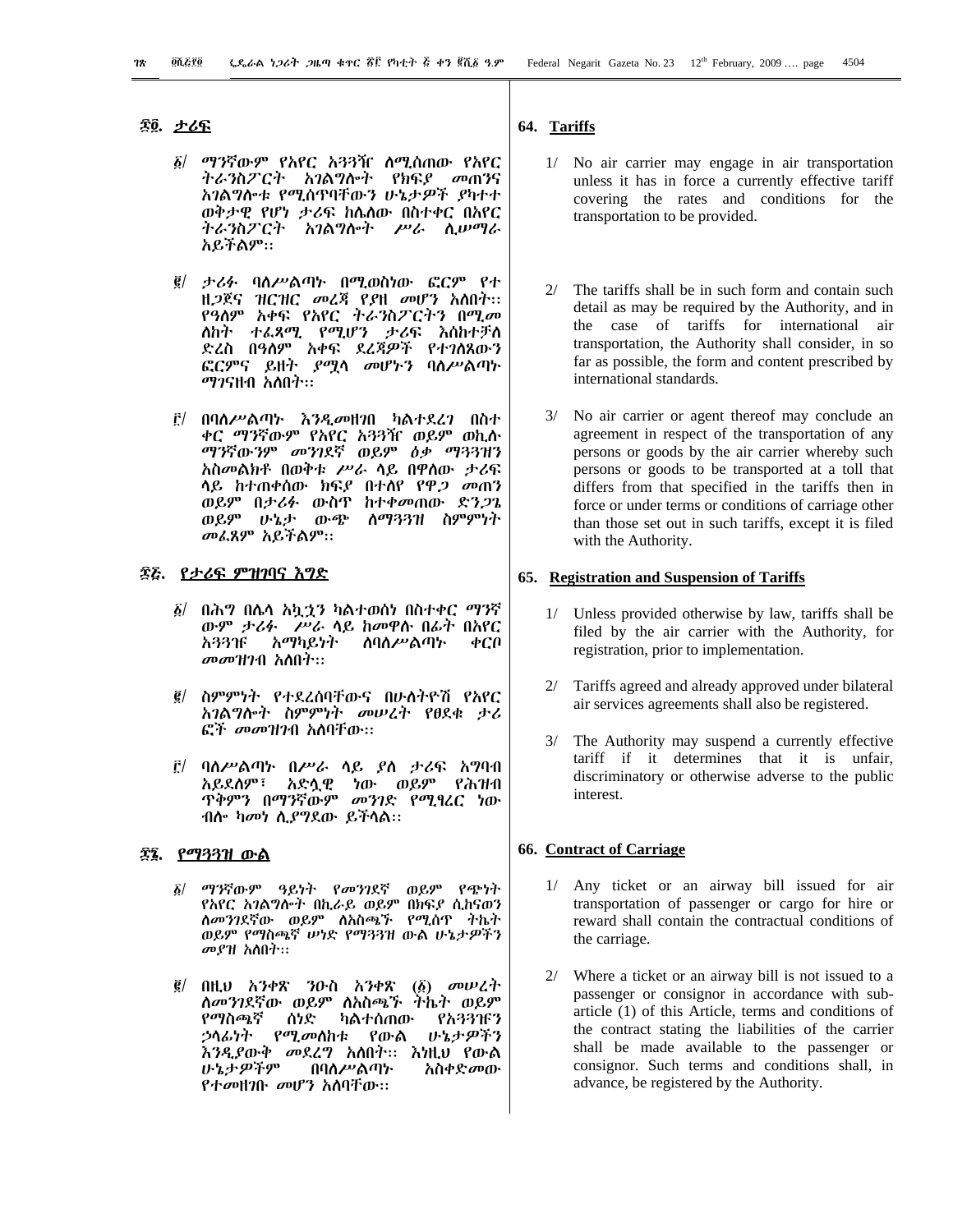#### ፳፯. <u>በአየር ትራንስፖርት አገልግሎት ሽያጭ ሥራ</u> <u>ስስመሥማራት</u>

- ፩/ የአየር አጓጓዥ ካልሆነ ወይም በባለሥልጣኑ *ፌቃ*ድ የተሰጠው ካልሆነ በስተቀር ማንኛውም ሰው በሴሳ ሰው በሚካሄድ የአየር ማ33ዝ ሽ*ያጭ ሥራ* ሳይ ሊሰማራ አይችልም።
- ፪/ ባለሥልጣኑ በአየር ትራንስፖርት አገልግሎት ሽያጭ ስተሰማሩ ሰዎች ፌቃድ አሠጣዋን የሚመስከት ሥርዓት ሲያወጣ ይችላል።
- <u>it/ ማንኛውም በአየር ትራንስፖርት አገልግሎት</u> ሽያጭ ተግባር ሳይ የተሰማራ ሰው ባለሥልጣኑ በጽሑፍ ከሚያስታውቅበት ጊዜ ጀምሮ ከባለሥልጣኑ የሚሰጥ ፌቃድ መያዝ አስበት።

### <u>ክፍል ስድስት</u> በዕዳ የመጠየቅ ኃላፊነት

# ፷፰. የአውሮፕሳን ማሬፊያ አፐሬተሮችና የአየር <u>ናቪጌሽን አገልግሎት ስጭዎች ኃላፊነት</u>

የአውሮፕላን ማረፊያ አፐሬተሮችና የአየር ናቪ ൂሽን አ*ገ*ልግሎት ሰጭ*ዎች* በአሥራር ቸልተኝነት በመንገደኞችና በጭነት ላይ ሰሚያደርሱት ንዳት የሚኖርባቸው የኃላፊነት *መ*ጠን የሚወሰነው በአየር ማጓጓዣ ውል ላይ በሚመለከተው መሠረት ይሆናል።

### <u> ፳፱. የአየር አጓጓዦች ለመንገደኞችና ጭነት የሚኖራ</u> <u>ቸው ኃላፊነት</u>

በአውሮኻንን ላይ ወይም አውሮፕላን በማሳፈር ወይም በማራንፍ ሂደት በመንገደኞችና በጭነት ሳይ ሰሚደርስ *ጉዳ*ት የአየር አጓጓዦች ኃሳፊነት የሚወሰነው ኢትዮጵያ አባል በሆነችባቸው በዓለም አቀፍ የሕግ ሥነዶች ውስዋ በሰፌሩ ሥርዓቶችና *ገ*ደቦች መሠረት ይሆናል።

### *፸. <u>የአውሮፕላን ኦኘሬተሮች በመሬት ላሉ ሦስተኛ</u>* <u>ወገኖች የሚኖራቸው ኃላፊነት</u>

δ/ ማንኛውም የአውሮፕላን *አ*ፐራተር አውሮ ፕላኑ በበረራ ሳይ እያስ በአውሮኘሳኑ ወይም በኦፐሬሽኑ ምክንያት ወይም በአውሮፕላኑ ውስጥ ያለ ሰው ወይም *ዕቃ* ወይም ከአውሮ ፕላኑ *ጋ*ር የተያያዘ *ዕቃ* በመውደቁ ምክ ንያት በመራት ላይ ባለ የሦስተኛ ወገን ሕይወት፣ አካል ወይም ንብረት ላይ ስሚደርስ ጉዳት ኃሳፊ ይሆናል።

#### 67. Engaging in the Sale of Air Transport Services

- 1/ Except for an air carrier, no person may engage in the sale of air carriage provided by another person unless the Authority has issued him a license.
- 2/ The Authority may issue rules governing the licensing of persons involved in the sale of air transport services.
- 3/ Any person engaged in the sale and distribution of air transport services shall, with effect from the date to be notified by the Authority, be required to obtain a license from the Authority.

### **PART SIX LIABILITY**

# 68. Liability of Aerodrome Operators and Air **Navigation Services**

The liabilities of aerodrome operators and air navigation services for damages resulting from negligence in the operation of their services shall be limited to the amount set under the contract of carriage with respect to passengers and cargo.

# 69. Liability of Air Carriers to Passengers and Cargo

The liability of any air carrier for damage caused to passengers and cargo on board the aircraft or during embarking or disembarking operations shall be governed by the rules and limitations contained in the international legal instruments to which Ethiopia is a party.

# 70. Liability of Aircraft Operators to Third Parties on the Ground

1/ Any aircraft operator, while the aircraft is in flight, shall be liable for damage caused by the aircraft or the operation thereof, or caused by the fall of any person or object aboard the aircraft or attached to the aircraft, which results in the death, personal injury or damage to property of a third party on the ground.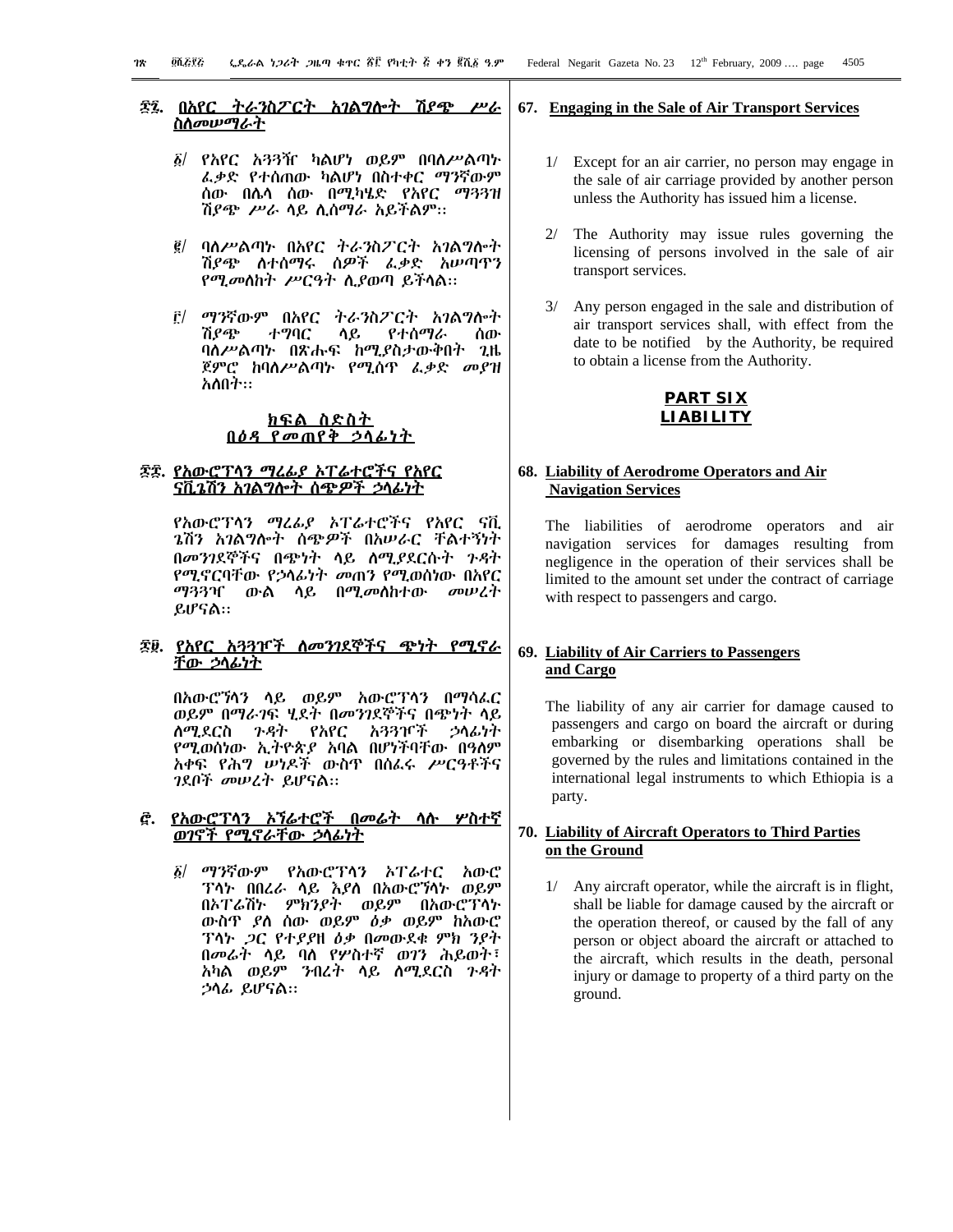#### ክፍል ሰባተ ስስወንጀል ጥፋቶችና ቅጣቶች

#### <u>ể፩. የዳኝነት ሥልጣን</u>

- የኢትዮጵያ ፌዶራል ፍርድ ቤቶች የሚከ  $\delta$ / ተሱትን ዋፋቶች በ*ሚመ*ስስት የሚቀርቡ *ጉዳ*ዮችን በዳኝነት አይተው የመወሰን ሥልጣን ይኖራቸዋል ፡
	- በኢትዮጵያ በተመዘገበና በማንኛውም ቦታ  $\boldsymbol{U}$ አውሮኻንን ላይ ወይም በውስጡ ルナツブ የተፈጸመ ማንኛውንም የወንጀል ዋፋት !
	- የአውሮኻነት ዜግነት ግምት ውስጥ ሳይገባ  $\Lambda$ ) በኢትዮጵያ ግዛት ውስጥ የተፈጸመ ማንኛ ውንም የወንጀል ጥፋት፤
	- ተጠርጣሪ ዋፋተኛውን  $\mathbf{A}$ ) በውስጡ  $\rho$ .H አውሮፕላን ኢትዮጵያ ውስጥ ያረፌ ከኢትዮጵያ ግዛት ውጭ በበረራ ላይ ሳስ በአውሮፐላኑ ውስዋ የተፈፀመ ማንኛውንም የወንጀል ዋፋት፤
	- $\boldsymbol{\sigma}$ <sup> $)$ </sup> ዋነኛው የንግድ ቦታውን ኢትዮጵያ ውስጥ ባደረገ ወይም ዋነኛ የንግድ ቦታው ኢትዮጵያ ውስዋ ባይሆንም መደበኛ መኖሪያ በታው ኢትዮጵያ ውስዋ በሆነ ተከራይ የበረራ አባሳትን ሳይጨምር በተከራየ አውሮፕሳን ውስዋ የተፌፀመ ማናቸውንም የወንጀል ዋፋት ፤
	- *ν*) ኢትዮጵያ ውስጥ በሚገኝና ኢትዮጵያ ተዋዋይ ወገን በሆነችበት ዓለም አቀፍ ስምምነት ስሴሳ *አገር ተ*ሳልፎ ባልተሰጠ መሠረት ተጠርጣሪ ተ*ሌ*ጸመ የተባሰን ማንኛውም የወንጀል ዋፋት።
- $\vec{e}$  / *የወን*ጀል ክስ በኢትዮጵ*ያ* ውስጥ ስ*መመሥ* ረት ሲባል በውጭ አገር የተፈፀመ በዚህ አንቀጽ ንዑስ አንቀጽ (፩) የተጠቀሰ ማንኛውም የወንጀል ዋፋት በኢትዮጵያ ውስዋ እንደተ ፌጸመ ይቆጠራል።

No action shall lie in respect of nuisance by reason only of the noise and vibration caused by, or engine emission from, aircraft on an aerodrome or other place or while in flight, as long as provisions of this Proclamation are duly complied with.

### **PART SEVEN CRIMINAL OFFENCES AND PENALTIES**

### 71. Jurisdiction

- 1/ Ethiopian federal courts shall have jurisdictions over any criminal offence committed:
	- against or on board any aircraft registered in a) Ethiopia, wherever such aircraft may be located;
	- b) in the territory of Ethiopia, irrespective of the nationality of the aircraft;
	- aboard an aircraft in flight outside Ethiopia which lands in Ethiopia with the alleged offender on board;
	- d) aboard an aircraft which is leased without crew members to a lessee who has his principal place of business in Ethiopia or if the lessee has no such place of business, his permanent residence is in Ethiopia; and
	- e) by an offender and where the alleged offender is present in the territory of Ethiopia and is not extradited to any other state pursuant to a treaty to which Ethiopia is a party.
- $2/$ For the purpose of any criminal proceedings in Ethiopia, any criminal offence referred to in subarticle (1) of this Article and committed outside of Ethiopia shall be deemed to have occurred in Ethiopia.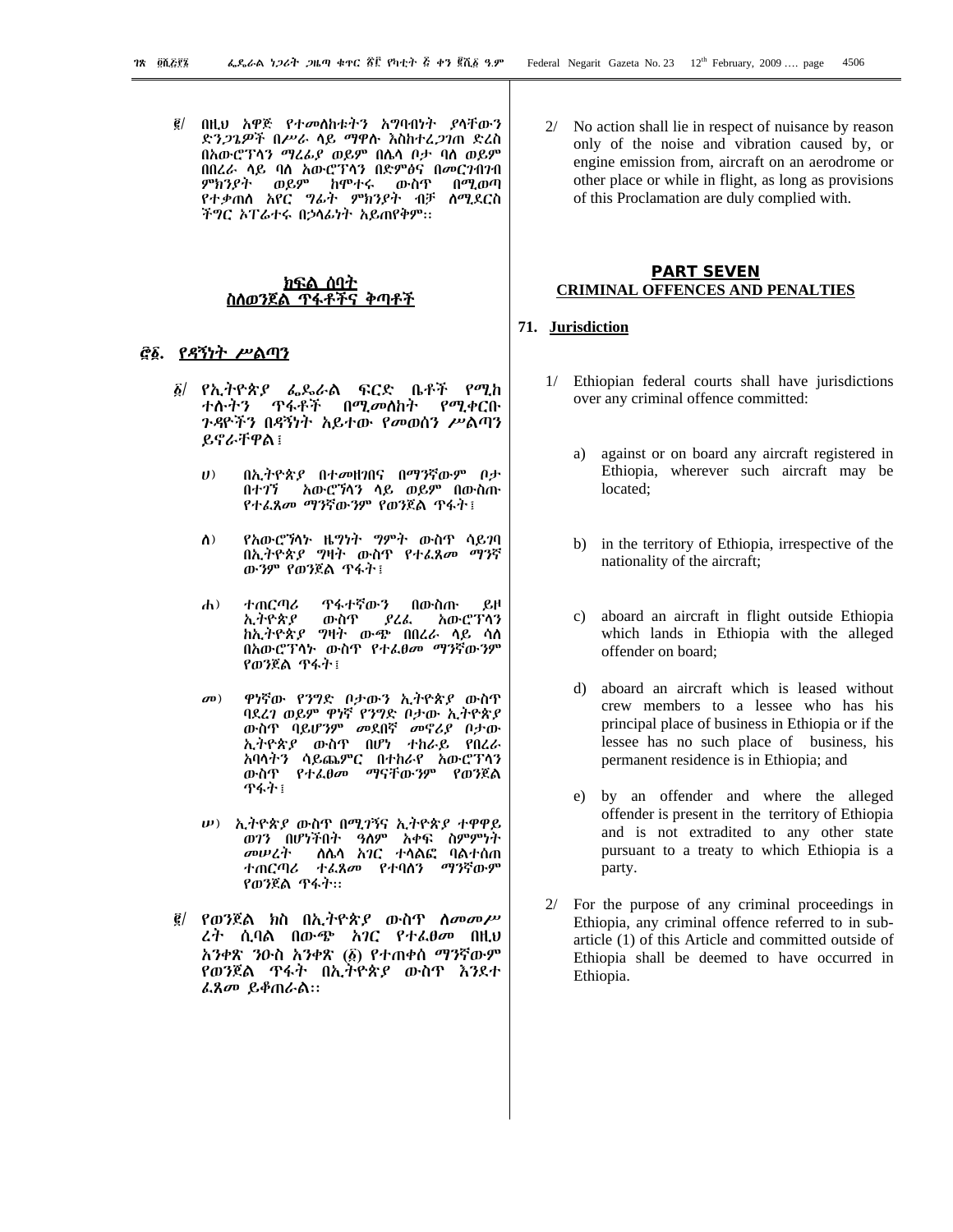<u>i'/ ማንኛውም ሰው በዚህ አዋጅ መሠረት የወን</u> ጀል ዋፋት ሲባል የሚችል ድርጊት በመፈጸሙ ወይም ማድረግ ያለበትን ባለማድረጉ በዚህ አዋጅ ወይም በሌሳ ሕግ በኢትዮጵያ ውስጥ ከኢትዮጵያ ወይም ውጭ ክስ ቀርቦበት ከተፌረደበት ወይም ነጻ ከወጣ በተ*መ*ሳሳይ ዋፋት በኢትዮጵ*ያ* ውስዋ እንደ*ገ*ና ሊክሰስ አይችልም።

#### <u>መፌጸም</u>

- ፩/ *ማን*ኛውም ሰው ሆን ብሎና ከሕግ ውጭ በሆነ ひょよう
	- $(1)$ በአውሮኘሳን ውስዋ መፀዳጀ ክፍልን ጨምሮ በማንኛውም *በታ* ቢያጨስ፣ ወይም
	- ለ) በበረራ ሳይ መጠቀም የተከለከሱ የኤሌክትሮኒክስ ዕቃዎችን ሲጠቀም ቢገኝ፣ ከብር ፲፩ሺ ባልበለጠ መቀጮ ወይም ከሁለት ወር በማይበልጥ እስራት ይቀጣል።
- ማንኛውም ሰው ሆነ ብሎና ከሕግ ውጭ በሆነ  $\vec{e}$  / ሁኔታ በአውሮፕላን ላይ በተገጠመ የጭስ *መቆጣጠሪያ ወይም ሴ*ሳ ከደሀንነት  $\overline{2}C$ *የተያያ*ዘ *ዕቃ ያ*ለ አግባብ በመነካካት ቢያሰናክል *ከብር ፩፻ሺ በማይበልጥ የገን*ዘብ መቀጮ ወይም ከሁስት ዓመት በማይበልዋ እሥራት ወይም በሁስቱም ይቀጣል።

# <u>ሮሮ. አደ*ጋ* የደረሰበትን አውሮፕሳን ክፍሎች ስለ*i*</u> <u>ውሰድ</u>

ማንኛውም ሰው ሆን ብሎና ሥልጣን ሳይሰጠው አደ*ጋ የ*ደረሰበትን የሲቪል አውሮፕላን ማንኛውንም አካል ወይም አደ*ጋ*ው በደረሰበት አውሮፐሳን ውስጥ የነበረ ማንኛውንም ንብረት ቢያነሳ፣ ቢደብቅ ወይም በይዞታው ሥር ቢያደርግ ከብር ፩፻ሺ በማይበልጥ የገንዘብ መቀጮ ወይም ከሁስት ዓመት በማይበልጥ እስራት ወይም በሁስቱም ይቀጣል።

# *<u>ቂ፬. ሪፖርት ማድረግና ሪኮርድ</u>* <u>መያዝን ስስመተሳስፍ</u>

ማንኛውም ሰው፣

- ፩/ በዚህ አዋጅ ወይም በአዋጁ መሠረት በወጣ ደንብ፣ መመሪያ ወይም ትዕዛዝ መሠረት ስባስሥልጣኑ ማቅረብ የሚገባውን ሪፖርት ሳያቀርብ ከቀረ፣
- ፪/ መያዝ ያስበትን ሪኮርድ ባስሥልጣኑ በወሰነው ፎርምና አኳኃን መሠረት ሳይዝ ከቀረ፣

#### 72. Prohibited Activities on Board a Civil Aircraft

- 1/ Any person who, on board a civil aircraft, unlawfully and intentionally:
	- smokes anywhere including in the lavatories; a) or
	- b) operates a portable electronic device when such act is prohibited;

shall be liable to a fine not exceeding Birr15,000 or to a term of imprisonment not exceeding two months.

2/ Any person who unlawfully and intentionally tampers with a smoke detector or any other safety related devices installed on board an aircraft, shall be liable to a fine not exceeding Birr100,000 or to a term of imprisonment not exceeding two years, or both.

# 73. Removal of Parts of Aircraft Involved in **Accident**

Any person who intentionally and without authority removes, conceals or withholds any part of a civil aircraft involved in an accident, or any property which was aboard such aircraft at the time of the accident, shall be liable to a fine not exceeding Birr100,000 or to a term of imprisonment not exceeding two years, or both.

#### 74. Reporting and Record Keeping Violations

Any person who:

- fails to make a report to the Authority as required by this Proclamation or regulations, directives or orders issued hereunder;
- $2/$ fails to keep records in the form and manner prescribed or approved by the Authority;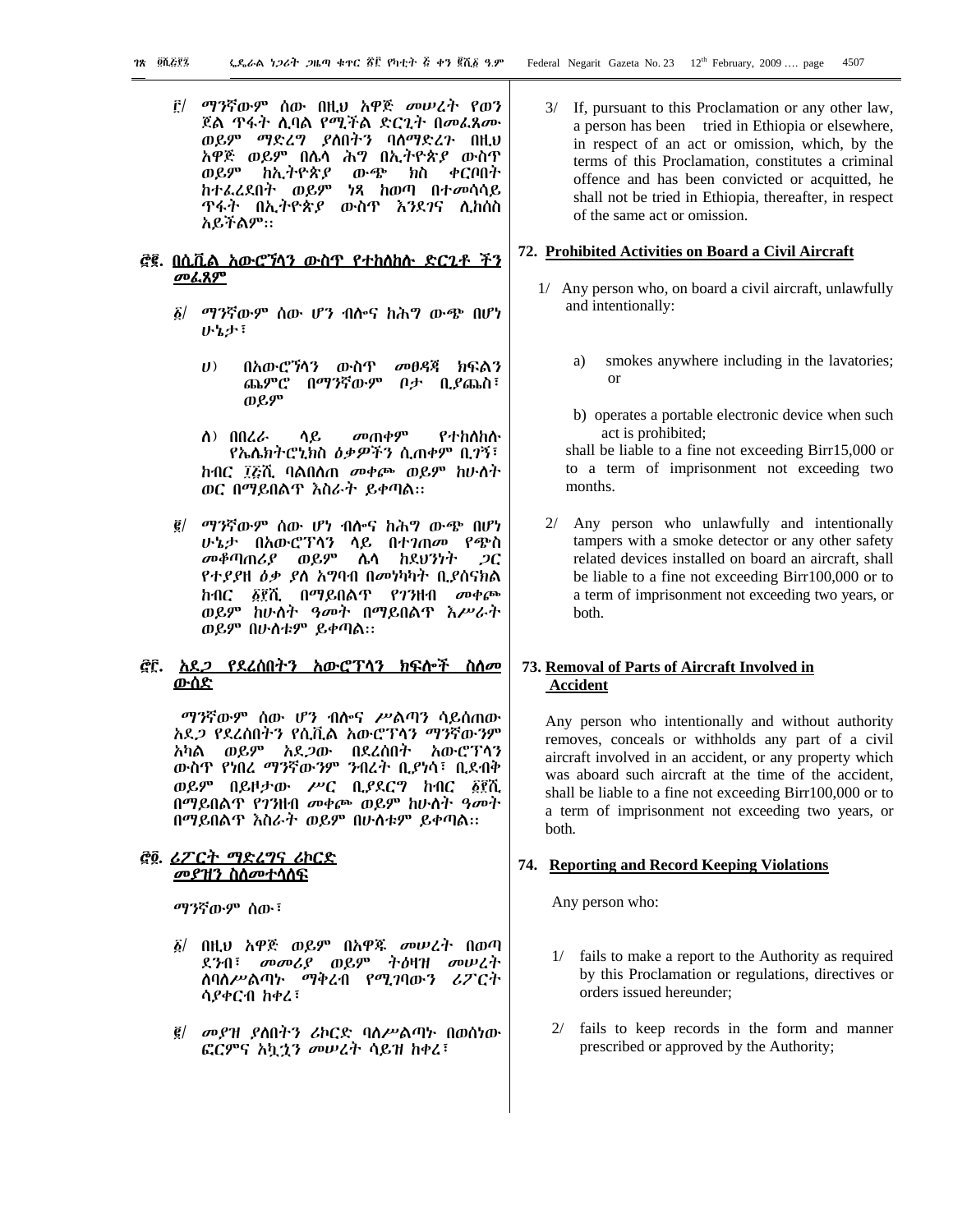<u>፫/ ማንኛውንም ሪፖርት ወይም ሪኮርድ ከጥቅም</u> ውጭ እንዲሆን ወይም እንዲሰወጥ ካደረገ፣ ወይም

 $\ddot{\theta}$  የተሳሳተ ሪፖርት ወይም ሠነድ ካቀረበ፤ ከብር ፩፻ሺ በማይበልጥ የ7ንዘብ መቀጮ ወይም れひへふ *ዓመት* በማይበልጥ እስራት ወይም በሁስቱም ይቀጣል::

#### *፸*ሯ. በአስቸ<u>ካይ ጊዜ የተሰጠን ትዕዛዝ ስለመጣስ</u>

አንቀጽ ማንኛውም ሰው በዚህ አዋጅ  $\vec{\mathcal{L}}(\vec{\mathcal{L}})$ መሠረት በሚኒስቴሩ የተሰጠውን የአስቸኳይ ጊዜ ትዕዛዝ ከተሳሰፌ ዋፋተኛ እንደሆነ ተቆጥሮ ከብር ፩፻፶ሺ በማይበልጥ የ7ንዘብ መቀጮ ወይም ከሦስት ዓመት በማይበልጥ እስራት ወይም በሁስቱም ይቀጣል።

### <u>ሮ፮. አጠቃሳይ የወንጀል ድን*ጋ*ጌ</u>

 $IPG$ : ድን*ጋጌዎች* የዚህ ክፍል እንደተጠበቁ በኢትዮጵያ አየር ክልል በሚበር አውሮፐሳን ውስጥ የተፈጸመ የወንጀል ድርጊት በኢትዮጵያ የወንጀል ሕግ ድን*ጋጌዎች መሠረት የሚያ*ስቀጣ ይሆናል።

#### <u>ክፍል ስምነተ</u> <u>አስተዳደራዊ የቅጣት እርምጃዎች</u>

## *ሮ፯*. <u>ጠቅሳሳ</u>

- *δ|* አስተዳደራዊ እርምጃ የዚህን አዋጅ ድን*ጋ ጌዎች*ና በዚህ አዋጅ *መ*ሠረት የወጡ ደን በችን፣ መመሪያዎችንና ትዕዛዞችን በመተሳሰፍ የሚፌጸ*ሙ* ዋፋቶችን በሚመስከት በዚህ አዋጅ አንቀጽ የሚጣሱ ĈТ መሠረት የ*ገ*ንዘብ መቀጮ*ዎችን እን*ዲሁም የምስክር ወረቀቶ ችንና ፌቃዶችን በከፊል ወይም በሙሉ *ማገ*ድና መሠረዝን ያካትታል።
- *፪*/ ባለሥልጣኑ አስተዳደራዊ የቅጣት እርምጃ *ዎችን* በዚህ ክፍል ድ*ንጋጌዎች* መሠረት *መ*ወሰንና *ማ*ስፌጸም ይችላል።

### *፸፰*. <u>በ7ንዘብ ስስሚፌጸሙ አስተዳደራዊ</u> <u>ቅጣቶች</u>

ስለወንጀል ኃላፊነት በዚህ አዋጅ ክፍል ሰባትና በኢትዮጵያ የወንጀል ሕግ የተደነገገው እንደተጠበቀ ሆኖ፣

፩/ የዚህን አዋጅ አንቀጽ  $\tilde{H}(\tilde{\Omega})$ ወይም  $(\vec{g})$ የተሳሰፌ *ማን*ኛውም የውጭ አገር ሲቪል አውሮፕላን ኦፐራተር በ፲ሯሺ በሚደርስ የአሜሪካን ዶሳር ይቀጣል !

- 3/ mutilates or alters any such report or record; or
- $\Delta/$ files a false report or record;

shall be liable to a fine not exceeding Birr100,000 or to a term of imprisonment not exceeding two years, or both.

#### **Violating Emergency Orders** 75.

Whosoever violates the provisions of an order made by the Ministry in accordance with Article  $5(1)$  of this Proclamation shall be liable to a fine not exceeding Birr50,000 or an imprisonment not exceeding three years, or both.

#### **76. General Criminal Provisions**

Without prejudice to the provisions of this Part, any criminal act committed in an aircraft flying in the Ethiopian airspace shall be punishable in accordance with the relevant provisions of the Criminal Code.

### **PART EIGHT ADMINISTRATIVE SANCTIONS**

# 77. General

- 1/ Administrative sanctions include the imposition of fines pursuant to Article 78 of this Proclamation and the partial or total suspension and revocation of certificates and licenses with respect to violations of the provisions of this Proclamation and regulations, directives and orders issued hereunder.
- $2/$ The Authority shall have the power to decide and enforce administrative sanctions in accordance with the provisions of this Part.

#### 78. **Administrative Sanctions in the form of Fines**

Without prejudice to criminal liability under the provisions of Part Seven of this Proclamation and the Ethiopian Criminal Code:

 $1/$ any foreign civil aircraft operator who violates the provisions of Article  $40(1)$  or (2) of this Proclamation shall be liable to a fine up to 15,000 United States Dollar.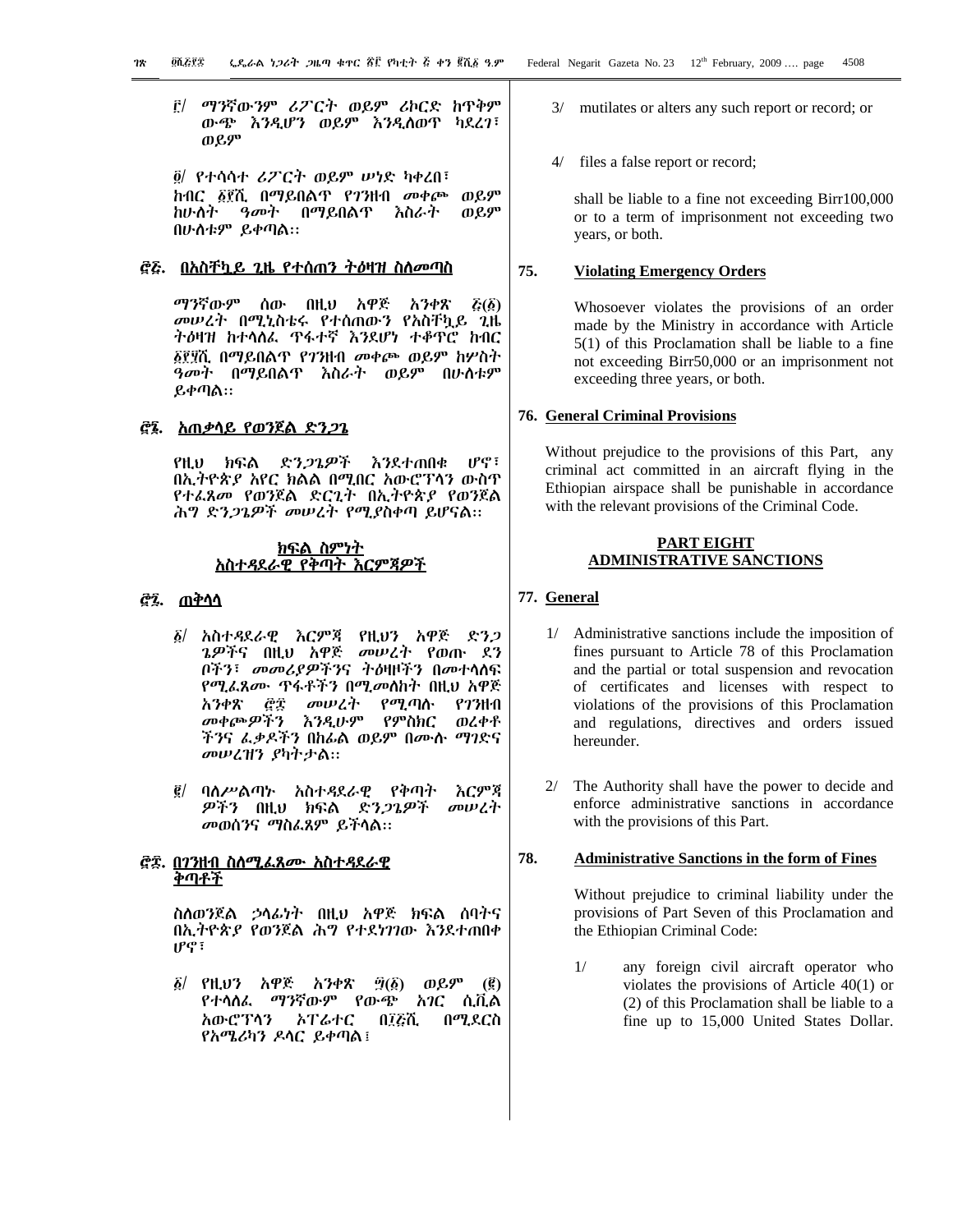- አየር ትራንስፖርት ውጭ ĝ/ ከንግድ በሆነ ማንኛውም አፐራሽን የተሰማራ የሲቪል አውሮፕላን ኦፐሬተር፣ የአውሮፕላን ማረፊያ ኦፐሬተር፣ የአቪዬሽን ማሰልጠኛ ተምህርተ ቤት፣ የአውሮፕሳን ጥገና ተቋም፣ የአጡ ሮፕላን ባለቤት ወይም ተከራይ፣ የአቪዬሽን ባለ*ሙያ ወ*ይም በአቪዬሽን *ሥርዓት* ውስዋ የኃላፊነት ድርሻ ያስው ማንኛውም ሰው የዚህን አዋጅ ድን*ጋጌ* ወይም በዚህ አዋጅ መሠረት የወጣን ደንብ፣ መመሪያ ወይም *ትዕ*ዛዝ ተሳልፎ ሲ*ገ*ኝ እንደዋፋቱ ክብደት እየታየ ከብር ፶ሺ በማያንስ እና ከብር ፩፻ሺ በማይበልጥ የገንዘብ መቀጮ ይቀጣል፤  $PH.U$ ዓይነቱ መተሳሰፍ ቀጣይነት ካስው እያንዳንዱ ቀን እንደተሰያየ ዋፋት ይቆጠራል፤
- <u>ቮ/ በንግድ አየር ትራንስፖርት አፐሬሽን የተሰማራ</u> ማንኛውም-የሲቪል አውሮፕሳን ኦፐሬተር የዚህን አዋጅ ድንጋጌ ወይም በዚህ አዋጅ መሠረት የወጣን ደንብ፣ መመሪያ ወይም *ትዕ*ዛዝ ተሳልፎ ሲ*ገ*ኝ እንደዋፋቱ ክብደት እየታየ ከብር ፩፻ሺ በማይንስ እና ከብር ፩፻፶ሺ በማይበልጥ የገንዘብ መቀጮ ይቀጣል፤ የዚህ ዓይነቱ መተሳሰፍ ቀጣይነት ካስው እ*ያንዳን*ዱ ቀን እንደተሰያየ ጥፋት ይቆጠራል።

#### *፸*፱. ሰባሥልጣኑ ስስሚቀርብ ቅሬታና <u>በባለሥልጣኑ ስስሚደረግ ምርመራ</u>

- ማንኛውም ሰው የዚህን አዋጅ ድን*ጋጌ* ወይም  $\vec{\delta}$ በአዋጁ መሠረት የወጣን ደንብ፣ መመሪያ ወይም ትዕዛዝ በመተሳሰፍ በማንኛውም ሰው የተፈጸመ ወይም መፌጸም ሲገባው ሳይፌጸም የቀረ ጉዳይን ቅራታውን **ስባስ**ሥልጣ**ኮ** አስ*መ*ልክቶ ማቅረብ ይችሳል።
- $\overline{g}/$ ባለሥልጣኑ የቀረበው ቅሬታ ምርመራ ወይም እርምጃ ምክንያትን የሚያበቃ *ስመ*ውሰድ አይገልጽም ብሎ ሲያምን ተጨማሪ ማጣራት ሳያስፌልግ ቅሬታውን ወዲያውኮ ሊሰረዝው ይችሳል።
- ፫/ ባለሥልጣኑ የዚህን አዋጅ ድን*ጋ*ጌ ወይም በአዋጁ መሠረት የወጣን ደንብ፣ መመሪያ ወይም ትዕዛዝ ሥራ ላይ ከማዋል *ጋ*ር በተያያዘና በሥልጣት ክልል ሥር በሚወድቀ *ጉዳ*ይ ሳይ በማንኛውም ጊዜ በራሱ አነሳሽነት ምርመራ ስማካሄድ ይችላል።
- በባስሥልጣኑ ምርመራ የተገኙ የፍሬ ነገር  $\partial/$ ውጤቶች በንልህ ማስረጃ የተደገፉ እስከሆኑ ድረስ የመጨረሻ ማፈ*ጋገጫ* ይሆናሱ።
- $2/$ any civil aircraft operator other than a person conducting an operation in commercial air transport, aerodrome operator, aviation training school, aircraft maintenance organization, aircraft owner or hirer, or aviation personnel who violates any provision of this Proclamation or regulations, directives or orders issued hereunder shall, depending on the gravity of violation, be liable to a fine of not less than Birr50,000; and not exceeding Birr 100,000. If any such violation is a continuing one, each day of such violation shall constitute a separate offence;
- $3/$ any civil aircraft operator conducting an operation in commercial air transport who violates any provision of this Proclamation or regulations, directives or orders issued hereunder shall, depending on the gravity of violation, be liable to a fine not less than Birr100,000 and not exceeding Birr 150,000. If any such violation is a continuing one, each day of such violation shall constitute a separate offence.

### 79. Complaints to and Investigations by the **Authority**

- 1/ Any person may file with the Authority a complaint with respect to any act or omission of any person in contravention of any provisions of this Proclamation or regulations, directives or orders issued hereunder.
- $2/$ Whenever the Authority is of the opinion that any complaint does not state facts that warrant an investigation or action, it may summarily dismiss such compliant.
- $3/$ The Authority may institute an investigation at any time, on its own initiative, on any case relating to the enforcement of the provisions of this Proclamation or regulations, directives or orders issued hereunder and falling under its jurisdiction.
- The findings of facts by the Authority, if supported by substantial evidence, shall be conclusive.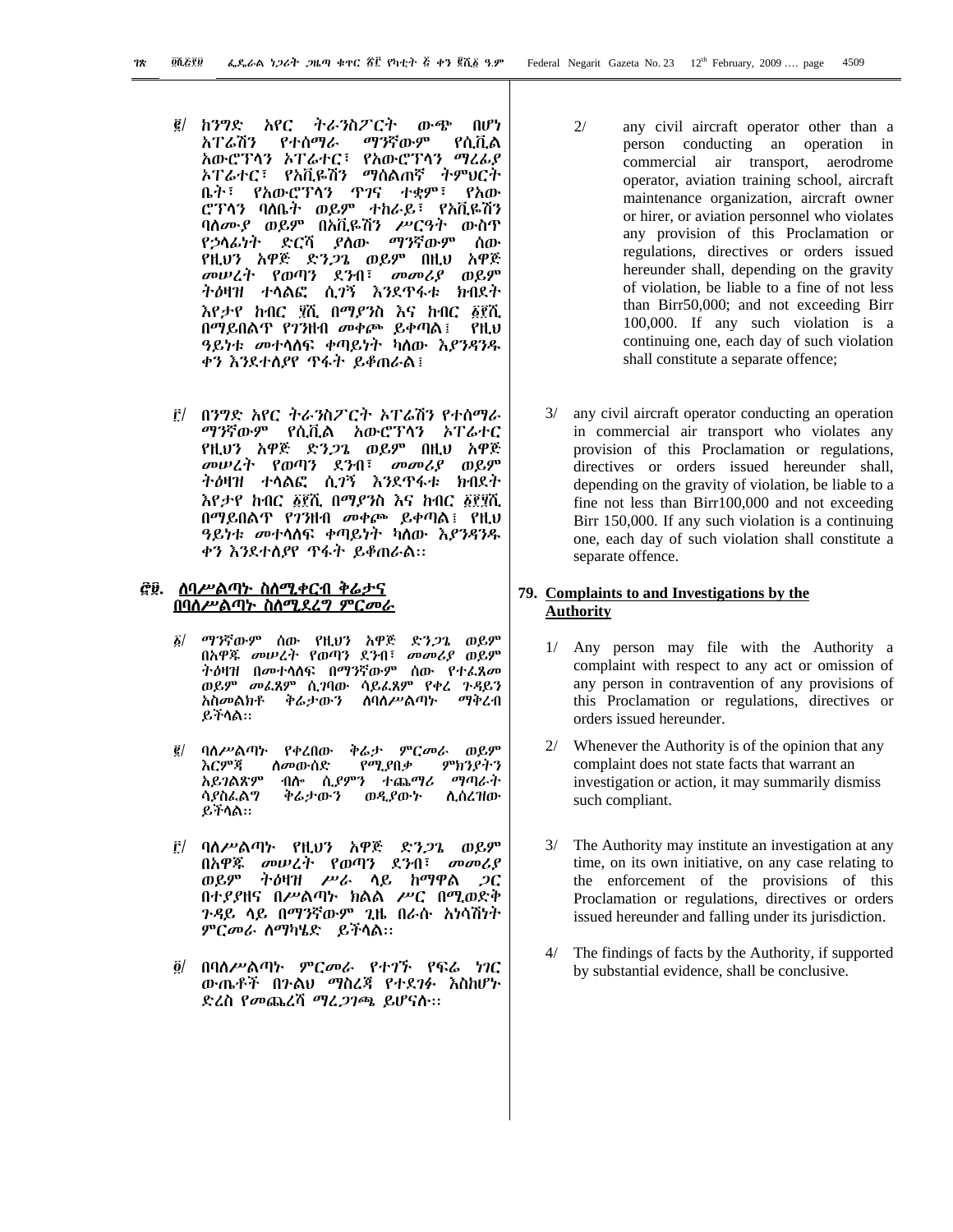# ፹. ስለምር*መራ* አካሄድ

- ፩/ ባለሥልጣኑ ማንኛውንም አስተዳደራዊ እርምጃ ከመውሰዱ በፊት ሲወስደው ስሳሰበው እርምጃ *ስሚመ*ለከተው ሰው ማሳወቅና የአስቸኳይ ጊዜ ሁኔታ ካሳ*ጋ*ጠመ በስተቀር እርምጃው ሲወሰድ አይገባም የሚልበትን ምክንያት እንዲያስረዳ እድል *መ*ስጠት አስበት።
- ፪/ ባለሥልጣኑ የሚያደርገው ምርመራ ስተገቢ የንግድ እንቅስቃሴ አፌጻጸምና ስፍትሕ መስፌን አመቺ በሆነ መንገድ መካሄድ አለበት፡፡
- i *ማና*ቸውም የባለሥልጣኑ ルんホぞ የግል ዋቅሙን በሚነካ የምርመራ ሂደተ መሳተፍ የስበትም::
- ማንኛውም ምርመራው የሚመስከተው ሰው  $\partial$ / ወይም በምርመራው ሂደት ላይ ራሱ በጠበቃው አማካይነት ተገኝቶ ክርክሩን ሲያሰማ ይችላል።
- *&*/ ባለሥልጣኍ ጥቅም ከብሔራዊ አካያ የምርመራው ሂደት ለሕዝብ ክፍት እንዳይሆን ካልወሰነ በስተቀር በ*ጉዳ*ዩ *ያገ*ባኛል  $P^{op}$ ል ማንኛውም ሰው ሲጠይቅ ስሕዝብ ክፍት መደረግ አስበት፡፡

# *ቲ፮. <u>ማስረጃ ስስማስቀረብ</u>*

- ፩/ ባለሥልጣኑ በዚህ አዋጅ አንቀጽ ፹ መሠረት በሚያደርገው የምርመራ ሂደት ምስክሮች እንዲቀርቡና የምስክርነት ቃላቸውን እንዲሰጡ እንዲሁም ምርመራው ከሚካሄድባቸው ጉዳዮች *ጋ*ር *ግንኙነት ያ*ላቸው ሥነዶች እንዲቀርቡ የማድረግ ሥልጣን ይኖረዋል::
- በማስረጃነት የሚፌስጉት ምስክሮችና ሠነዶች  $\vec{e}$ ከማንኛውም ኢትዮጵያ ውስጥ ከሚገኝ ቦታ ክርክር እንዲካሔድበት ወደ ተመረጠው ማንኛ ውም ቦታ እንዲቀርቡ ማድረግ ይችላል።
- <u>፫/ በዚህ አንቀጽ መሠረት የተሰጠን ትዕዛዝ</u> ተቀብሎ ያለመፈጸም እምቢተኝነት ሲያ*ጋ*ጥም ምስክሮቹ እንዲቀርቡና እንዲመሰክሩ እንዲሁም በማስረጃነት የሚፌስንተ ሠነዶች እንዲቀርቡ *ስማስገ*ደድ ባለሥልጣኑ ወይም የሚመለከተው ባስንዳይ የፌዴራል ፍርድ ቤትን እርዳታ ሊጠይቅ ይችሳል።

#### 80. Conduct of Investigation Proceedings

- 1/ Prior to imposing any administrative sanction, the Authority shall advise the concerned person in writing as to any reasons relied upon by the Authority for the proposed action and, except in cases of emergency, shall provide him an opportunity to respond as to why the action should not be taken.
- 2/ The Authority shall conduct investigation proceedings in such manner as will be conducive to the proper accomplishment of business and to the ends of justice.
- 3/ No employee of the Authority shall participate in any proceeding in which he has a conflict of interest.
- 4/ Any person against whom the investigation is conducted may attend the proceeding and be heard in person or by an attorney.
- 5/ Any proceeding shall be open to the public upon request of any interested party, unless the Authority determines that withholding from public disclosure is necessary on grounds of national interest.

#### 81. Production of Evidence

- 1/ The Authority shall, in conducting investigation under Article 80 of this Proclamation, have the power to require the attendance and testimony of witnesses and the production of any documents relating to any matter under investigation.
- The attendance of witnesses and the production of documents may be required from any place in Ethiopia at any designated place of hearing.
- 3/ In cases of disobedience to a subpoena, the Authority or any party to the proceeding before the Authority may invoke the aid of the federal court in requiring attendance and testimony of witnesses and the production of such documents under the provisions of this Article.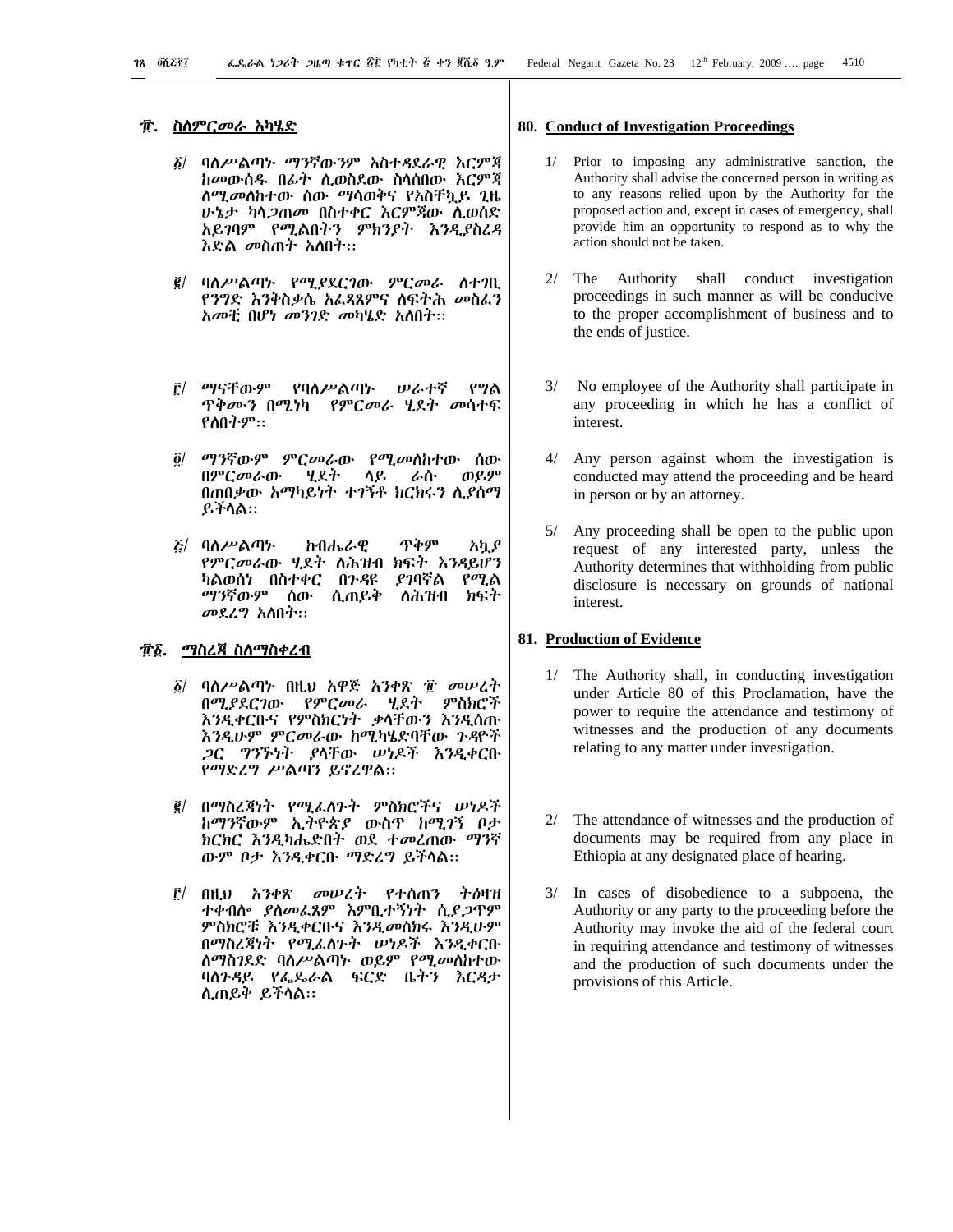### ፹፪. <u>የባለሥልጣኑ ውሳኔ</u>

ባለሥልጣኑ ማንኛውንም አስተዳደራዊ እርምጃ ለመውሰድ በሚወስንበት ጊዜ፣

- δL. የጥፋቱን ባህርይ፣ የተፈጸመበትን ከባቢያዊ ひょよう ያስከተሰውን ውጤት መጠንና አስከፊነት፣
- ፪/ ጥፋቱን የፌፀመውን ሰው የጥፋተኝነት ደረጃና ቀደም ሲል የፌጸማቸውን ጥፋቶች ታሪክ፣
- የገንዘብ መቀጮን የሚመስከት ሲሆንም የአ  $\mathbf{r}$ *ፕሌ*ውን የመክልል ችሎታና ሥራውን ስመ ቀጠል ባለው ችሎታ ሳይ የሚያስከተልበተን ተጽዕኖ፣ እና
- $\tilde{g}$ / ሌሎች ከፍተህ አንፃር መታየት ያስባቸውን ንዳዮች፣

*ግን*ዛቤ ውስጥ ማስገባት አስበት፡፡

#### <u> ТГ. ስለይግባኝ</u>

- $\tilde{g}$ / የዚህ አዋጅ አንቀጽ ሮ፱(፬) ድን*ጋጌ* እንደተ ጠበቀ ሆኖ በባለሥልጣኑ ማንኛውንም የአስ ተዳደር እርምጃ ስመውሰድ የተሰጠ ተዕዛዝ ለ*ሚመ*ለከተው ሰው በደረሰው በአስር ቀናት ውስዋ አቤቱታ ሲቀርብ በሚኒስቴሩ እንደገና እንዲታይ ይደረ*ጋ*ል። የሚኒስቴሩ ውሳኔም የመጨረሻ ይሆናል።
- *@*/ አቤቱታው እንደቀረበ ሚኒስቴሩ ቅጀ ጡን ለባለሥልጣኑ መላክ አለበት፡፡ ባለሥልጣኑም ቅሬታው የቀረበበትን *ጉዳ*ይ በሚመልከት ምርመራ ሲካሄድ የተያዘውን  $\omega$ H<sub>7</sub>-A *ስሚኒ*ስቴሩ ማስተላስፍ አስበተ፡፡
- *፫/ የባስሥልጣኑን* ውሳኔ *ስመቃ*ወም መሠረት የተደረገው ማንኛውም የመከራከሪያ ነጥብ አስቀድሞ ሰባሰሥልጣኑ ቀርቦ የነበረ ካልሆነ ወይም ሊቀርብ ያልቻለው በበቂ ምክንያት ካልሆነ በስተቀር <u>ለሚኒስቴሩ</u> ለ ቀርብ አይችልም።
- ፬/ ባለሥልጣኑ የአስቸኳይ ጊዜ ሁኔታ መኖሩ*ን*ና ለሲቪል አቪዬሽን ደህንነት ትዕዛዙ ወዲያውኑ <u>እንዲፌጸም</u> አስፌሳጊ መሆኑን ሰሚኒስቴሩ ካሳስረዳና ትዕዛዙ ተግባራዊ እየሆነ እንዲቆይ በሚኒስቴሩ ካልታዘዘ በስተቀር በዚህ አንቀጽ መሠረት የሚቀርብ ይግባኝ ማንኛውንም ትዕዛዝ ተፈፃሚነት አግዶ የባለሥልጣኑን ያቆየዋል።

#### 82. Decisions of the Authority

In determining any sanction, the Authority shall take into account:

- the nature, circumstances, extent and gravity of the violation committed:
- $2l$ the degree of culpability and history of prior offences of the person found to have committed the violation;
- $3/$ in case of imposing fine, the ability of the offender to pay and its effect on his ability to continue to do business: and
- such other matters as justice may require.

#### 83. Appeals

- 1/ Without prejudice to the provisions of Article 79(4) of this Proclamation, any order issued by the Authority to impose an administrative sanction shall be subject to review by the Ministry upon petition filed within ten days after the date of issuance, by any person affected by the order. The decision of the Ministry shall be final.
- 2/ A copy of the petition shall forthwith transmitted to the Authority by the Ministry and the Authority shall thereupon file with the Ministry the records of the proceeding conducted in relation to the order.
- $3/$ No ground of objection to the decision of the Authority shall be considered by the Ministry unless such objection shall have been urged before the Authority or if it was not so urged, unless there were reasonable grounds for failure to do so.
- 4/ The filing of an appeal under this Article shall stay the effectiveness of any order of the Authority unless the Authority advises the Ministry that an emergency exists and safety in civil aviation requires the immediate effectiveness of the order and the Ministry authorizes the effectiveness of the order pending review.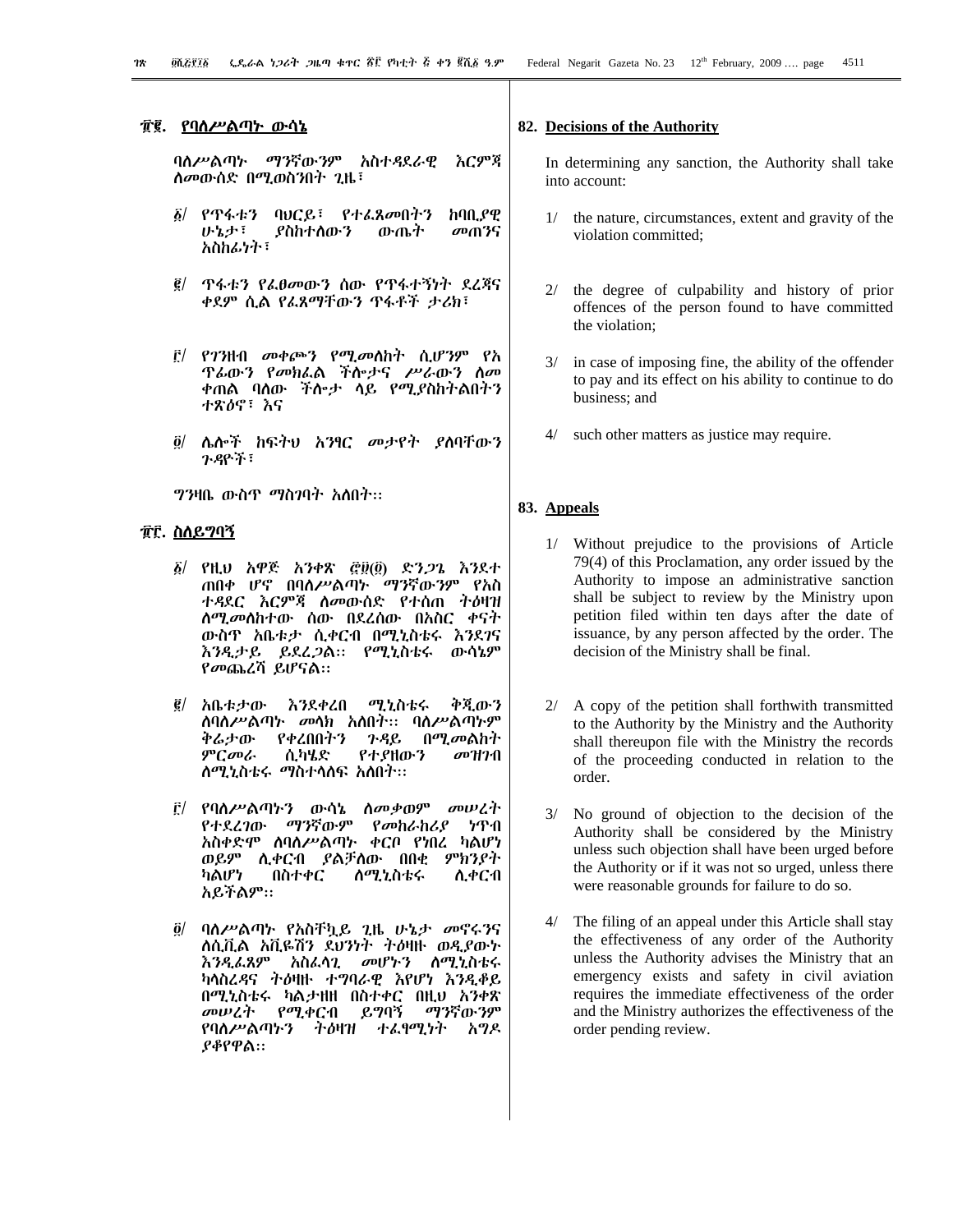### ፹፬. *የአስተዳ*ደራዊ እርምጃዎች አፌጻጸም

- ፩/ ባለሥልጣኑ በዚህ አዋጅ ድን*ጋጌዎች መሠረ*ት እርምጃዎችን አስተዳደራዊ የተወሰኑ ስማስፌጸም ስፌጼራል ፍርድ ቤቶች አቤቱታ ሊያቀርብ ይችላል።
- በዚህ አዋጅ አንቀጽ ፸፰ የተመለከተው የጥፋት  $\vec{g}/$ ድርጊት ሲሬጸም በጥቅም ላይ የዋሰው የሲቪል *አ*ውሮፕሳን በባለሥልጣኑ ስተወሰነ መቀጮ *ጣ*ስፌጸሚ*ያነት* በዕዳ ሲያዝ ይችላል።
- $\hat{E}$  ማንኛውም በዚህ አንቀጽ ንዑስ አንቀጽ (፪) መያዣ የሚደረግ አውሮኘሳን መሠረት በባስሥልጣኑ ተይዞ በቁዋዋሩ ሥር ሲውል ይችሳል።

#### <u>ክፍል ዘጠኝ</u> <u>ልዩ ልዩ ድንጋኔዎች</u>

### ፹**፩. ፏሲ**ሊቴሽን

- ፩/ ባለሥልጣኑ በኮንቬንሽኑ አንቀጽ ፳፪ መሠረት በኢትዮጵያና በሌሎች አገሮች መካከል የአየር รกี.ว.กีว አገልግሎት ስማመቻቸትና ስማቀሳጠፍ የሚያስችሱ *አ*ሠራሮች እንዲኖሩ ያደር*ጋ*ል።
- $g/$ በዚህ አንቀጽ ንውስ አንቀጽ (፩) የተጠቀሱተ አሠራሮች በተቻለ መጠን በኮንቬንሽኑ መሠ ረት ስወጡት ደረጃዎችና ተመራጭነት ካላ<br>ቸው ስሠራሮች *ጋ*ር መጣጣም ስለባቸው።
- $\mathbf{r}$ ባለሥልጣኑ ፋሲሊቴሽንን በተመለከተ ኢትዮ ጵያ ተዋዋይ ወገን የሆነችባቸውን አለም አቀፍ ስምምነቶች ተግባራዊነትና መከበራቸ ውን ይከታተሳል። የክተተሱን ውጤትም *ስሚመስከተ*ው የ*መንግሥት* አካል ሪፖርት *ያ*ደር*ጋ*ል።
- $\partial$ / በመድረሻና በመሄጃ ወቅት በክሊራንስ ተግ ባሮች ሳይ የሚሳተፉ የተለያዩ አካሳትን የተሰያዩ ሥራዎች ስማቀናጀት የብሔራዊ ፋሲሊቴሽን ኮሚቴና የኤርፖርቶች ፋሲሲ ቴሽን ኮሚቴዎች እንደ አማካሪ አካላት ሆነው ይቋቋማስ።

### <u>፹ኜ. የሜቲዎሮሎጂ አገልግሎት</u>

ባለሥልጣኑ የአውሮፕላን አፐሬሽንን ደሀንነት፣<br>ኢኩኖሚያዊነትና ቀጣይነት ስማረ*ጋ*ገዋ እንዲሁም δ/ ኮንቬንሽ৮ን ተፈጻሚ ሰማድረግ ሲባል አስፈላጊ ነው በሚለው ቦታና ሁኔታ ከብሔራዊ የሜቲዎሮሎጂ በመስማማት ኤጀንሲ ጋር የኤሮኖቲካል ሜቲዎሮሎጂ አገልግሎት እንዲሰዋ ያደር*ጋ*ል።

#### 84. Execution of Administrative Sanctions

- 1/ The Authority may apply to the federal courts for the enforcement of administrative sanctions imposed pursuant to the provisions of this Proclamation.
- 2/ Any civil aircraft involved in an operation constituting a violation under Article 78 of this Proclamation may be made a lien for the fine imposed by the Authority.
- 3/ Any aircraft subject to a lien under sub-article (2) of this Article may be seized by and placed in the custody of the Authority.

#### **PART NINE MICSELLANEOUS PROVISIONS**

#### 85. Facilitation

- 1/ The Authority shall, in accordance with Article 22 of the convention, adopt all practicable measures to facilitate and expedite air navigation between Ethiopia and the territories of other states.
- The measures adopted under sub-article (1) of this Article shall, to the extent possible, conform to those standards and recommended practices under the Convention.
- 3/ The Authority shall follow up the implementation and enforcement of international agreements regarding facilitation to which Ethiopia is a party and report its findings to the concerned government authorities.
- A national facilitation committee and airports  $4/$ facilitation committees shall be established as consultative organs in order to coordinate the various functions of the various participants in the clearance process on arrival and departures.

# 86. Meteorological Services

1/ The Authority shall make arrangements with the National Meteorology Agency for the provision of meteorological information at such places and in such manner as it considers it necessary to ensure the safe, economic and regular operation of aircraft and to give effect to the Convention.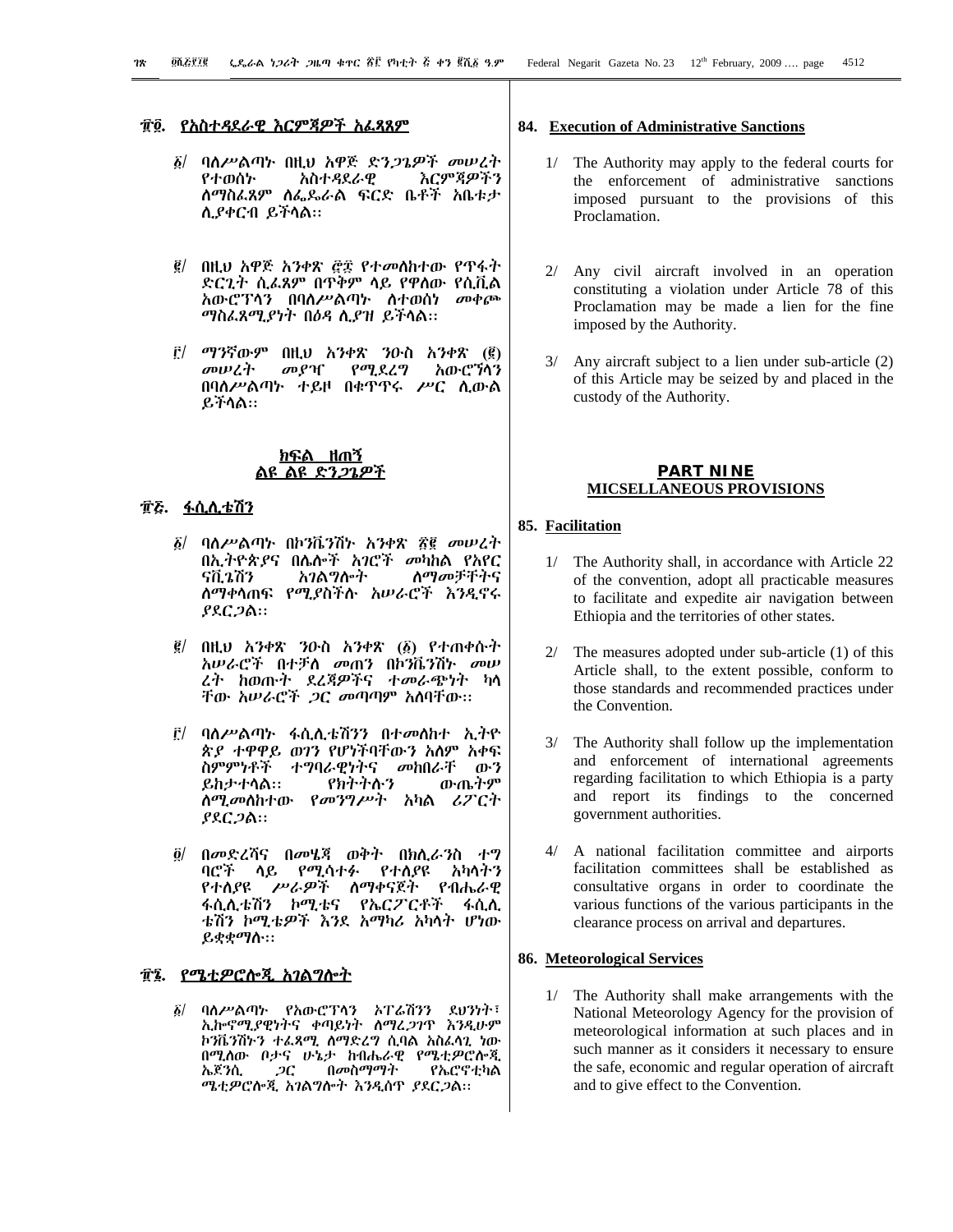*፪*/ ባለሥልጣኍ የኤሮኖቲካል ሜቲዎሮ ሎጂ *አገ*ልግሎት የሚሰጥበትን ሁኔታና ፋሲሊቲ ሲመሪምርና የጥራት ደረጃ ውን ሊወስን ይችላል።

#### <u>ቺኜ. መፌሰግና ማዳን</u>

፩/ ባለሥልጣ**ኑ**፣

- ሀ) በኢትዮጵያ የድንበር ክልል ውስዋ ስጠፋ ወይም ችግር ለደረሰበት አውሮፕላን የተፌስገውን እርዳታ የሚሰጡ የፌልን ማዳን ቡድኖችን ያቋቁማል፤
- ለ) አገልግሎቱን ሲሰዋ የሰው ኃይልና ንብ *ረት በጋራ መ*ጠቀም እንዲቻል *መን*ግ ሥታዊ መሥሪያ ቤቶችንና ሴሎች ድር ጅቶችን ያስተባብራል።
- ፪/ የጠፋው ወይም ችግር የደረሰበት አውሮፐሳን በሴሳ *አገር የተመዘገ*በ ከሆነ የአውሮኘሳ*ኑ* ባለቤት ወይም የዚያ አገር ባለሥልጣናት ሁኔታዎች የሚጠይቁትን አስፌሳጊ የእርዳታ እርምጃዎች ひか እንዲወስዱ ባለስልጣኍ ይችላል። ሲፌቅድ ሆኖም የሚሰጠው ማናቸውም ዓይነት እርዳታ **ሁልጊዜም** ባለሥልጣኑ የሚቆጣጠረው መሆን አስበት፡፡
- ፫/ ባለሥልጣኑ ከሌላ አገር *ጋ*ር አዋሳኝ በሆነ ስጠፋ ወይም ችግር አካባቢ ለደረሰበት አውሮፕላን ከሴሳው አገር ወይም ከአስም አቀፍ ድርጅት የፌልን ማዳን እርዳታ ጥያቄ ተግባር ተሳታፊ መሆን ይችላል።

#### <u> ፹፰. የአውሮፕላን አደ*ጋ*ና አ*ጋ*ጣሚ *ምርመ*ራ</u>

- <u>δ</u>/ ባለሥልጣኑ፣
	- $U$ በኢትዮጵያ ውስጥ ስሚያ ጋጥም ማናቸውም የሲቪል አውሮፐሳን አደ*ጋ* ወይም *አጋ*ጣሚ ተጨባጭና *ገ*ለልተኛ ምርመራ ያካሂዳል፣ የአደ*ጋ* ምርመራ ሪፖርት ያወጣል፤
	- $\Lambda$ ) በኢትዮጵያ የተመዘገበ አውሮኻጎን በሴሳ ሲደርስበት አገር አደ*ጋ* ወይም አ*ጋ*ጣሚ ተፌጻሚነት ባሰው ዓለም ዓቀፍ ስምምነት ወይም በኢትዮ ጵያና የአውሮፐሳን አደ*ጋ*ው በደረሰ በት አገር መካከል ባለ የትብብር ስምምነት መሠረት በአደ*ጋ* ምር መራው ሳይ ይሳተፋል !

2/ The Authority may inspect the conditions of aeronautical meteorology service provision and facilities and prescribe quality standard for the same.

#### 87. Search and Rescue

- 1/ The Authority shall:
	- $a)$ establish search and rescue units which shall render such assistance as may be required by any aircraft missing or in distress within the territory of Ethiopia;
	- b) co-ordinate government offices and other organizations to pool resources and man power for the conduct of aircraft search and rescue services.
- $2/$  In the event the aircraft missing or in distress is registered in another state, the Authority may permit the owner of the aircraft or the authorities of such other state to provide such measures of assistance as may be required under the circumstances; provided, however, that the furnishing of any such assistance shall, at all time, be under the control of the Authority.
- $3/$ The Authority may consider requests by another state or international organization to render search and rescue assistance to aircraft missing or in distress in adjacent territories.

#### 88. Investigation of Aircraft Accidents and Incidents

- 1/ The Authority shall:
	- a) initiate promptly the conduct of an objective and impartial inquiry into the circumstances of any civil aircraft accident or incident occurring in Ethiopia and issue investigation reports;
	- b) participate in the investigation of accidents or incidents involving an aircraft registered in Ethiopia and occurring in the territory of a foreign country, in accordance with any applicable treaty or other arrangement between Ethiopia and the country in whose territory the accident occurred;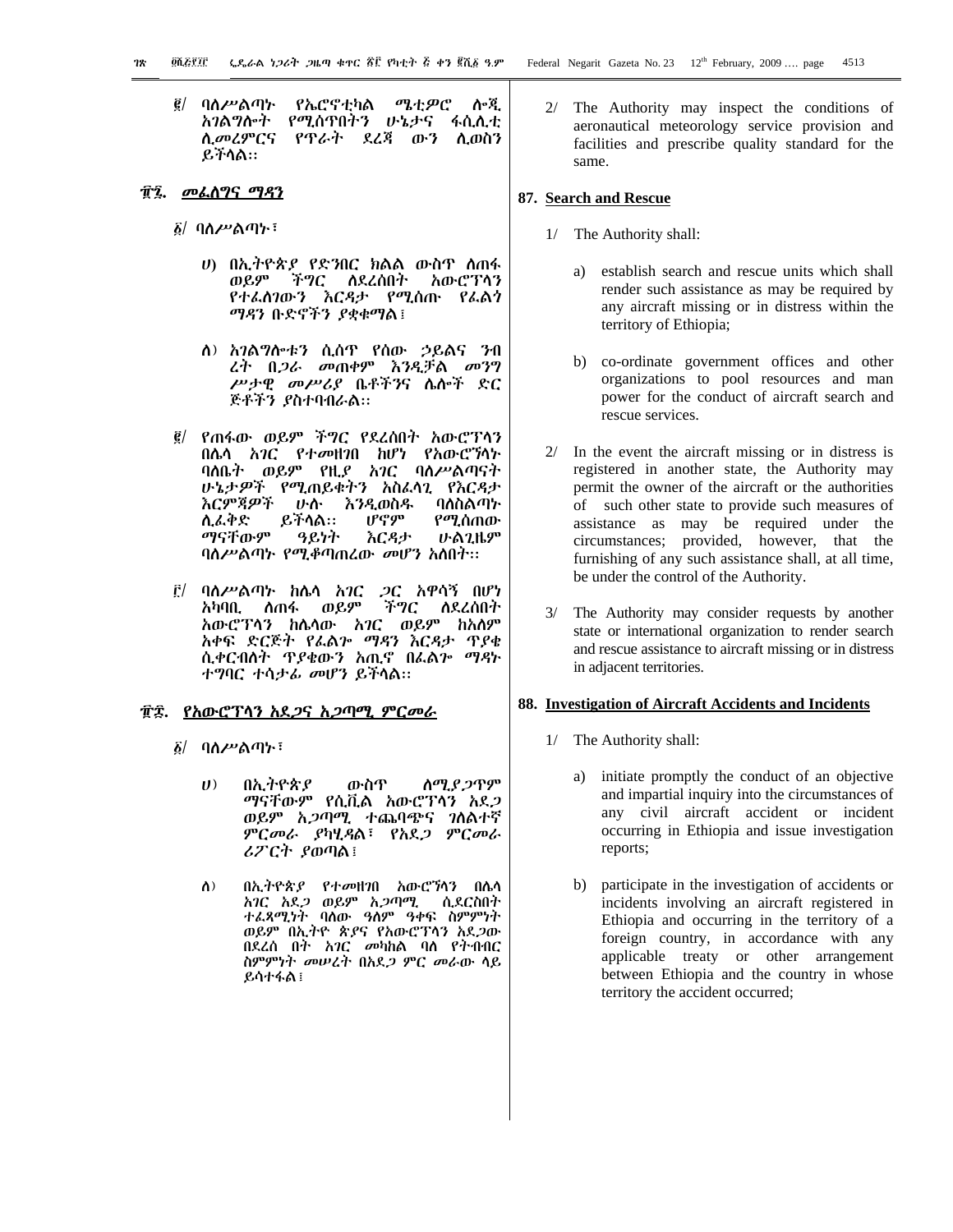- አደ*ጋ*ው ወይም አ*ጋ*ጣሚው በሴሳ አገር  $\mathbf{d}$ አውሮፕላን የ*ሚ.*መለከት የተመዘንበን *ከሆነ በዚያ አገር በሕጋዊ መንገ*ድ የተ ሰየሙ ታዛቢዎች በምርመራው ሳይ እን *ዲገኙ ይፌቅዳ*ል፤ *ማናቸ*ው*ን*ም የመጨ ረሻ ሪፖርት ወይም **ግኝቶች** ስዚ*ያ አገ*ር ያሳው ቃል።
- ባስሥልጣኑ የአደ*ጋ* ወይም የአ*ጋ*ጣሚ ምር  $\vec{e}$  / መራ ግኝቶችን መሠረት በማድረግ ስወደፊቱ *ተመ*ሳሳይ አደ*ጋዎች ወይም አጋጣሚዎች* እንዳይከሰቱ ስመከሳከል የሚያስችል የእርምት እርምጃ ይወስዳል።
- ፫/ ማንኛውም ከአውሮፕላን አደ*ጋ* ወይም አ*ጋ* ጣሚ ምርመራ ጋር የተያያዘ የባስሥልጣኑ ሪፖርት ወይም የሪፖርት ክፍል በሪፖርቱ አስመልክቶ ውስዋ የተጠቀሰን ጉዳይ <u>ለሚቀርብ የካሳ ክፍ*ያ* ክስ እንደማስረጃ ሆኖ</u> ሊቀርብ አይችልም።
- *፬/ ማናቸውም የዚህ አንቀጽ ሌላ ድንጋጌ* ቢኖ ርም፣ በኢትዮጵያ ውስዋ የተከሰተ የአውሮ አ*ጋ*ጣሚ በወታደራዊ ፐላን አደ*ጋ* ወይም ይዞታ ውስዋ የተከሰተ የሲቪል አውሮፕላን የሚመለከት ወይም የውጭ አገር ወታደራዊ አውሮፕሳ*ንን የሚመ*ስስት ከሆነ የአደ*ጋ*ው ወይም የአ*ጋ*ጣሚው ምር*ሙ*ራ የወታደራዊ ባስሥልጣናት ኃሳፊነት ይሆናል።
- *ξ/ ስ*ዚህ አንቀጽ ንዑስ አንቀጽ (፬) ድን*ጋጌዎች* አፌጻጸም «ወ*ታ*ደራዊ ይዞታ*ዎች*» ማስት በወታደራዊ ባስሥልጣናት ቁጥጥር ሥር ያስ በታዎች ማስት ነው።

### π፱. ሪፖርት የማድረግ ግዴታ

- ፩/ የሲቪል አቪዬሽን ሥራተኞች፣
	- $(1)$ ይህንን አዋጅ ወይም በአዋጁ መሠረት የወጣን ደንብ፣ መመሪያ ወይም ትዕዛዝ *የመተ*ሳስፍ *ፕርጣ*ሬ ሲኖር፣
	- የሲቪል አቪዬሽን ደህንነትን የሚጕዳ  $\Lambda$ ) ወይም ሲ*ጎዳ* የሚችል ማንኛውም *አጋ* ጣሚ ወይም ድርጊት ሲኖር፣ ወይም
	- ማንኛውም የአውሮኻኅን አደ*ጋ ሲደጋ*ጥም፣  $\mathbf{h}$ ) ፎርም ባለሥልጣኑ በሚፌልገው ጊዜና መሠረት ሪፖርት የማድረግ ግዶታ ይኖርባቸዋል።
- ባለሥልጣኑ ማናቸውንም በዚህ አንቀጽ ንዑስ  $\vec{e}$  / አንቀጽ (፩) መሠረት የቀረበ ሪፖርት በአፋ ጣኝ መመርመርና የሚወሰድ ቀጣይ እርምጃም ካስ መወሰን ይኖርበታል።
- c) in the event of accident or incident involving an aircraft registered in another state, permit observers duly appointed by such other state to be present at the inquiry and communicate any final report or findings to such other state.
- 2/ The Authority shall, on the basis of the findings of accident or incident investigations, take corrective measures to prevent similar accidents or incidents in the future.
- 3/ Any report of the Authority relating to aircraft accident or incident investigation or any part thereof, shall not be admitted as evidence in any suit for damages arising out of any matter mentioned in such report.
- 4/ Notwithstanding any other provision of this Article, the investigation of an accident or incident involving civil aircraft occurring within military sites in Ethiopia or an accident or incident involving an aircraft of the armed forces of any foreign country occurring in Ethiopia shall be the responsibility of the military.
- 5/ For the application of the provisions of sub-article (4) of this Article, the term "military sites" means those areas that are under the control of the military.

#### **89. Reporting Requirements**

- $1/$ All civil aviation personnel shall be required to report the following at such times and such form as the Authority shall require:
	- any suspected violation of this Proclamation a) or regulations, directives or orders issued hereunder:
	- b) any incident or act which affects or is likely to affect the safety of civil aviation; and
	- c) any aircraft accident.
- $2/$ The Authority shall promptly investigate any report submitted pursuant to sub-article (1) of this Article and determine as to what, if any, further action may be required.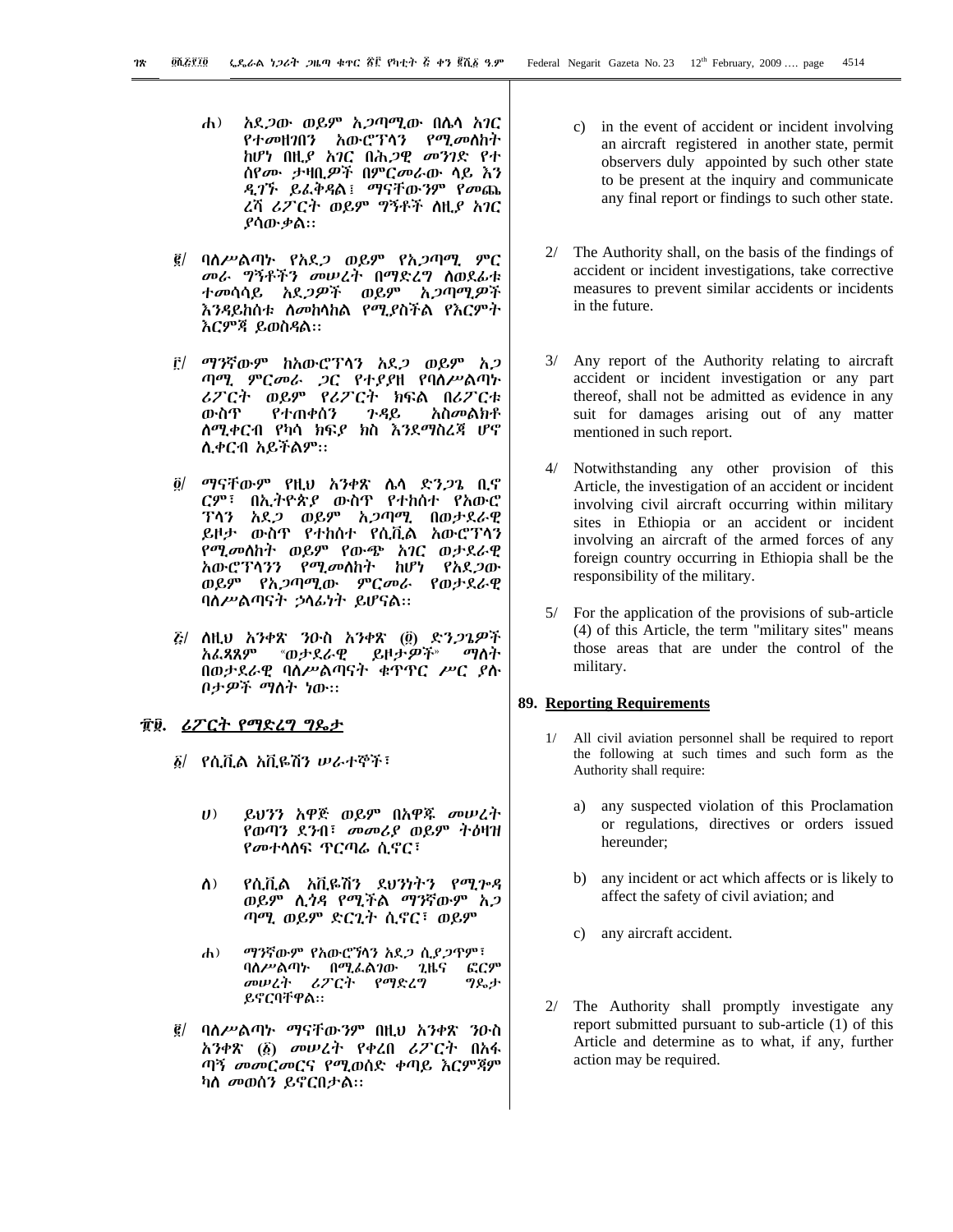- በባለሥልጣኍ ወይም በባለሥልጣኍ ስም  $\delta/$ በኢትዮጵያ የአየር ክልል ውስጥ በበረራ ሳይ ያስን አውሮፕሳን በተመስከተ ስሚሰጡ የአየር ናቪጌሽን አገልግሎቶች ባለሥልጣኑ የአገል *ግ*ሎት ክፍ*ያ* ሊያስከፍል ይችላል።
- በዚህ አንቀጽ ንዑስ  $\tilde{\mathbf{g}}/$ *አንቀጽ* (፩) *መሠረት* የሚጠየቀው ክፍያ በባለሥልጣኑ ወይም በባለሥልጣኑ ስም፣
	- ሀ) በኢትዮጵያ ውስጥ በሚደረግ በረራ ወቅት ወይም በረራው በኢትዮጵያ ውስጥ ሲጀመር ወይም ሲያልቅ ወይም የበረራው ክፍል በኢትዮጵያ ውስዋ ሲደረግ የተሰጠ አገልግሎትን፣ ወይም
	- ስ) በማንኛውም የተሰጠ አገል ኤርፖርት ግሎትን፣ የሚመለከት ሲሆን ይችላል፤
- በባስሥልጣኑ የሚጠየቀው የፌቃድ ክፍያ በዚህ  $\mathbf{r}$ አዋጅ ወይም በዚህ አዋጅ መሠረት በወጣ ደንብ በተደነገገው መሠረት ማንኛውንም ፌቃድ ወይም የምስክር ወረቀት መስጠትን፣ ማደስን፣ ማሻሻልን ወይም ማጽደቅን የሚመስከት ሲሆን ይችላል።
- $\ddot{\mathbf{0}}$ የተመዘገቡት የአውሮኻን ባለቤትና ኦፐራተር አውሮኘሳኑን አስመልክቶ ስተሰጠ አገልግሎት ክፍያ በአንድነትና በተናጠል ኃሳፊ ይሆናስ።
- *ξ/ ባለሥልጣኑ ስተመዘገ*በው የአውሮፕሳኑ ባሰ ቤት ወይም አፐሬተር ክፍያውን ከነወሰዱ እንዲፌጽም በጽሑፍ ካስታወቀው በኃላ በማስታወቂያው በተገለጸው ውስዋ 2,1L ባስዕዳው ግዴታውን ካልተወጣ አውሮፕላኑን ይዞ ሲያቆየው ይችሳል።
- ባለዕዳው፣  $\mathbf{z}/$ 
	- *ህ) ክፍያውን በጥሬ ገን*ዘብ ወይም በተረ*ጋገ*ጠ ቼክ ሲፌጽም፣ ወይም
	- ስ) ባስሥልጣኑ በሚቀበሰው **GCP** *መሁይት* የተዘ*ጋ*ጀና አውሮፕላኑ ተይዞ የቆየበትን የ*ዕዳ* መጠን የሚሸፍን ቦንድ ወይም ሴሳ ዋስትና ሲያሲዝ፣

ባስሥልጣኑ በዚህ አንቀጽ ንዑስ አንቀጽ  $(\vec{k})$ መሠረት ይዞ ያቆየውን አውሮፕሳን ይስቃል።

#### 90. Service Charges and License Fees

- 1/ The Authority may collect charges for air navigation services provided by it or on its behalf with respect to aircraft in flight within the Ethiopian airspace.
- $2/$ The charges to be collected in accordance with sub-article (1) of this Article may relate to any service provided by or on behalf of the Authority:
	- during flight in Ethiopia or when flight a) originates or terminates in Ethiopia or during that portion of the flight which is over Ethiopia; or
	- b) at any aerodrome.
- 3/ License fees to be collected by the Authority may relate to the issuance, renewal, amendment or validation of any license or certificate required under this Proclamation or regulations issued hereunder.
- 4/ The registered owner and operator of an aircraft shall, jointly and severally, be liable for payment of charges for services provided with respect to the aircraft.
- 5/ The Authority may seize and detain an aircraft where the registered owner or operator of the aircraft fails to settle any charges and interests payable thereon within a period specified in a written notice it has issued to such owner or operator.
- The Authority shall release the aircraft seized and detained pursuant to sub-article (5) of this Article where:
	- a) the debtor settles the amount in cash or certified check; or
	- b) a bond or other security in a form satisfactory to the Authority for the amount in respect of which the aircraft was seized is deposited with the Authority.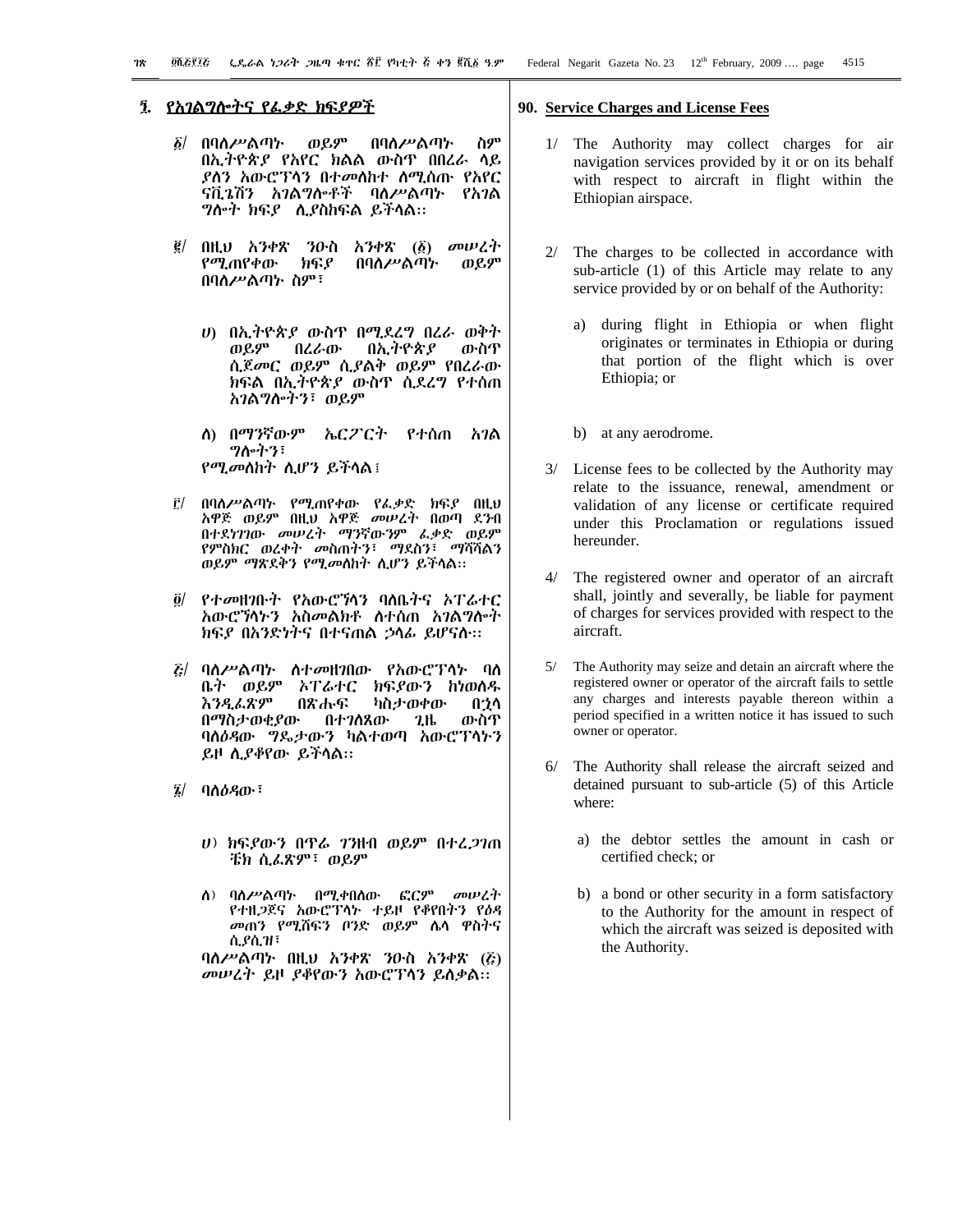# *ዄ*፝ የአውሮኻኅን እ*ገዳ*

- በኮንቬንሽኮ አንቀጽ ፳፯ ተራ ፊደል (ሐ) ያልተሽፌነ õГ የአንድ *አገ*ር አውሮኻን ወይም የአውሮኻኑ ክፍል በኢትዮጵያ ውስጥ ጥበቃ የሚደረግስትን የፌጠራ ሥራ፣ ዲዛይን ወይም ሞዴል ተሳልፏል በሚል *ያገ*ባኛል የሚል ሰው ክስ ካቀረበ ሥልጣን *ያ*ለው ፍርድ ቤት አውሮኘሳኑ በኢትዮጵያ ውስጥ ሲያግድ ሲያቋርጥ እንዲያዝና እንዳይንቀሳቀስ ይችላል።
- *፪/ የአ*ውሮ*ኘ*ሳኑ ባለቤት ከባለንዳዩ *ጋ*ር ስምምነት ላይ የደረሰበትን ወይም ፍርድ ቤቱ በመጨረሻ ከሚፌርደው *ጋ*ር የሚመጣጠን ይሆናል ብሎ የሚወስነውን የገንዘብ *መ*ጠን ሲ*ያ*ስቀምጥ<br>ወይም ዋስትና ሲሰዋ በዚህ አንቀጽ ንዑስ አንቀጽ (፩) መሠረት የተወሰነው የአውሮፕላኑ እግድ ይነሳል።
- $\hat{E}$ / የዚህን አዋጅ መከበር ለማረ*ጋገ*ጥ በባለሥ የአውሮኘሳን እገዳ *እንዲ*ፌጸም ልጣኍ የሚደረግበት ሁኔታ በዚህ አዋጅ መሠረት በሚወጣ ደንብ ሲደነገግ ይችሳል።

#### <u> ፞፞ቜ፟፝. ደንብና መመሪያ የማውጣት ሥልጣን</u>

- *δ| የሚኒ*ስትሮች ምክር ቤት ይህን አዋጅ በሚገባ ስማስፌጸም የሚያስፌልን ደንቦችን ሲያወጣ ይችሳል።
- ፪/ ባለሥልጣኑ ይህን አዋጅ በሚገባ ስማስፌጸም *የሚያ*ስፌልን *ሥርዓቶችን*ና ደረጃዎችን *ያያ*ዙ *መመሪያዎችን ሲያ*ወጣ ይችላል።

### 

- ፩/ ባለሥልጣኑ በዚህ አዋጅ መሠረት ማንኛውንም መመሪያ ከማውጣቱ በፊት፣
	- ሀ) የኢትዮጵያ የሲቪል አየር ትራ*ን*ስፖርት አ ንዱስትሪን፣
	- ስ) የአየር ትራንስፖርት አገልግሎት ተጠቃሚ ዎችን፣ እና

ሐ) የሚመስከታቸው ሴሎች አካሳትን፣ ሲወክሱ ይችላሉ ብሎ የሚገምታቸውን ሰዎች *ማማ*ክር አለበት፡፡

- $\vec{g}$ / ባለሥልጣኍ የሚያወጣቸውን በየጊዜው መመሪያዎች የማሳተም ኃሳፊነት አስበት፡፡
- $\hat{r}$ / በዚህ አንቀጽ *ን*ዑስ አንቀጽ (፪) መሠረተ ማንኛውም መመሪያ የሚታተምበት ሁኔታ ባለሥልጣኑ በሚወስነው መሠረት ይሆናል።

### 91. Detention of Aircraft

- 1/ The competent court may order detention of an aircraft of a state not included in paragraph (c) of Article 27 of the Convention where it is making passage through Ethiopia if such aircraft or part of it is alleged by an interested person to infringe an invention, design or model entitled to protection in Ethiopia.
- $2/$  The detention of an aircraft under sub-article (1) of this Article shall cease if the owner of the aircraft deposits, or provides security for, a sum agreed between the parties or fixed by the court to satisfy the judgment which the court may eventually render in the case.
- 3/ Regulations issued under this Proclamation may provide for the conditions of detention of aircrafts by the Authority to secure compliance with this Proclamation.

#### 92. Power to issue Regulations and Directives

- 1/ The Council of Ministers may issue regulations necessary for the proper implementation of this Proclamation.
- 2/ The Authority may issue directives containing rules and standards necessary for the proper implementation this Proclamation.

#### 93. Issuance and Publication of Directives

- 1/ The Authority shall, before issuing any directive under this Proclamation, consult such persons as appear to it to be representatives of:
	- the civil air transport industry of Ethiopia; a)
	- users of air transport services; and b)
	- c) other stakeholders.
- $2/$ The Authority shall have the duty to publish the directives it issues from time to time.
- 3/ The manner of publication of any directive under sub-article (2) of this Article shall be as the Authority may determine.